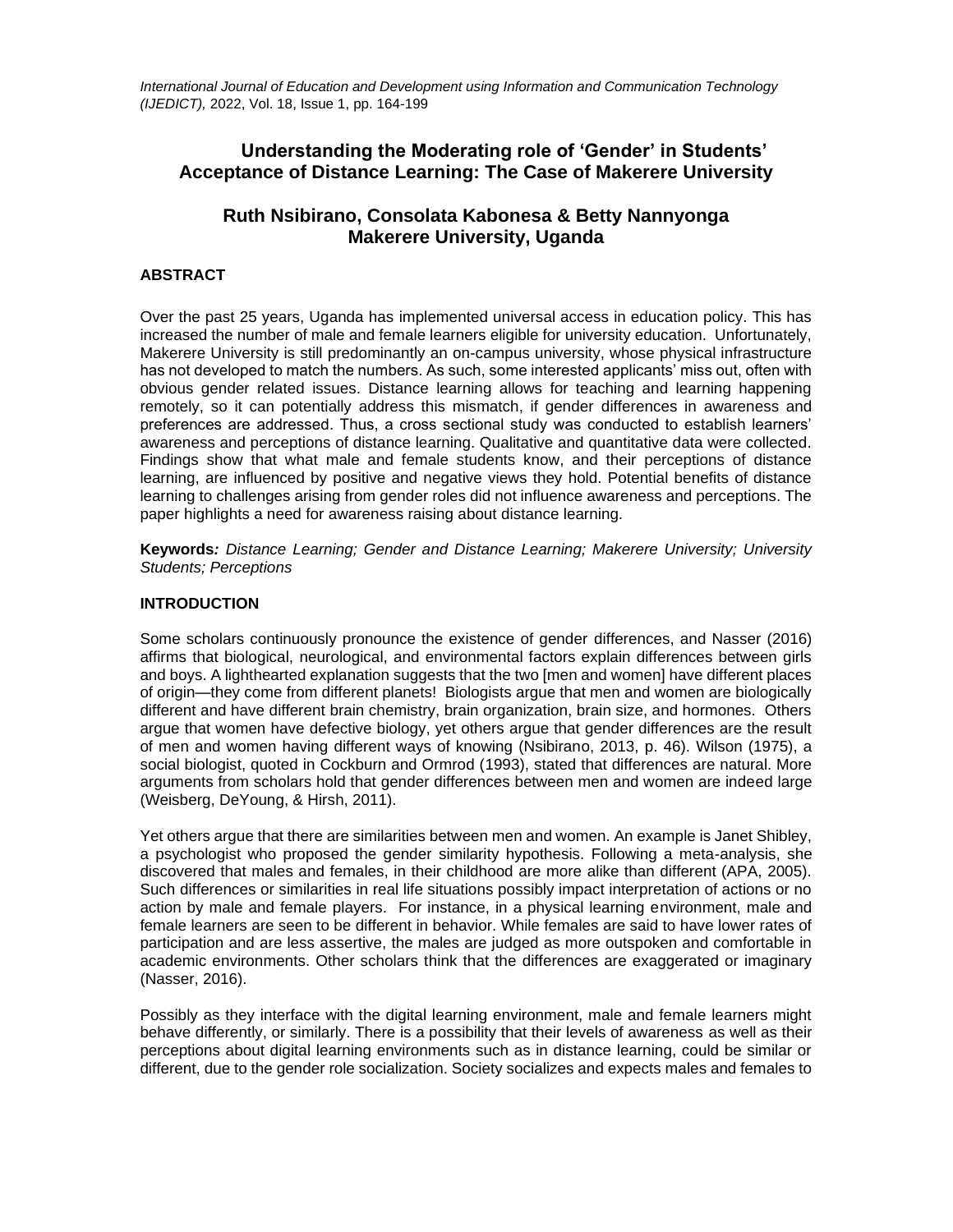be different (Perkowski, 2013, p. 268). Such gender differences map out to significantly influence learning, including perceptions (Stannard, 2016). Possibly the gender intricacies in a real and physical learning world reproduce and also influence virtual learning.

Whatever the case, there is a need to establish if gender moderates' male and female students' awareness and perceptions of distance learning. This article explores what current male and female students, and potential entrants know about distance learning courses at Makerere University. The article seeks to answer the following questions:

- 1) What do male and female students know about distance learning?
- 2) How does gender influence their understanding and perceptions about distance learning?

### **Background**

The student population of Makerere University has been increasing since the early 1990's due to several factors, including: the presidents' commitment in 1997 to provide free and quality education to vulnerable families and communities; affirmative action for female students through 1.5-point strategy; parents' appreciation of the value of higher education; and direct and mature entry options into the university. Further, availability of funding schemes, such as government of Uganda quarters, donor initiatives and the university private sponsorship scheme; are factors that provided the much awaited opportunity for those interested in university education at Makerere University, but who otherwise miss the merit of direct government funding. The mentioned factors support massification (Huylebroeck & Kristof, 2015) by addressing access through funding options.

Solving funding as a factor to enhance access is not sufficient to guarantee inclusive and equitable access. Quality higher education ought to be accessible to all categories of learners such as part time or full time working students and lifelong learners who equally deserve an opportunity to participate in higher education. This is the expectation enshrined in SDG 4 - ensure inclusive and equitable quality education and promote lifelong learning opportunities for all (United Nations, 2017). Makerere University is still the first choice university for many Ugandans, including students from neighboring countries [\(Itaaga, Musoke, & Mugagga, 2013;](#page-29-0) [Makerere University, 2018b\)](#page-30-0). Unfortunately, physical infrastructure in the university has not expanded to match the actual and potential increased enrollment needs. Indeed, Makerere University identified physical learning space as a challenge (Makerere University, 2015b). Therefore, Bisaso [\(2017\)](#page-26-0) called for expansion of the physical learning space.

Despite this concern, physical space at Makerere University remains a conundrum that even when addressed now, the increasing enrollment into university education quickly erases the results. It is obvious that the student population will continue to grow (Kasozi, 2009; Nsibirano, 2013). Yet not all qualifying and potential applicants gain admission to Makerere University. For example, in the 2018/19 academic year, 60,941 Advanced Level leavers were eligible for University entry and of these Makerere only admitted 20.8% on both government and private sponsorship (Makerere University, 2019, [p. 12\)](#page-31-0). One of the plausible reasons influencing the 20.8% admission is the need to admit the number of learners appropriate for the physical infrastructure and mode of delivery ratios.

Certainly, lifelong learners and those with obligations that do not permit physical presence at the university were left out. Several interested potential students could forfeit applying because they either are far away from Kampala, where the university is located, and anticipate having accommodation or commuting challenges. For others, especially the lifelong learners or those that wish to better their careers, could also fail to apply due to the challenge of balancing study and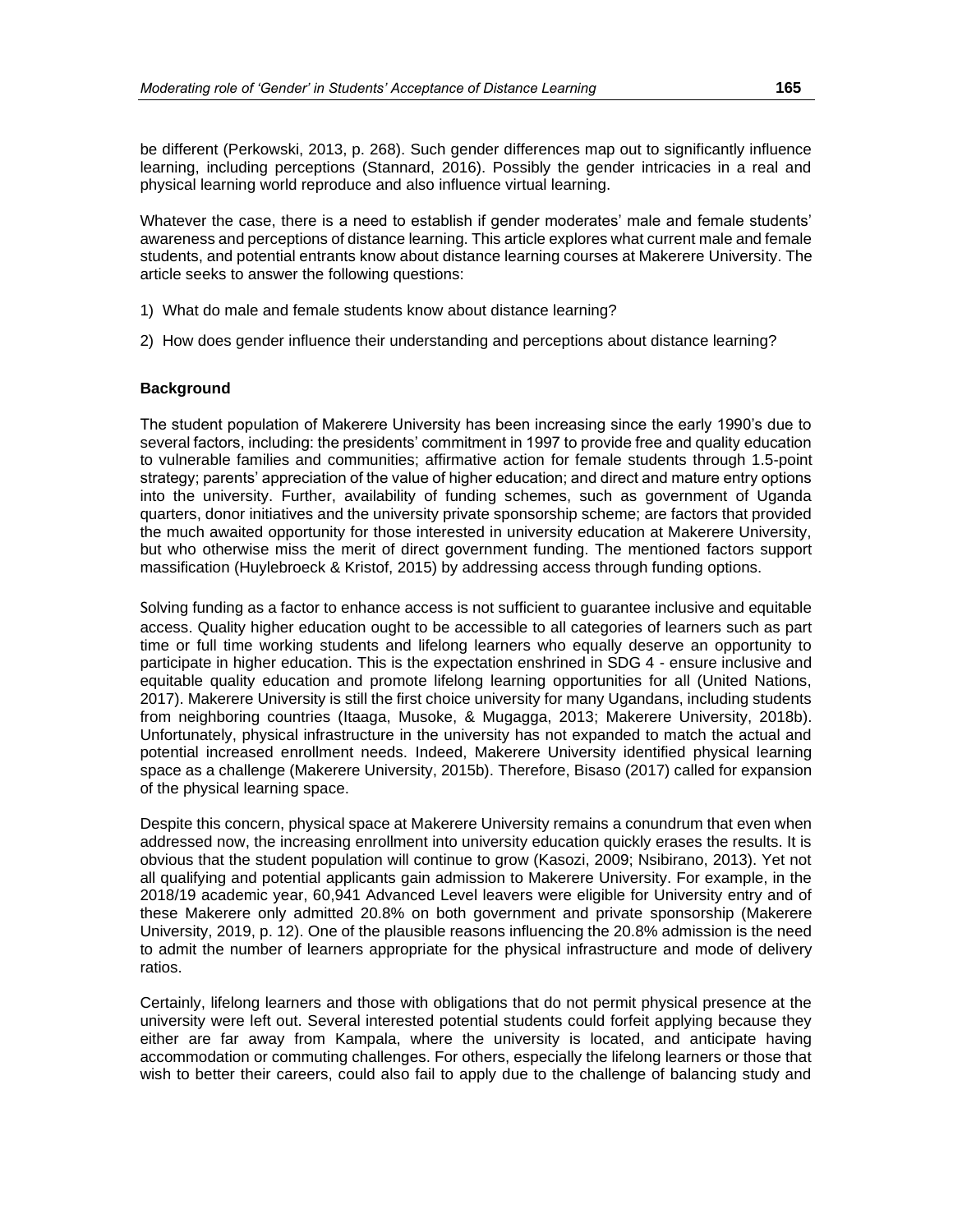work schedules. As private sponsored students they must maintain their part time or full time jobs in order to raise tuition and at the same time attend classes. Multitasking can be stressful to the private students who must travel to the University to attend classes, after work, when already tired. These situated realities limit the time a working student can be on campus attending face to face lectures. Attending lecturers eventually becomes an inconvenience to the learner, particularly females who are known to have productive activities from which to earn an income, reproductive and domestic care work, and sometimes community roles. These three obligations increasingly place competing demands for women's time (Chant & Pedwell, 2008). The male learners could also have time management challenges that have not been fully explored.

As priorities of time allocation, between attending classes and fulfilling other obligations are set, negotiations and compromises result in missed classes. Absence from class eventually affects the learning experience and outcomes. It also means that girls and boys, depending on their individual realities, could have different experiences as they negotiate whether to attend class or not. Gender division of labor is one of such realities that could affect males and females differently and has been reported to limit full participation of females in education (Akam, 200[9, p. 35\)](#page-26-1). It is plausible that gender roles still limit time for working females to enroll for university education. Perhaps if alternative teaching and learning strategies were in place, more persons would enroll. Otherwise, the existing face to face pedagogical approach falls short of including all eligible male and female university student potentials, let alone the increased risk of leaving out the new class of career learners that equally deserve university education.

Distance learning has the potential to incorporate time flexibility and therefore widen access to higher education (Traxler, 2018) for all categories of learners. Thus, distance learning (DL) could be yet another strategy to extend university education opportunities to those interested and who aspire to enroll at Makerere University. Early traces of DL in Makerere University were seen with the establishment of the then Department of Distance Education in 1991. More university commitment to a DL mode of learning came with the university approval of an Open, Distance and eLearning policy (2015). Full implementation of this ODeL policy across campus would afford the university up to 6,300 more student places under the distance learning mode of delivery (Sinha & Bagarukayo, 2019). Unfortunately, it is not clear if eligible university students understand the meaning of distance learning and whether their perceptions about distance learning would support their choice to enroll as distance learners for university education. We appreciate that DL is supported by the use of ICTs, yet earlier studies allude to the fact that there are differences in how male and females access and use ICTs (Brown & Czerniewicz, 2009; UNCTAD, 2[014\)](#page-34-0). Further, gender is said to influence perceptions male and female students have about ICTs (Czerniewicz & Brown, 2006).

Based on arguments in previous studies, we present the following hypotheses:

**H1.** There are gender differences in students' awareness and perceptions about distance learning which influence acceptance of Distance Learning

**H0.** The gender differences in students' do not influence awareness, perceptions nor acceptance of Distance Learning

**H2.** The gender of the existing or intending university student can influence their awareness of, as well as perceptions about DL

**H0**. The gender of the existing or intending university student has no influence on what they are aware of as well as perceptions about DL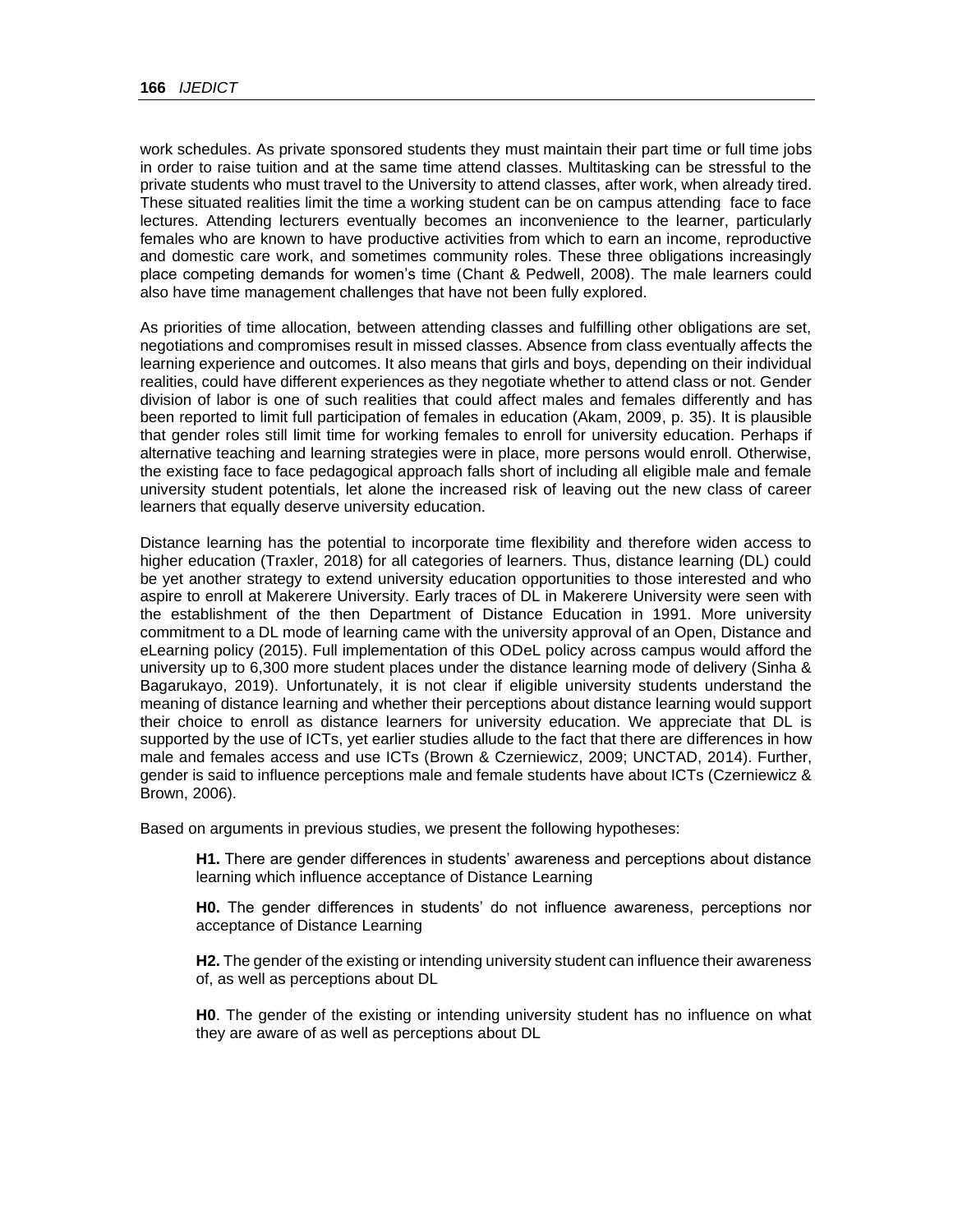Whether or not gender differences exist in access to and use of ICTs continues to be a contentious issue with some earlier scholars denying any differences in the way different students perceive computers and their use (Kosoko-Oyedeko & Tella, 2010; McLachlan, Craig, & Coldwell, 2010). However, other earlier studies have shown that all students have a positive attitude to the use of computers (Kahveci, 2010). Thus, a more recent study was required to interrogate how gender moderates possible uptake of DL. Acceptance of a DL mode of delivery can be augmented by awareness and positive perceptions, making it important to understand how gender influences male and female students' awareness of and perceptions of distance learning. Two research questions are addressed in this study as follows:

- 1. What do male and female study participants know about distance learning?
- 2. How does gender play out to influence the understanding of what students know, as well as their perception about distance learning?

The two questions were explored to interrogate if at all gender has a moderating role on male and female students' awareness and perceptions of DL.

### **Open and Distance Learning Context at Makerere University**

The first traces of DL at Makerere University were initially, only in the four programs delivered in a distance mode, in the Department of Open and Distance Learning. Currently, Makerere University has put in place several measures, including policies and infrastructure critical for DL. These include:

- Makerere University ICT Master Plan (2005-2009) (DICTS, 20[04\)](#page-28-0) and the ICT Strategic Plan (Makerere University, 2018d), with several goals aiming to modernize instruction and learning and create increased opportunity for access to quality education through E-learning (Makerere University, 2007)
- An ICT policy to integrate information and communication technology (ICT) in teaching and learning. This policy states that:

*…University will enhance its teaching and learning approaches by utilizing modern instructional materials and methods. It will harness the potentials of ICT to facilitate these functions within and outside the classroom. The aim of this shall be to contribute to better quality graduates and to provide greater access to university education, by developing capacity for increased enrolment through nonconventional approaches in teaching and learning, for example Distance Education and Virtual University (Makerere University, 2010, p. 10)* 

- The Educational Technology Strategic Plan (Makerere University, 2018b); and
- The Open Distance and eLearning (ODeL) Policy [\(2015b\)](#page-30-1), whose aim is to mainstream Open, Distance and eLearning into all academic programs of the university, to increase access to flexible and quality technology supported learning.

Thus, the ODeL policy directed that more academic programs in the various colleges, were to, and should embrace distance learning to enhance access and inclusiveness to university education in Makerere University. Such strategies ought to speed up adoption of a distance mode of delivery so that learners can study from wherever they are. This new development should make Makerere University a dual mode university, admitting both on and off campus students.

University management is increasingly in support of this transformation. Infrastructure to support both on and off campus learning has been growing to provide a conducive environment that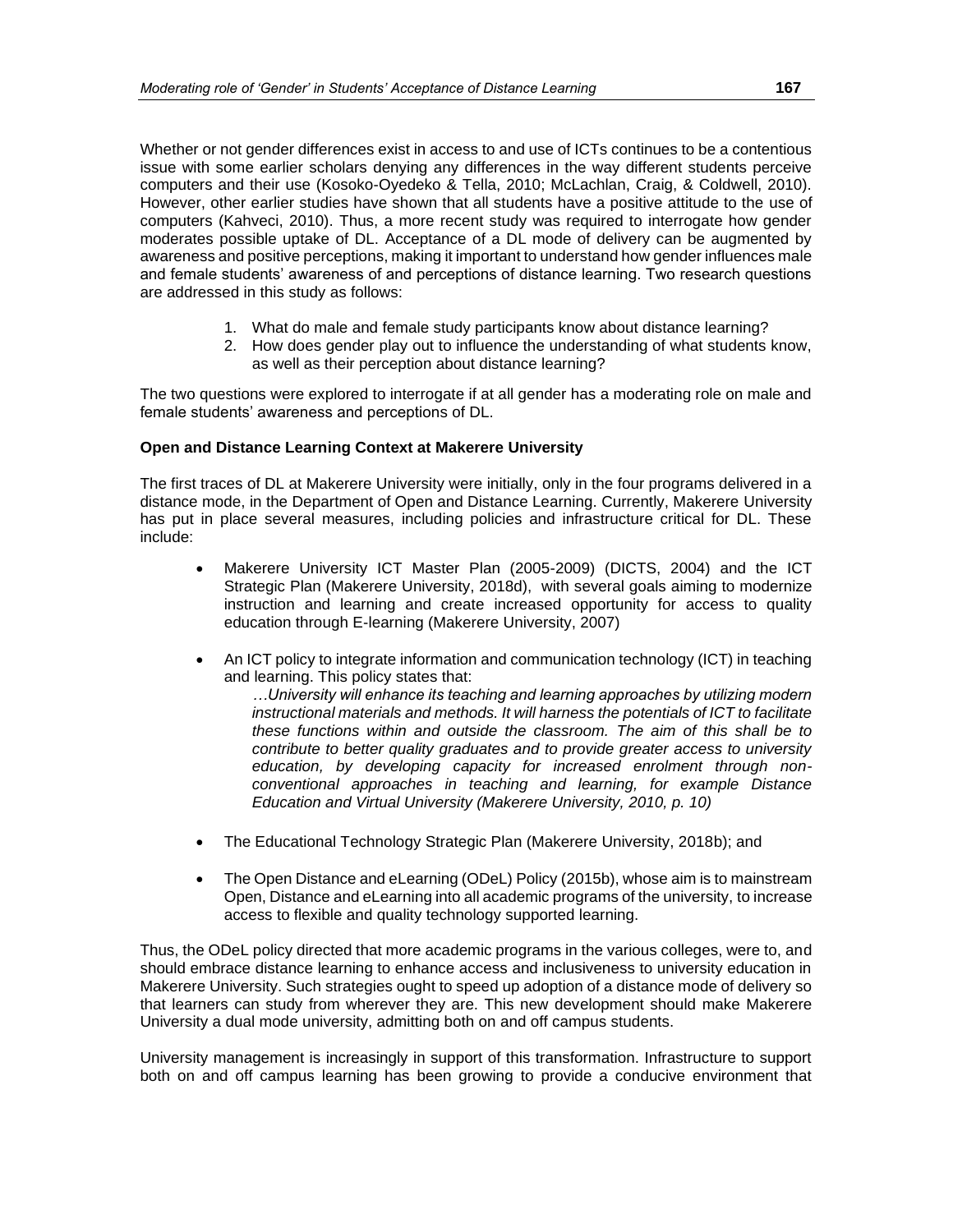supports a shift in pedagogy, as well as growth and realization of distance learning at Makerere University. The directorate for ICT support (DICTS) to provide effective ICT support that is responsive to the academic, research and administrative functions of the university was established. DICTS is guided by the Strategic Plan 2007/08-2017/18, whose goal is to promote an enabling environment (Makerere University, 2007, 2018a) for Makerere University to advance in academic excellence and innovations. Computer labs were set up in every College to provide access to computers and the university ICT staff provide periodical end user training. Internet connectivity including Wi-Fi gets better every day. All such policy and infrastructural provisions that are now in place should support the up-scaling of distance learning programs. However, there is still a gap in knowing whether the potential stakeholders are aware of what distance learning means. It is also not clear what perceptions the learners hold and whether their perceptions are acceptable to taking on DL. The university ought to understand if, and how gender influences awareness and perceptions of learners to make gender inclusive planning decisions if DL is to be mainstreamed as provided for by the ODeL policy.

### **Gender in a DL Environment**

Gender refers to the socially constructed roles, expectations, behaviors, and attributes considered appropriate for women and men (Dietrich, Skakun, Khaleel, & Peute, 2021; WHO, 2007). Such constructs lead to differences between males and females that could influence experiences of learners in a DL environment. According to some scholars, the concept of distance learning is not as well understood in several developing countries (Guri-Rosenblit, 2005; Mnyanyi & Mbwette, 2009). Probably, Uganda could be one of those countries where the concept is still new, despite the proliferation of ICTs. In any DL environment, access to and use of ICTs is crucial because teaching and learning is mediated through ICTs (Patterson, 2012). Yet, males and females have been found to have varied levels of access to and use of ICTs (Burns & Santally, 2019). It is further argued that males are positioned differently in terms of skills to use ICTs (Buabeng-Andoh, 2012; Nsibirano, 2009). Such differences could affect access and use experiences. The time male and female students spend using ICTs and what they get to know about ICT supported learning (Nsibirano, 2013) such as distance learning is greatly influenced by who they are by gender. Knowing that, the gender division of labor sometimes limits the amount of time female students have at their disposal compared to male students (Akam, 2009; Mbekenga, 2013), could in a way influence perceptions differently. This could mean that a distance learning mode would possibly be perceived as more liberating for the females, affording them the opportunity to balance work, life and study, and would also guarantee that a constrained student does not miss out on university education. However, is this understanding true among continuing as well as aspiring students in recent years at Makerere University?

Many times, the influence of gender on phenomenon is complex (Brown & Czerniewicz, 2009), resulting in conflicting conclusions about the moderating role of gender (Gnambs, 2021). Thus, to ascertain awareness of and perceptions about distance learning among male and female beneficiaries, an analysis of the moderating role of gender was undertaken. Gender as a concept was used in appreciation of the view that the existing social structure in society further constructs what males and females get to know and what they find interesting, and informs their gendered behavior (Leaper & Friedman, 2007). It was further anticipated that male and female students would not only behave differently in a digital learning environment, but, as university students, what they knew and the perceptions held could be different in many ways, based on their gender, and, with implications on DL.

### **THEORETICAL FRAMEWORK**

The theoretical perspectives used to explore the issues of students' awareness and perceptions of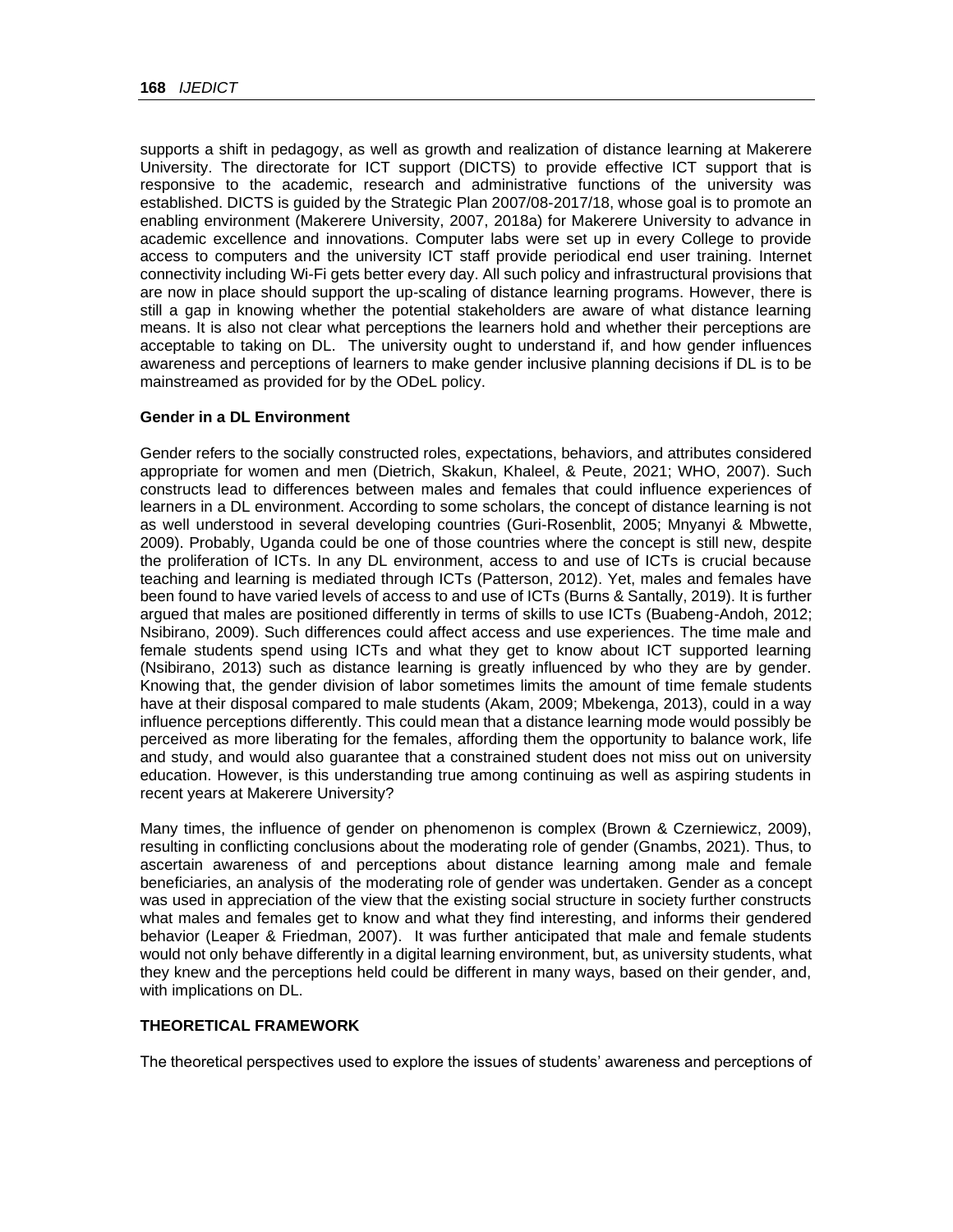distance learning include: the Feminist Standpoint Theory by Dorothy Smith [\(2010\)](#page-34-1); the Diffusion of Innovation theory by Rogers, and the Technology Acceptance Model by Davis.

#### **Feminist Standpoint Theory**

This theory places emphasis on the argument that knowledge is situated (Gurung, 2021). Therefore, what is known [or not known] is influenced by a situated social stand as informed by gendered experiences. Women and men, because of the gender construction, have different experiences. Therefore, what continuing and aspiring male and female students are aware of, and their perceptions of DL would be situated in their different experiences and standpoints. Where students have had similar experiences, their awareness will be similar. But if different, then, they will not be aware in a similar manner. Furthermore, this research and analysis of results benefited from the conceptualization of gender as a social construct that highlights differences based on the biological sex. In this view therefore, the biological male and female students are seen to occupy different standpoints and therefore, their different standpoints influence the differences in what they know, as well as their perceptions about distance learning. Secondly the discussion on gender as a social structure was seen to inform gendered knowledge and perceptions between male and female learners.

#### **Diffusion of Innovation theory and the Technology Acceptance Model**

Furthermore, to engage with the technology required in distance learning, Rogers' theory on diffusion of innovations; and the Technology Acceptance Model were used to explore students' perceptions of DL. This article adopted the definition by Everett Rogers [\(1962\)](#page-33-0) which defined an innovation as an idea, practice or object perceived as new by an individual or other relevant units of adoption. Other scholars have since agreed with this definition (Kintu & Wanami, 2019), while others add to it the element of how it is *communicated through certain channels over time* (Durak & Ataizi, 200[6, p. 88\)](#page-28-1). Rogers argued that when adopting any innovation, an S-shape curve is followed hence, early adopters, late adopters and laggards, with the rate of adoption reflected by the steepness of the curve (Dube & Gumbo, 2017). This adoption debate was widened by Davis who proposed the Technology Acceptance Model. He argued that usage of technology is determined by behavioral intentions to use, that are again jointly determined by the users' attitude and perceptions: namely perceived usefulness (PU) and, or perceived ease of use (PEU). [\(Davis,](#page-27-1)  [1989;](#page-27-1) [Luan & Teo, 2008\)](#page-30-2).

In view of the theme of this paper- distance learning is the innovation of interest. The technology acceptance model (TAM) posits that when users perceive a technology to be useful and easy to use, there are higher chances of uptake. Scholars have made and defended arguments that males are more techno savvy than females (Orser & Riding, 2018) and therefore tend to perceive technology as easy. For that reason, females tend to be slow at adopting technology. With the innovation of DL, the standpoint of males and females on distance learning should be understood so that if there are any negative views that could influence students to find DL not useful or not easy, these can be ruptured. Thus, considering the gender differences in standpoints will allow for gender inclusive and equitable uptake of distance learning in the university, in agreement with the proposition by Patterson [\(2012\)](#page-32-1) that gender must be seen to take a center stage in DL.

# **RELATED LITERATURE**

#### **Awareness, Meaning and Practices in Distance Learning**

Awareness, in general, is a less clear concept to explain. However, it can be measured from what one knows or does not know (Gafoor, 2012). This means that to know is to be aware and therefore, awareness is synonymous with having knowledge. Awareness, even in terms of distance learning,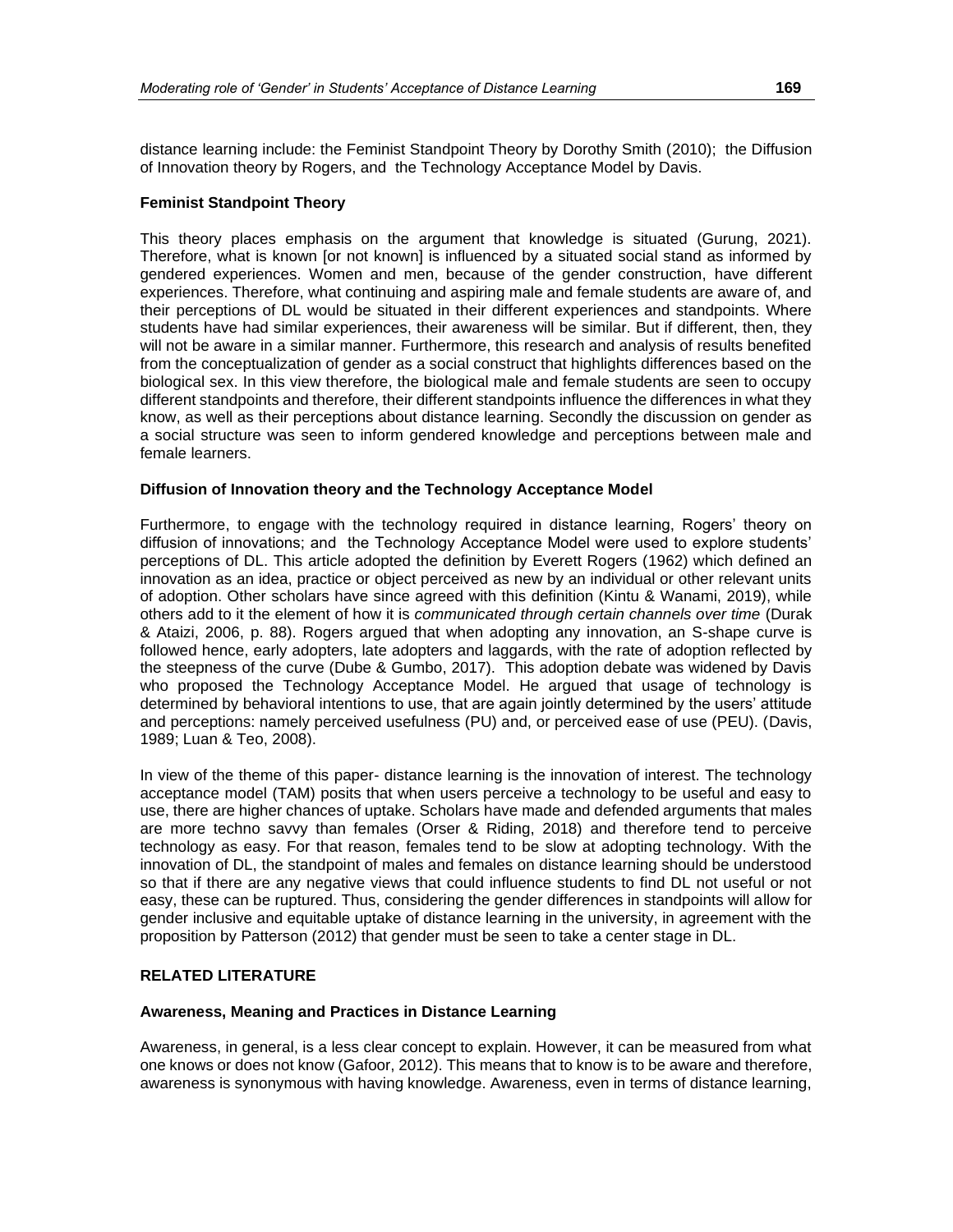is still a complex concept to explain and there is little information about awareness in this environment. The few related studies that were found, mentioning the term 'awareness' did not focus on learners' awareness of DL. One of the studies dealt with whether faculty and students were aware of their roles in distance education (Deveci, 2015). Another study mentioned awareness of online learning of undergraduates in its title but did not define what awareness meant (Nafrees, Roshan, Baanu, Nihma, & Shibly, 2020). Yet, a precise definition is always important to build clarity.

Distance learning is another concept for which there is little consensus on its definition. Often, some scholars use the term distance learning without defining it, and assume that its meaning is universal (King, Young, Driverer-Richmond, & Schrader, 2001, p. 3). Scholars have argued that distance learning, even when it is such an old field, does not have a distinct definition and has been defined in several ways. To some scholars, DL is simply a binary distinction with on campus study on one side and off campus study on the other (Traxler, 2018). Others define DL as learning where ICTs are used to mediate and connect the separated learners, resources, and instructors (Simonson, Schlosser, & Orellana, 2011). Nonetheless, the general notion about DL considers the fact that the teaching, the instructor, and the learner are separated by distance and interact through the assistance of communication technologies. However, once the programme is complete, the final award given is equivalent in standard and content to an award for a programme completed on campus (Cloves Community College, 2018; Isman, Dabaj, Altinay, & Altinay, 2002; Keegan, 1996). To the above notion, some scholars have added a component of how the interaction happens, arguing that the interaction can happen either synchronously or asynchronously (ACCJC, 2013). Others have added an element of permissible physical contact, giving in to a fully online mode (Tejeda-Delgado, Millan, & Slat[e,](#page-34-2) 2011), with its roots in learning through correspondence. Further, there is the hybrid or blended learning, with both online and some activities scheduled for face to face on campus. Concepts such as web based learning, computer mediated learning, eLearning, virtual classrooms, learning without borders and distance learning (Abimbola, Williams-Oladapo, Omolara, & Fatimah, 2015; Adarkwah, 2020; Guri-Rosenblit, 2005) are also common. However, in this study, we preferred distance learning for two reasons. The first was to be consistent with the Makerere University policy on Open, Distance and eLearning. The second reason was that being distant from Makerere University as an institution should not be an issue to prevent access to learning.

Such rich pointers to what DL is, and how it can be implemented allude to a wealth of options that should build towards positive perceptions in favor of its uptake in institutions of higher learning. Unfortunately, it has been argued that distance learning has a dark side to it. A good example is the argument that DL comes at a cost greater than on-campus education (Bichelmeyer et al., 2011; *The cost of online education*, 2016; [Paulson, 2](#page-32-2)008; House, Weldon & Wysocki, 2007). There are also more rules and considerations that ought to be considered when setting up a DL course (Geyer, 2007).

What is clear in all the above is that the cost consideration is from the perspective of the education supplier. Probably, the cost from the perspective of the consumer - the learner could be masked by the numerous advantages that come with it, and which some scholars appreciate. Such advantages include: flexibility (House et al., 2007), allowing for individualized study (Patterson, 2012), enhanced access to and inclusion in education, generally but more so to higher education (Sahin & Shelley, 2008). Due to the potential DL has, like extending or totally removing barriers that constrain access to higher education [\(Tejeda-Delgado et al.,](#page-34-2) 2011), if done correctly, distance learning can increase quality, facilitate student support, and increase professorial flexibility and capacity (Msoffe, 2016). Further, distance learning can facilitate internationalization of the curriculum and development of joint study programmes (Bjorke, 2014). It is for such benefits that DL fits in as one of the ways to drive the attainment of the United Nations Sustainable Development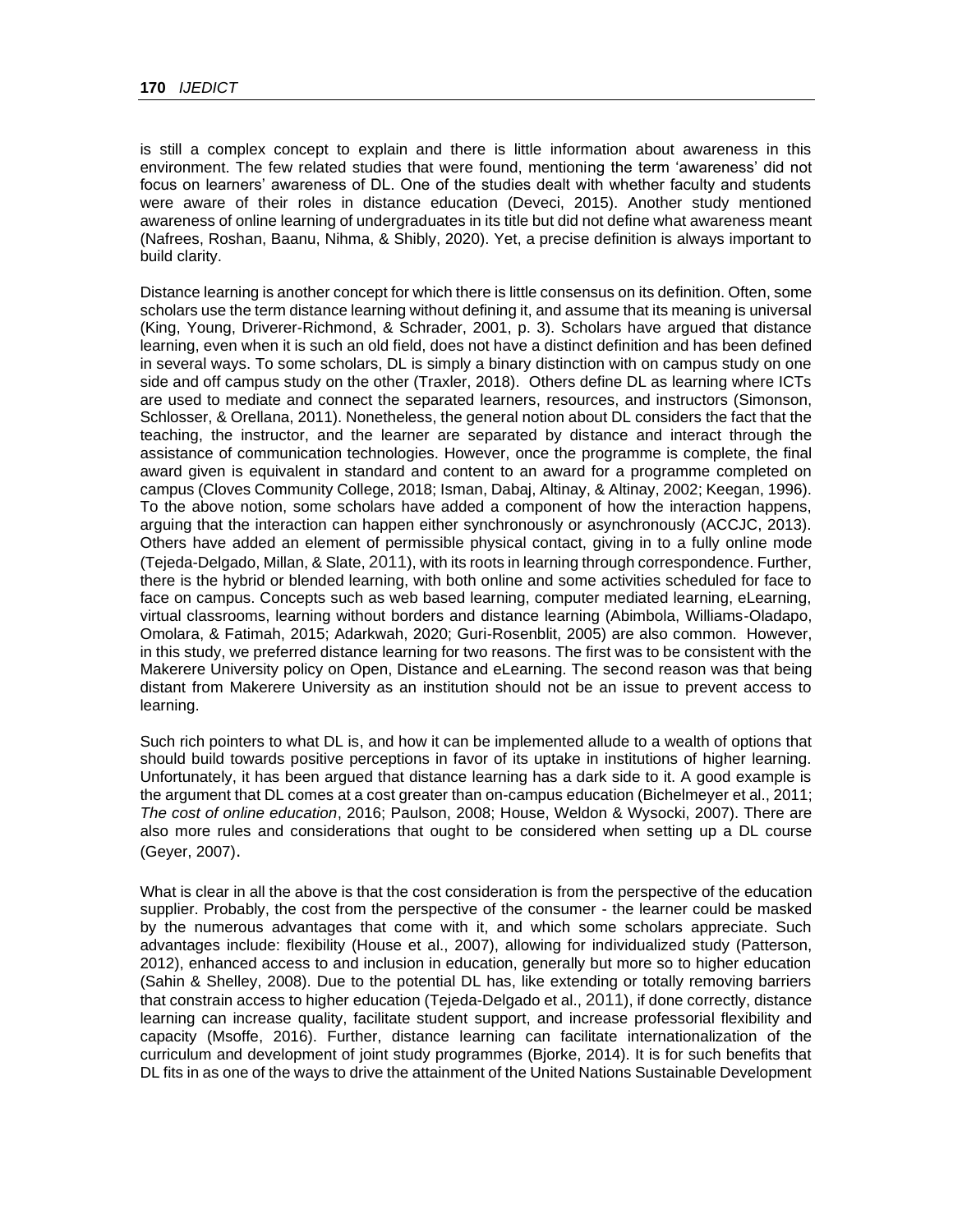Goal number 4 that calls for inclusive and equitable quality education and the promotion of lifelong learning for all (Bjorke, 2011). However, there is a gap in knowledge about the extent of awareness of all these benefits, derived from DL among continuing and aspiring male and female university learners.

#### **Perceptions about Distance Learning**

It is important to note that perceptions, particularly about ease of use and, or about usefulness greatly influence behavior (Massey & Wells, 2008; [Savery, 2002\)](#page-33-1), including decisions to uptake of ICTs and ICT supported activities (Zaki & Broujerdi, 2020), possibly including distance learning. Technology is more likely to be adopted if it is positively perceived as easy to use and useful (Davis & Bagozzi, 1992; Davis, Bagozzi, & Warshaw, 1989; Venkatesh, Morris, Gordon, & Davis, 2003). Scholars have found that gender influences how students perceive ICT (Czerniewicz & Brown, 2006). Uptake among males is more influenced by perceived usefulness while among the females it is more about perceived ease of use (Umrani & Ghadially, 2008). In a study of student perceptions of a distance learning programme in Uganda, Kintu and Wanami [\(2019\)](#page-29-1) confirmed that students' perceptions have implications. When known, such perceptions inform course design and can be helpful to the university in making investment decisions and rolling out DL courses. However, not much is documented about whether gender is influencing male and female students' perceptions of DL and in turn, influencing their decision to enroll for university DL courses.

### **Debates on DL and University Education**

Globally, there has been widespread appreciation of the added value that use of technology has brought to teaching and learning experiences (Kigozi, 2008; Mikre, 2011; Mlitwa, 2007) hence, the growing interest to embrace its use. Technology use in support of university education takes on different forms, among them is facilitating learning either in real time or asynchronously (Mafuraga & Moremi, 2017; Wopfer, Osterweil, Groff, & Haas, 2009). Such options enable learning to happen regardless of time or space differences (Rumble, 1986). Thus, it is now possible to talk about distance learning, and as Adams (2008) rightly argues, a distance mode of learning is increasingly becoming part of higher education facilitated by increasing adoption of ICTs in education (Penjor, Dupka, & Zander, 2016). Distance learning, which to a great extent employs the use of various technologies, and where learning generally takes place on an individual basis, either in the student's home or workplace (Pina, 2017) is a flexible form of study. The learner is afforded with an opportunity to choose where, how and when to study, and could either complete all or take some parts of an educational programme, from any geographical location outside the institution hosting the programme (Holmberg, 2005; Holmberg & Huvila, 2008; Paul Birevu Muyinda, 2012). It is such affordances that scholars like Wedemeyer (1981) cited in Saba [\(2016, p. 22\)](#page-33-2) have pointed out as distinctive characteristics from the traditional face to face learning, that should benefit more and diverse learners. Cases of changing student demographics witnessed in several universities, including Makerere University, who wish to further develop their careers and yet cannot find time to fully be on campus, can access learning if a DL mode is adopted. Lifelong learners who desire to attain further knowledge and skills in their disciplines or in new ones, and students graduating from secondary education, particularly those on private schemes can maintain their jobs and keep earning as they study at the university. For the mentioned categories, there is a strong indication of a need for an alternative pedagogy that will enable increased access to education by many (Komba, 2009).

A study by Sinha and Bagarukayo [\(2019\)](#page-34-3) explored the motivators, de-motivators as well as potential facilitators of online education, from the perspective of learners in the emerging knowledge economies of India and Uganda. However, this study did not use a gender lens to explore answers to the research questions. There are some scholars that examined the influence of gender on the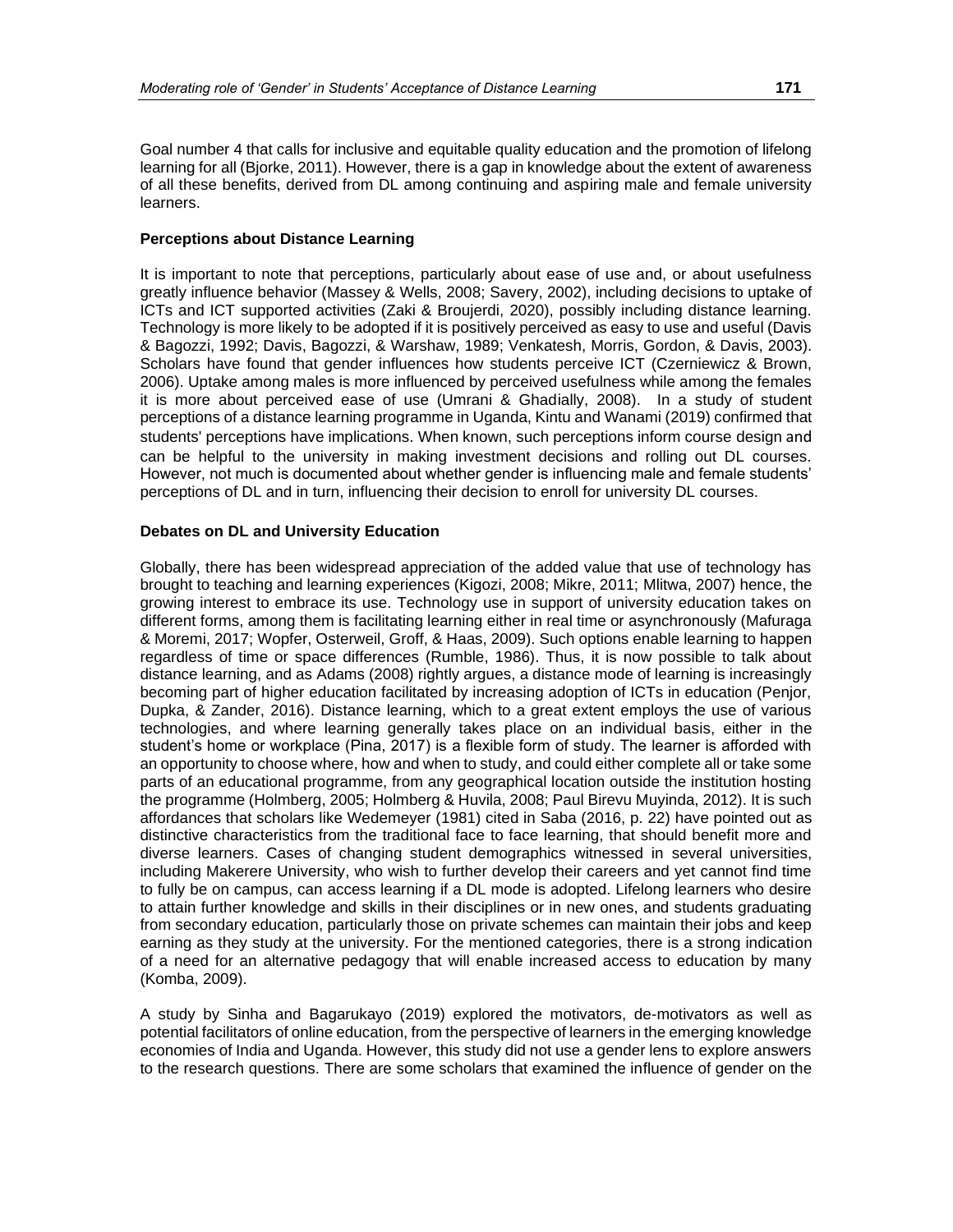perceptions of staff and students on the use of educational technologies and ICTs (Madanda, Kabonesa, & Bantebya-Kyomuhendo, 2007; Nsibirano, 2013). However, the focus of their study was not on distance learning. Further, there are some scholars who raise issues that contradict, and downplay the value of distance learning as a model to enhance access to higher education for female learners and other disadvantaged groups. They refute the fact that DL opens the way for those that would otherwise not have gained access to higher education. Rather, they present distance learning as a model that makes students, more so the girls, lose visibility possibly as they study from "behind the scene" (Patterson, 2012).

On the contrary, knowing that girls and women are still overwhelmed with unpaid care work and some wish to keep watch of the biological clock, beckons change. Failure to provide flexible learning excludes females as they respond to the societal expectation to get married and start a family (Mitchell, 2016). Hence, there should be a structure in education that motivates and supports female students' engagement with learning. It should be a structure that transcends the common stereotypes that females and males communicate differently, females are shy and the like (Ngo & Eichelberger, 2019). Therefore, when the mode of learning bridges distance, then, even when females and males are far from the institution, or are working, married or going through varied life experiences, an opportunity for distance learning should level out these differences. Gender issues in the real world should not continue to limit either the male or female learners' opportunities to learn. Besides, the argument on invisibility and isolation of the distance learner could be true to only the first and second generation of DL (Croft, Datton, & Grant, 2010). Otherwise from the third generation onwards, innovative ways of using web 2.0 tools such as chat rooms such as in Zoom, WebCT, emails, computer mediated communication (CMCs) and other technologies designed for distance learning, demystify virtual spaces, reduce invisibility and isolation for all students, as communication and interaction between the learners and the facilitators is enhanced (Dickey, 2004) for improved learning experiences (ibid).

### **STUDY JUSTIFICATION**

Several studies have been conducted on DE in general and about DL in Makerere University. Basaza, Milman & Wright (2010). listed issues that pose as challenges to promoting DL in Uganda; while Aguti and Fraser (2006) investigated problems experienced by the Department of Distance in Makerere University and another study by Muyinda, Lubega and Lynch [\(2009\)](#page-32-3) found the need to seek strategies to interest learners to take up DL because it was found to be low. However, all these earlier studies missed establishing the moderating role of gender in influencing knowledge levels of male and female students, specifically, what they are aware of as well as their perceptions about distance learning. Yet, Makerere University Council at its 136<sup>th</sup> meeting, held on the 6<sup>th</sup> to 21<sup>st</sup> October 2015, directed that the implementation of the policy on open, distance and e-learning should be with immediate effect (Makerere University, 2015b). Hence the urgent need to establish how stakeholders, specifically the students, perceive academic programmes offered in distance mode.

The current and aspiring university students' knowledge and perceptions can inform uptake drives. Thus, findings from this study will go a long way to inform efforts to mainstream distance learning at Makerere University. Further, interrogating students' perceptions will highlight whether the learners are likely to embrace ODeL as provided for in the second objective of the ODeL policy - - "*to increase access to higher education in Uganda through multiple modes of delivery…" (*Makerere University, 2015b, p. 3*)*, Findings on student awareness levels as well as perceptions about DL are required to inform and also add value to the implementation strategies that are supposed to make higher education inclusive, flexible, and aid the immediate rolling out of and mainstreaming DL in all Colleges as demanded by the ODeL Policy.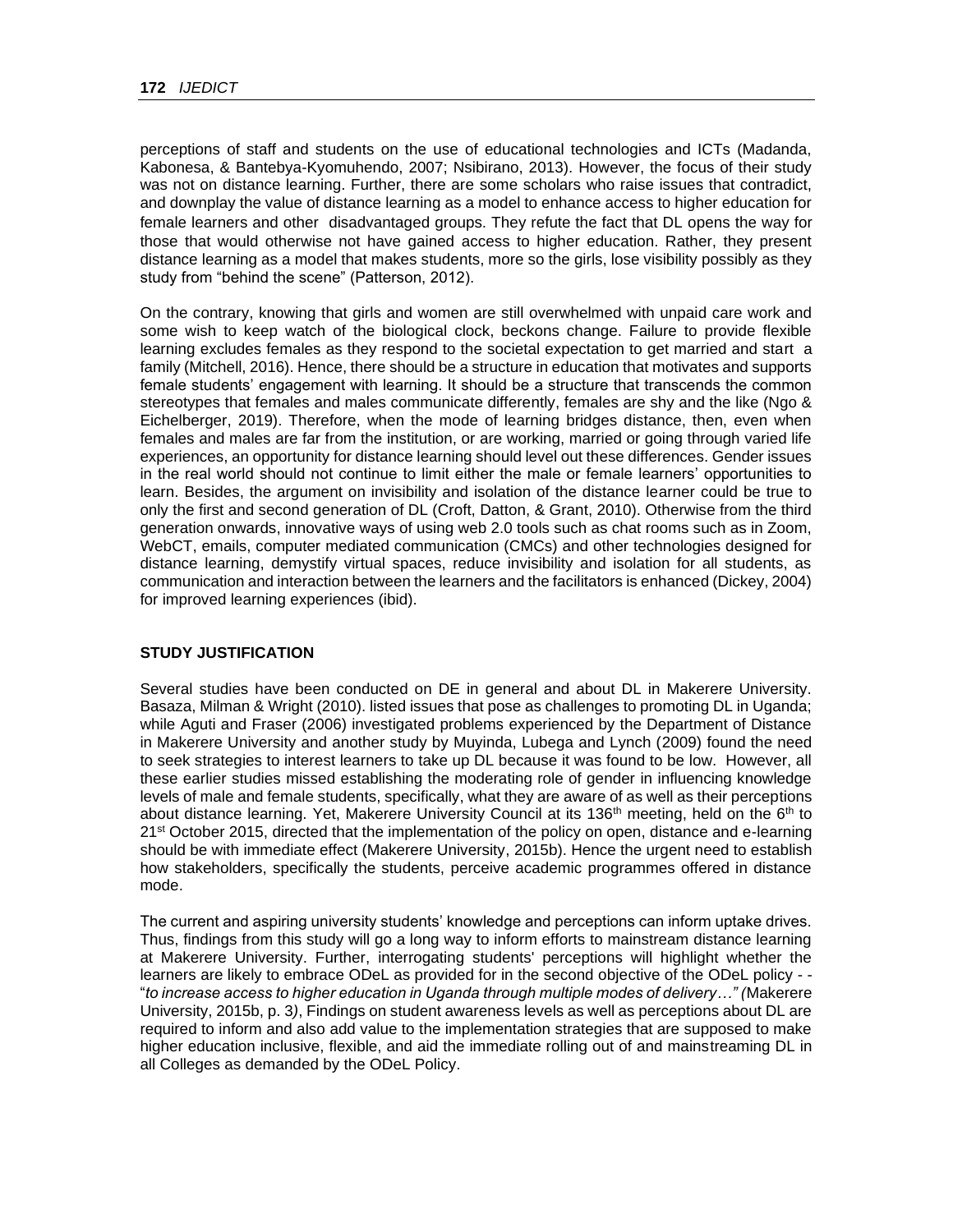It is also evident that institutions of higher learning such as Makerere University are increasingly confronted with diversity among learners. It is becoming normal to have cohorts of learners holding either full time/part-time employment and family obligations, or both. This therefore has implications on the students' availability for physical time specific for learning. This notion holds differently to the realities of males and females, and is supported by the view raised by Moss, 2004, cited in Msoffe [\(2016\)](#page-31-1) that women's time and space for higher education is carved out of time and space for other things, and which is in the control of others. It is therefore urgent to establish the standpoint of males and females, as continuing and aspiring university learners regarding choice of a learning mode. A study like this one is required to generate data that will boost the knowledge of institutional management boards on gender dynamics and their influence on awareness and perceptions about DL. Such knowledge will enrich planning and offer guidance on strategies that should be put in place, to ensure that DL programs address students' challenges, meet the diverse demands, interests, and expectations of male and female learners, in this digital learning space.

In agreement with earlier researchers such as Sahin and Shelley [\(2008\)](#page-33-3), that understanding student awareness levels of what DL is and how they perceive it will be crucial to designing promotional information packages to fit in with the ODeL guiding principle that "*staff and students have a right to know about the modes of delivery of each course and program…"*[\(Makerere](#page-30-1)  [University, 2015b\)](#page-30-1). Further, information from this study will provide views on what male and female students know, what they require from the distance mode of delivery, the anticipated challenges and how strategies to address those challenges can be planned for. Besides that, there is a new challenge of the current trying times of COVID-19 where universities had to either shut their doors or pivot to emergency remote teaching and learning. In times such as these or near similar crisis circumstances, the university will benefit even much more from effective uptake of DL as a new normal of teaching and learning. Therefore, there is no better time for such a study than this to provide timely information that will further inform the development and implementation of successful DL courses at Makerere University

### **METHODOLOGY**

#### **Study Design**

This study adopted a cross sectional research design that allowed for an examination of a number of variables at a single point of interaction with the study participants (Zangirolami-Raimundo, Echeimberg, & Leone, 2018), and was conducted at Makerere University (Mak), the oldest university in the country. It is also the biggest and most prestigious university (NCHE, 2007). Makerere University has a single intake per year to the three modes of study: day, evening and external.

### **Study Population, Sample Size and Sampling Strategy**

The study population comprised of two categories: 13,873 students that were enrolled at Makerere University at the time of the study , distributed across ten colleges as follows: <sup>1</sup>CAES - 978; COBAMS - 2,324; COCIS - 1,565; CEES - 2,501; CEDAT - 984; CHS - 794; CHUSS - 2,957; CONAS - 714; COVAB - 750 and LAW with 306 (Makerere University, 2019, p. 14); and those that were in the process of applying for admission at the time of this study.

 $1$  College of Agricultural and Environmental Sciences (CAES); College of Business and Management Sciences (COBAMS); College of Computing and Information Sciences (COCIS); College of Education and External Studies (CEES); College of Engineering, Design, Art and Technology (CEDAT); College of Health Sciences (CHS); College of Humanities and Social Sciences (CHUSS); College of Natural Sciences (CONAS); College of Veterinary Medicine, Animal Resources and Bio Security (COVAB) and School of Law (LAW)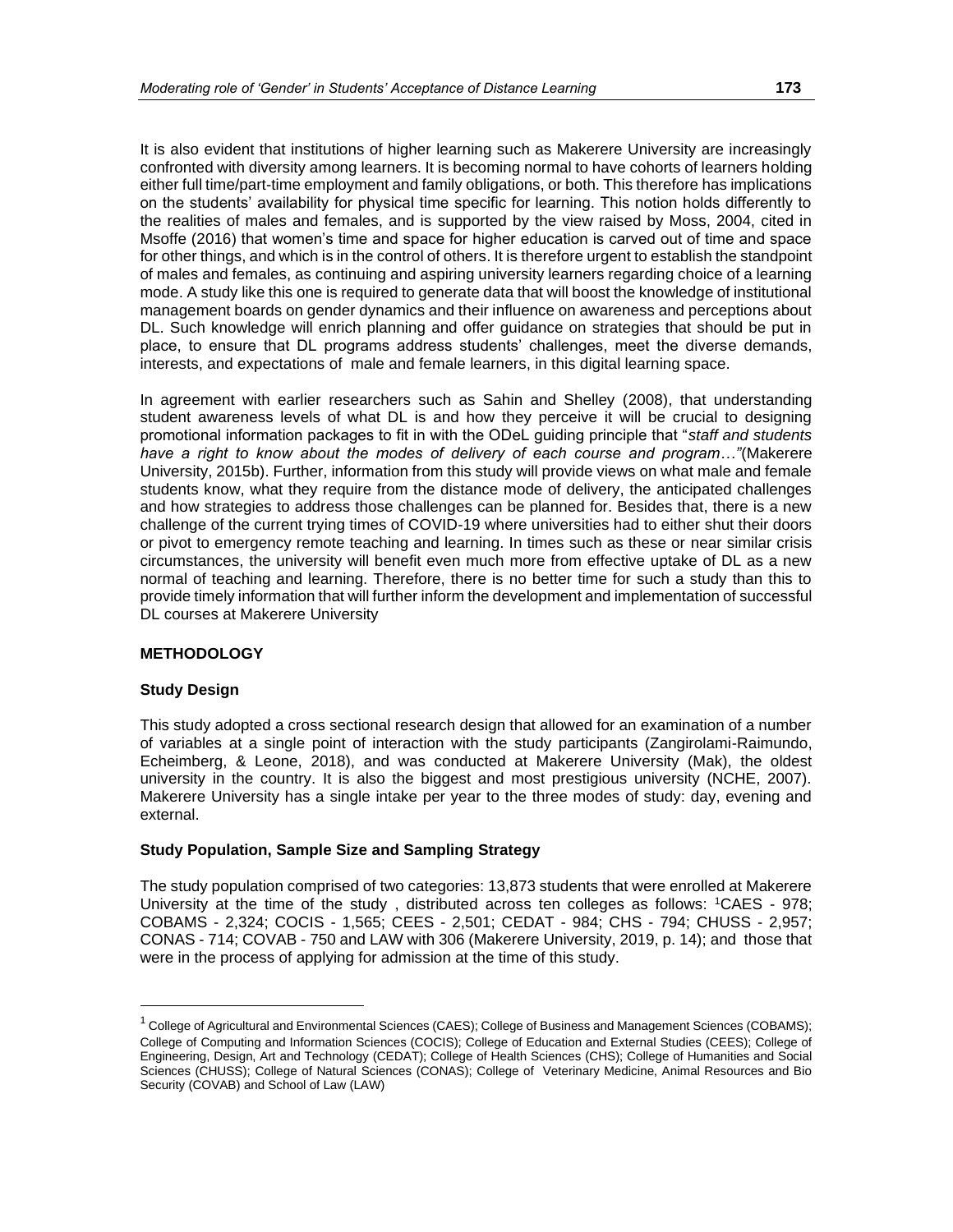A multistage sampling strategy was adopted to select the two study samples to match the two targeted categories of participants. For the first stage, proportionate cluster sampling was used to select 6% of respondents across the ten colleges, which then constituted the targeted sample for the first category of continuing undergraduate university students in programmes offered at the university for the academic year 2016/2017.

At the second stage, strategic effort taken to ensure inclusion and representation of different standpoints, informed the decision to have any possible variations in views associated with sex, discipline or year of study of the participants considered. This was in appreciation of the feminist theory that knowledge is situated (Gurung, 2021) and so, such variations are known to influence standpoint and situated knowledge differently. Therefore, the final selection of the participants from each of the colleges was purposively done- The 6% sample resulted in the following number of potential participants across the ten colleges: CAES 59; COBAMS 139; COCIS 94; CEES 150; CEDAT 59; CHS 48; CHUSS 177; CONAS 43; COVAB 45; LAW 18, from which equal numbers of male and female students were selected to participate in the survey from each college. To ensure any errors, incompletes or discontinuities during data collection, the total number of questionnaires administered for the survey was raised to 1,000. We received 887 completed questionnaires and of these, complete data were available for analysis in 810.

The third stage of sample selection focused on the second category from among those that were applying to be admitted for the 2017/2018 academic year. The participants for this stage of qualitative data gathering were purposely selected, and twenty in-depth interviews were conducted until no new information could be gleaned from the participants. To allow for group expressions and arguments to arise, two focus group discussions were conducted, one from the continuing students group and another from the new applicants. Although this qualitative sample might seem like a relatively small sample size, qualitative methods scholars argue that sample adequacy in qualitative inquiries pertains to the appropriateness of the sample composition and size [\(Va](#page-34-4)sileiou, Barnett, Thorpe, & Young, 2018). Thus, this sample size was considered adequate to provide the required information for this interrogation of awareness and students perceptions of DL.

### **Data Collection**

A semi structured, self-administered questionnaire with four (4) sections was distributed among the continuing university students. Section 1 was pre-coded and designed to capture the social demographic characteristics of the respondents, while Section 2 had questions to capture students' knowledge about distance learning, plus questions on competencies and skills in using ICTs. Section 3 was designed as a Likert scale with agree, strongly agree, not sure, disagree and strongly disagree options, intended to interrogate study participants' perceptions on courses offered in a distance learning delivery mode, while Section 4 comprised of a series of questions, with Likert scale statements that presented hypothetical situations for the study and to these statements, the participants were expected to show their levels of agreement. The scales were modified from five to three options - strongly/agree, neutral and strongly disagree/disagree. As earlier stated by researchers, such a tool enables measuring of traits like perceptions [\(Joshi, Kale, Chandel, & Pal,](#page-29-2)  [2015\)](#page-29-2); b). Open-ended questions were also used to examine responses on willingness to enroll for courses offered in a distance mode, and the circumstances under which students would be willing to enroll for a distance program.

The second category of participants were randomly selected to realise a sample of twenty persons (10 male and 10 female) from those intending to join Makerere University to participate in the indepth interviews. In addition, two focus group discussions with an average of 9 participants were conducted. The criteria for selecting those to participate in the in-depth interviews as well as in the focus groups discussions (one for only male and one for only female) among the continuing and new applicants, were that the male or female continuing, or potential new entrants study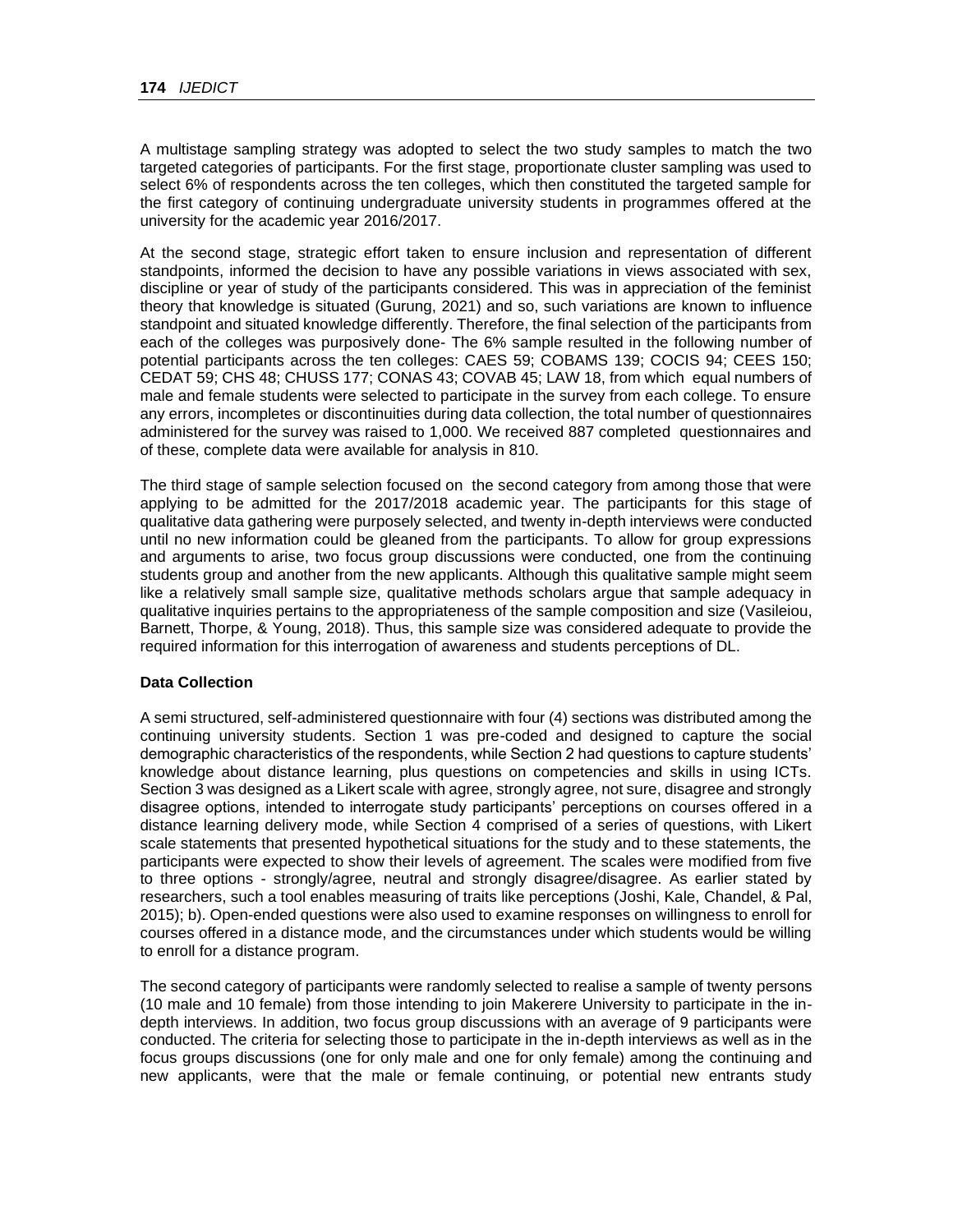participants had to agree and those seeking admission at the time, were not to be in company of an accompanying adult, because a male or female on their own would afford some time to participate in the interviews. The in-depth interviews were conducted over a span of five days.

#### **Ethical considerations**

During the data collection process, the study objectives were explained to the participants, and they were informed of their free will to take part in the study. Consent was sought for the recording of interviews. Only those that agreed were invited to participate in the study. All the information provided was kept secure and confidential. All identifiers were removed from the interview records as well as from transcribed interview records. Unique labels have been used for the quotations.

### **Data Management and Analysis**

Returned questionnaires from the survey were cleaned and checked for completeness before entering them using SPSS software Version 20 for analysis of the quantitative data. The cleaning and checking were done by two teams at different stages. The first stage was done by the research assistants (RAs) soon after the respondent returned the filled questionnaire. The RAs ensured that all responses to the questions were complete, and the authors then double checked the questionnaires from the field.

While for qualitative data, two research assistants were assigned the responsibility of transcribing data from the interviews verbatim and soft copies of the interviews were generated. The authors listened to the recordings individually and compared the two records to ensure that they had a true record of the interviews, as reflected in the transcripts. The records were read again while closely listening to the recording while the authors were together. This was to confirm the dependability of the transcript as a true record of the interviews. Together, they participated in the labeling, thematic analysis and identification of quotations to use in the presentation of findings.

### **RESULTS**

#### **Social Demographics Characteristics**

Information on social demographics examined study participants' realities in terms of being male or female, sponsorship, and whether they were working students. These characteristics were selected on the hypothetical view that they could influence considered preferences regarding mode of learning.

### *Respondents by Gender*

A total of 810 valid questionnaires were included in the analysis from the students that participated in the survey. Of these, 456 representing 56.3% were male and 354, representing 43.7% were female.

### *Respondents by Sponsorship*

Respondents were asked about sponsorship of their university education. Findings show that more than half (69%, n 556) of Makerere University students out of 807 that responded to this question on sponsorship were privately sponsored. This is a confirmation of reduced government funding to higher education (Makerere University, 2015a).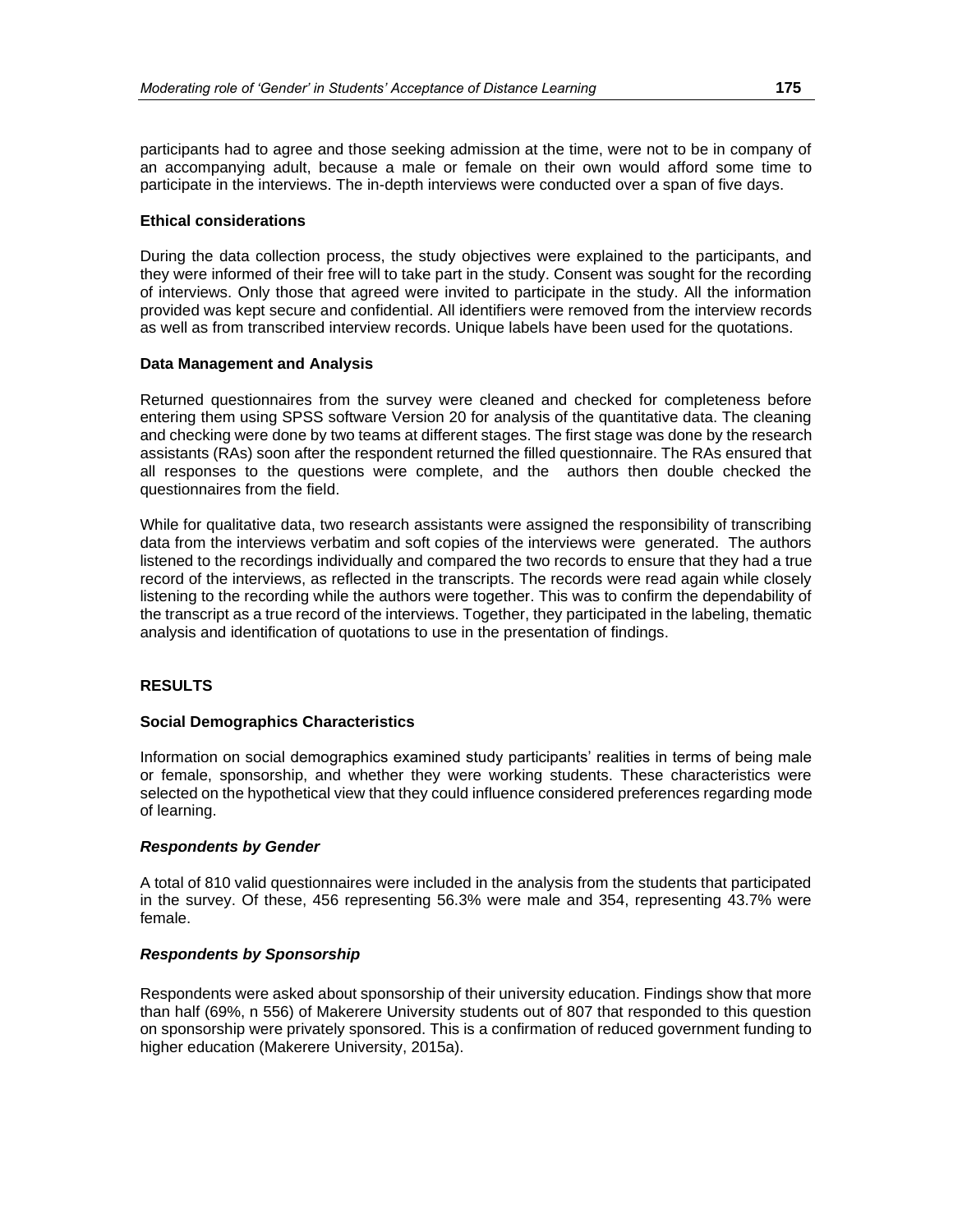Further analysis done on sponsorship, by gender, revealed that slightly more female (69.9%) students, than males (68.3%), 246 out of 352 female and 310 out of 454 male students were on the private scheme, as slightly more male students than females were on government funding as indicated in Figure 1.



**Figure 1:** Sponsorship of Students

### *Respondents by Work Status*

Respondents were also asked if they were currently working or not. Findings show that most respondents (74.8% males and 85.2% females) were not working.

|                    | Male      |      | <b>Female</b> |      | Total     |      |  |
|--------------------|-----------|------|---------------|------|-----------|------|--|
|                    | Frequency | %    | Frequency     | %    | Freauency | %    |  |
| Working            | 113       | 25.2 | 51            | 14.8 | 164       | 20.7 |  |
| <b>Not Working</b> | 336       | 74.8 | 294           | 85.2 | 630       | 79.3 |  |
| <b>Total</b>       | 449       | 100  | 345           | 100  | 794       | 100  |  |

### *Table1: Students by Work Status*

*Source: Field Data* 

### *Preferred Study Time*

We asked respondents about their best time to study, and the results based on college, sex, and whether private or government sponsored revealed a respective p-values of 0.060, 0.413 and 0.441. Whether they struggled to attend in the DL mode, the  $\chi$ <sup>4</sup>2 was 10.506, with 2 degrees of freedom and p-value of 0.005. Therefore, struggling to attend in the DL mode is unlikely due to chance.

Results also showed that the best time for most students (43.1% male and 40.6 female) who responded to this question, their preferred time of study was evening.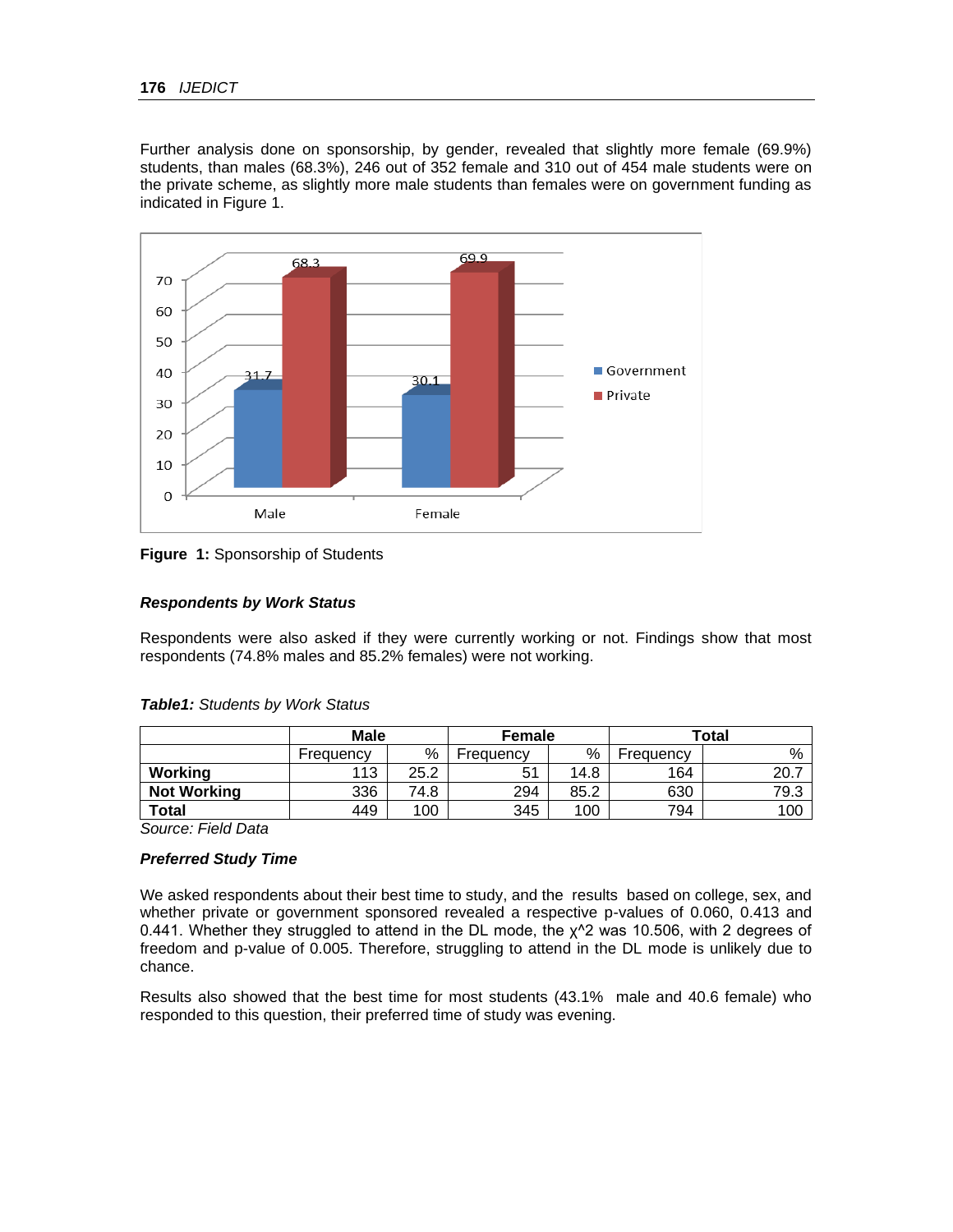|                | <b>Male</b>      |      | <b>Female</b>    |      | <b>Total</b>     |      |  |
|----------------|------------------|------|------------------|------|------------------|------|--|
|                | <b>Frequency</b> | %    | <b>Frequency</b> | %    | <b>Frequency</b> | $\%$ |  |
| Day            | 27               | 13.7 | 14               | 10.5 | 41               | 12.4 |  |
| <b>Evening</b> | 85               | 43.1 | 54               | 40.6 | 139              | 42.1 |  |
| <b>Night</b>   | 32               | 16.2 | 23               | 17.3 | 55               | 16.7 |  |
| Anytime        | 49               | 25   | 37               | 27.8 | 86               | 26.1 |  |
| Weekend        | 4                | っ    | 3                | 2.3  |                  | 2.1  |  |
| <b>Morning</b> |                  | 0    | $\overline{2}$   | 1.5  | ⌒                | 0.6  |  |
| <b>Total</b>   | 197              | 100  | 133              | 100  | 330              | 100  |  |

*Table 2: Time Preferred as Best for Study*

### **Students Awareness through Meaning of Distance Learning**

Because awareness is equally about knowing the meaning attached to a phenomenon as selfreported (Gafoor, 2012), during the survey, respondents were asked about the meaning of distance learning. Seven hundred and ten students (399 male and 311 female) responded to this question. The three most common responses given by male and female respondents were as follows:

- Distance learning means studying from a far off place, possibly away from your home country. This was mentioned by both the male and female study participants, as follows: 211 (52.9 %) males and 134 (43.1%) females. This response showed that more males than females were of the view that distance learning involved moving from one physical space to a place where the learning will happen.
- DL means studying online. This was mentioned by a total of 317 respondents (160 male 40.1% and 157 female -50.5%). More females than males opined that DL is about online study. It was also clear that the view of DL bearing the meaning of studying online was different from the meaning of physically moving to a place where the learning would happen.
- DL refers to that form of study that employs the use of ICTs like the Internet and computers. This response had the least scores of 48 (28 males - 7% and 20 female - 6.4%) respondents. This third meaning, relating DL to the use of ICT, was further situated in participants' knowledge about the Internet and computers. It also reveals participants' ICT use experiences, and skills that build capacity for ICT use.

When participants were asked about their pre university ICT experience, this study found that 98% of the participants had ever used the Internet. In terms of comparison, the results revealed that relatively more males (55%) than females (42.3%) had ever accessed the Internet. From this finding it was noted that the percentage of female students, who had pre university experience with the Internet, was slightly lower than males.

Asked when they first used the Internet, most respondents said they first used the Internet in senior two (43.2%). Very few students (47, representing 6.1%) said they first used the Internet while in primary school. This also is a confirmation of Rogers theory that adoption follows the S shape and that users adopt at different times. Secondly, from these results we note that more male than female students had ever used the Internet before the time of study. By extension one would assume that male participants were better positioned to understand DL as being connected to the use of ICTs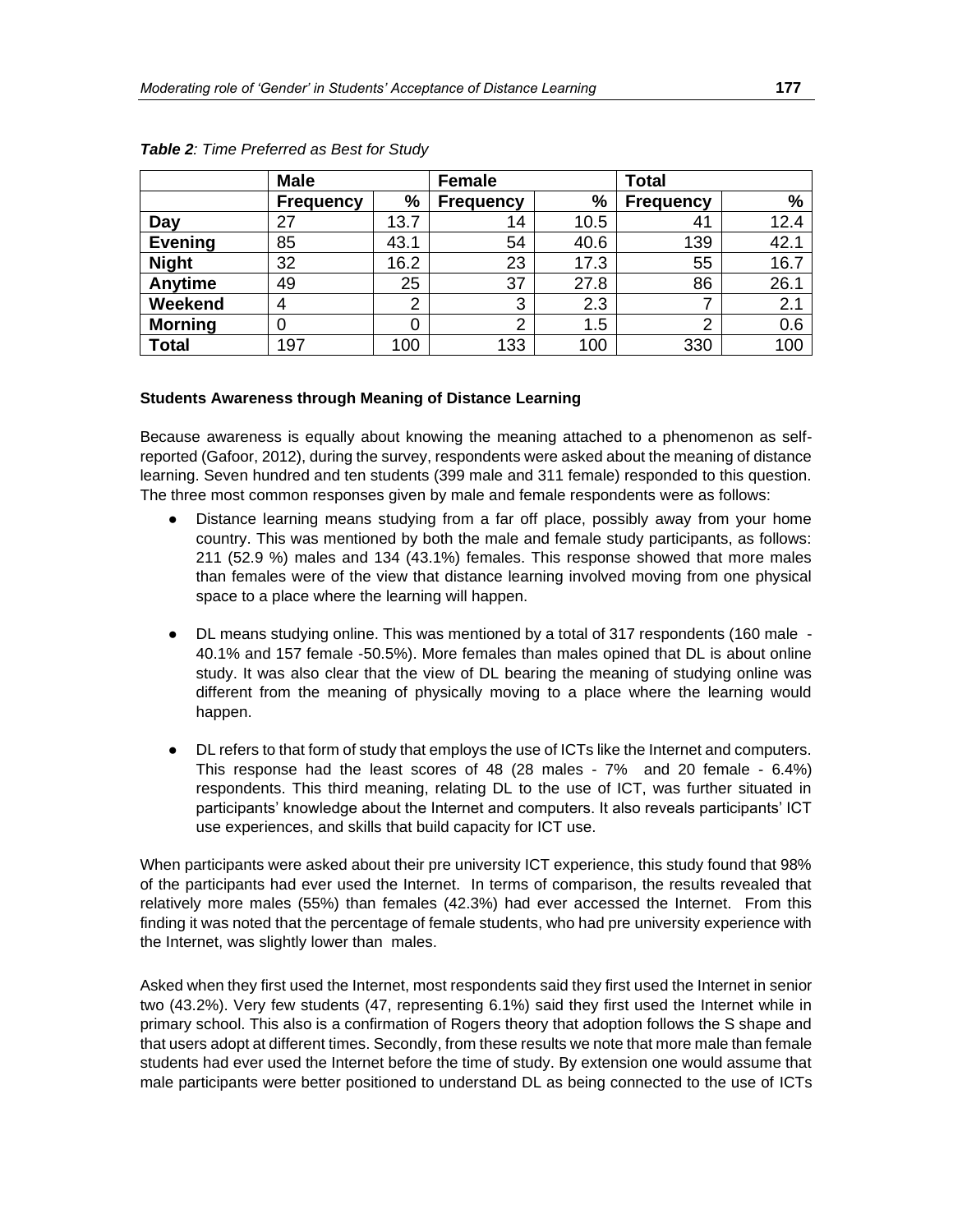or online. This incidentally was not the case since more males responded saying that the meaning of DL is related to physical movement to a place far removed from one's home. What the awareness shows in terms of meaning is that participants associate DL to three ideas: relocating to a physical place where learning takes place, studying online and use of ICTs.

#### **Awareness as related to DL Infrastructure**

To investigate students' awareness about DL further, participants were asked about how and from where they access the Internet and computers. Findings revealed that participants associated computers and the Internet with DL. Both male and female participants said they were aware that access to the Internet and computers, as well as skills and actual use of the Internet and computers was important in DL. They further observed that ICTs such as the Internet are key technologies useful to a distance learner because they contribute to effective participation. Findings revealed the different ways participants can gain access to the Internet, how the Internet and computers are used and the skills of the male and female users.



**Figure 2:** Access to the Internet

*Source: Field Data*

Figure 2 above shows that regardless of space or type of technology used, male students still enjoy better access to the Internet than females. Internet café and computer labs were mostly accessed by the males. However, one important finding on access to the Internet was that female students had more access via their mobile phones than on computers. This alludes to more access to flexible and self-controlled connectivity for females.

Study participants were also asked whether they used the Internet. This was asked to establish the basis for participants' standpoint, given that one's knowledge, in this case, the participants' knowledge of the Internet and computers, and possession of skills to use these ICTs, influences their subjective knowledge or their awareness regarding DL. Findings indicate that the majority (98%) of respondents already use the Internet. These included 55.6% male and 42.3% female. Findings also showed that the majority (43.2%) of the respondents to this question first used the Internet when they were in senior two while a smaller percentage of 6.1% had first used the Internet in primary schools.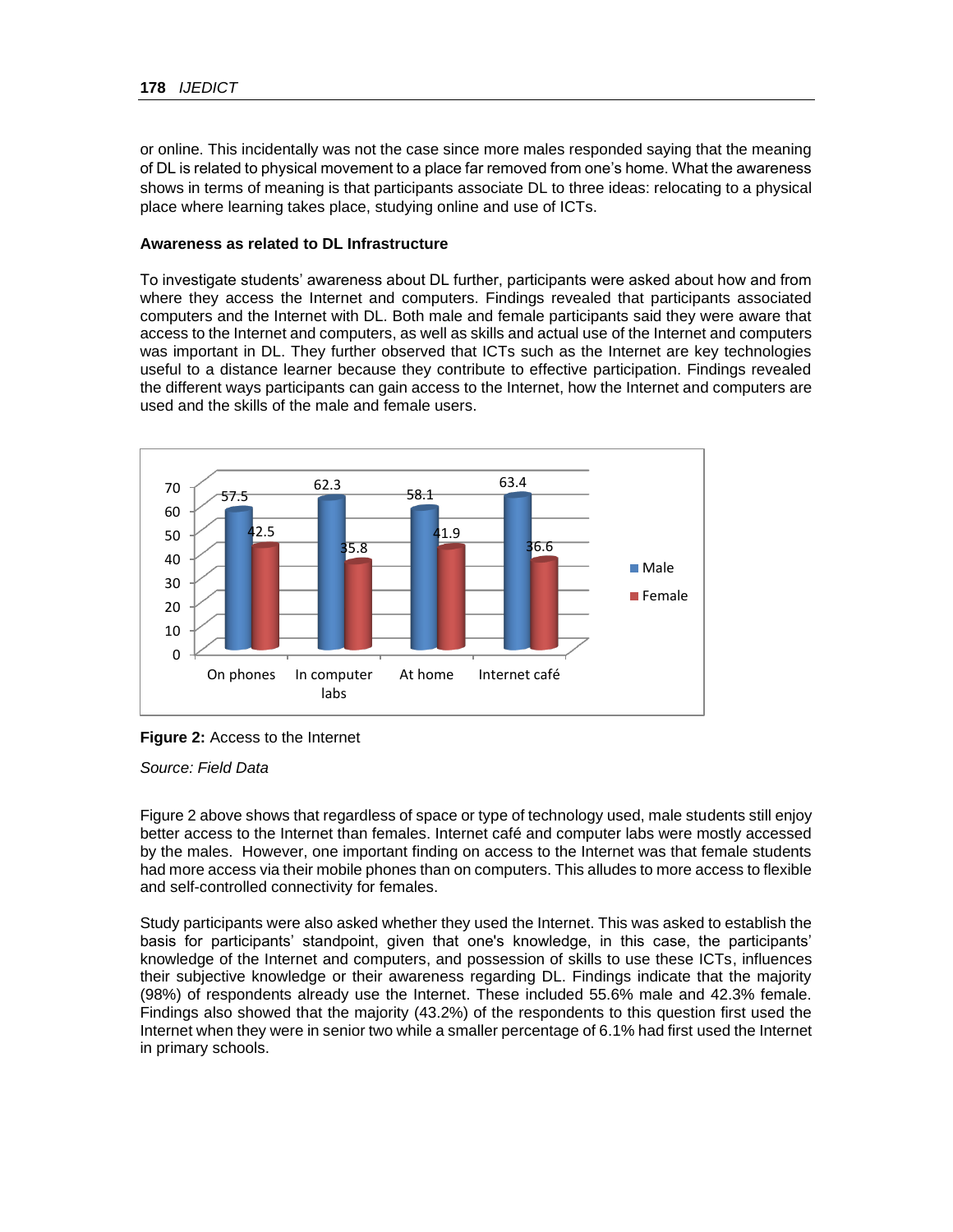During the survey, the study participants, all continuing university students, were asked what they mostly used the Internet for. Findings showed the different ways participants used the Internet as summarized in the Table 3 below:

| Use of Internet                                                                 | Male                  |      | <b>Female</b>    |      |  |
|---------------------------------------------------------------------------------|-----------------------|------|------------------|------|--|
|                                                                                 | %<br><b>Frequency</b> |      | <b>Frequency</b> | %    |  |
| <b>Research for Academic Work</b>                                               | 20                    | 20   | 26               | 25.4 |  |
| <b>University Registration</b>                                                  | 9.6                   | 9.6  | 9.3              | 9.1  |  |
| <b>Check Academic Results</b>                                                   | 8.8                   | 8.8  | 6                | 5.8  |  |
| <b>Entertainment (News, Read Novels,</b><br><b>Listen to Songs, Play Games)</b> | 29.6                  | 29.6 | 19.4             | 19   |  |
| Social Media (Internet Calls, E-Mail,<br>Skype, WhatsApp)                       | 32                    | 32   | 41.3             | 40.4 |  |

*Table 3: Purpose for which the Internet is used by Gender*

Findings show that for both male and female students, use of the Internet for social media had the highest score (40.4% for females and 32% for males). Interestingly, the second highest usage for males was entertainment (29.6%), while research for academic work (25.4%) was noted among female respondents. More males used the Internet to check their academic results and to register.

Regarding knowledge of computer use skills and actual computer use, the findings show that nearly all the respondents (n=772) indicated that they have the skills to use a computer. The capacity of the participants to use the Internet and the computer points to the potential for possible engagement with DL. It also could be a precursor to enhanced awareness about DL particularly after they expressly linked DL to ICT infrastructure. The total representation by gender was: 438 (56.7%) male and 334 (43.3%) female.

The students that have skills to use the computer further indicated the programs that they are comfortable using as shown in Figure 3.



**Figure 3:** Programs Used on Computers *Source: Field Data*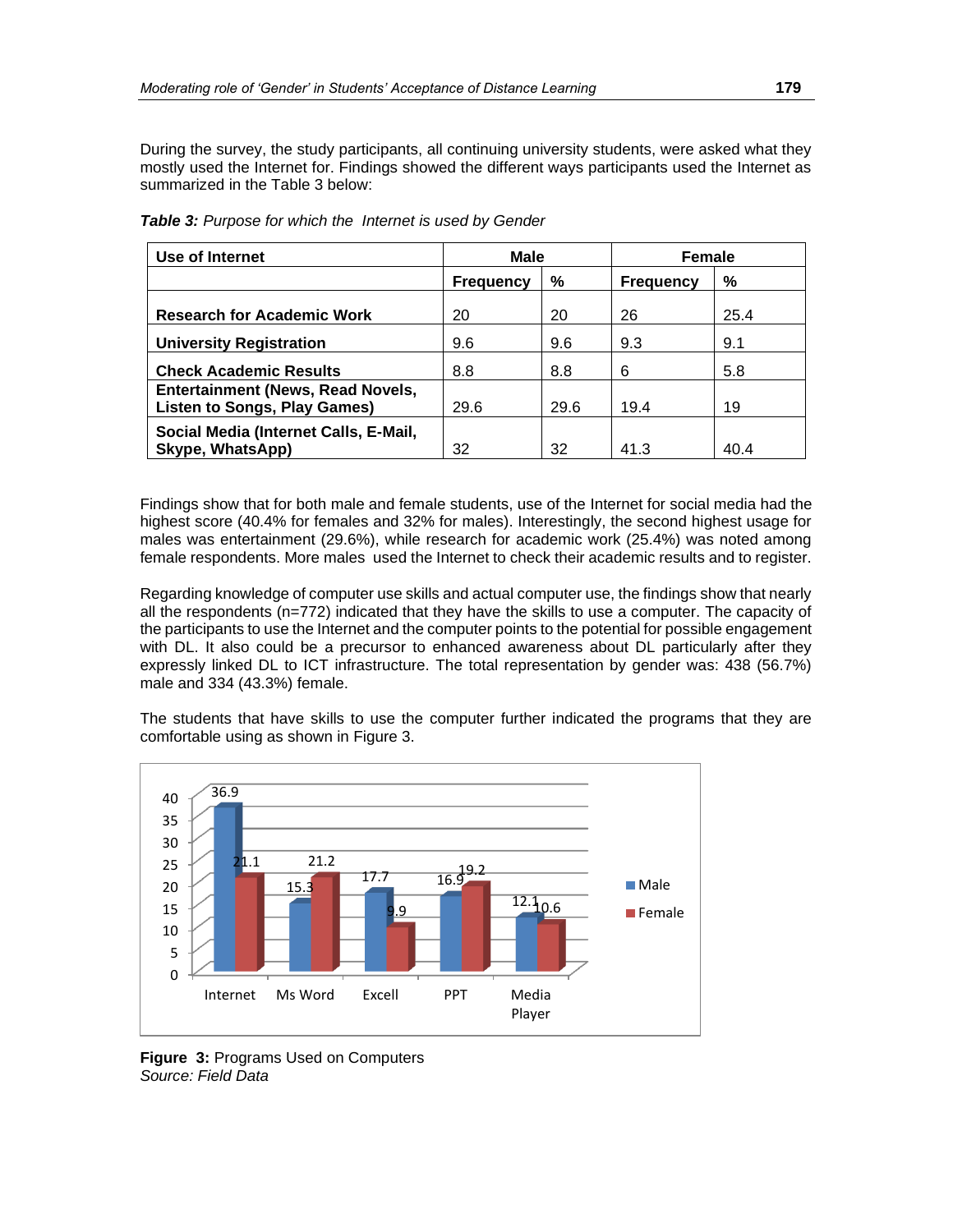#### **Awareness as Derived from Social Association**

The study sought to establish the number of respondents who have ever had someone close, either a relative or friend study by distance. Findings revealed that slightly less than half of the respondents, 364 (209 males - 57% and 155 females - 43%) indicated that they have ever had someone close studying by distance.

Qualitative findings also revealed that close family members to the study participants, who had studied by distance, were those that physically moved. This response was noted for both the continuing and aspiring students during the focus group discussions.

*To me, it [DL] is like when you are living in Kampala and have applied [for admission] like [in a] far [off academic institution], may be you study from Gulu* (Female, 2n yr, CHUSS);

*'…distance learning to me refers to physical move where the learner has to travel away from the country to abroad (international travel) or sometimes away from the home district (local travel)*' (Male FGD, Aspiring).

These qualitative study findings confirm that awareness about the meaning of DL is for some, associated with physical movement to a place. Thus, the qualitative findings too affirm the view expressed in the survey, that participants know DL to mean different things, including physical movement of the learner.

A close analysis of why more male participants associated DL with physical movement of the learner, indicates that more male than female students had someone travel abroad to study. As such, they perceived distance learning as referring to someone going out of the country or physically moving away from the local place of abode. It is also clear from the survey findings as well as from the qualitative results, that the three meanings given about how DL is understood are shared, although not equally by males and females.

Results also showed that the participants were not certain if what they knew about DL was the correct information. For instance, when they were asked about what they were aware of, regarding the meaning of DL, many of the participants responded by asking questions, as illustrated below:

*Let me ask, do we have it [DL] at Makerere, like you this side and the lecture is on the other side"? And can you talk to your friends in a distance class? (Male, new applicant); Do we have advanced ways of studying at a distance? How is distance [learning] done … how do you do exams in distance learning; who pays [tuition]?* (Male, new applicant)

*'Distance learning!' I do not know what it means.' …is it [DL] referring to someone studying on their own? I have never experienced it but I think it is not good at all because it is lecturers who motivate us … [but] with this studying online you cannot know when to read… besides we get a lot of information from lecturers, even examples, firsthand information…'* (FGD, continuing female students).

*For me if it is a scholarship may be I would [consider]* (FGD, continuing female students).

These responses reveal the need to enhance learners' knowledge about DL, at all levels in the education system so that by the time they must make choices at the university, they can do this from an informed perspective.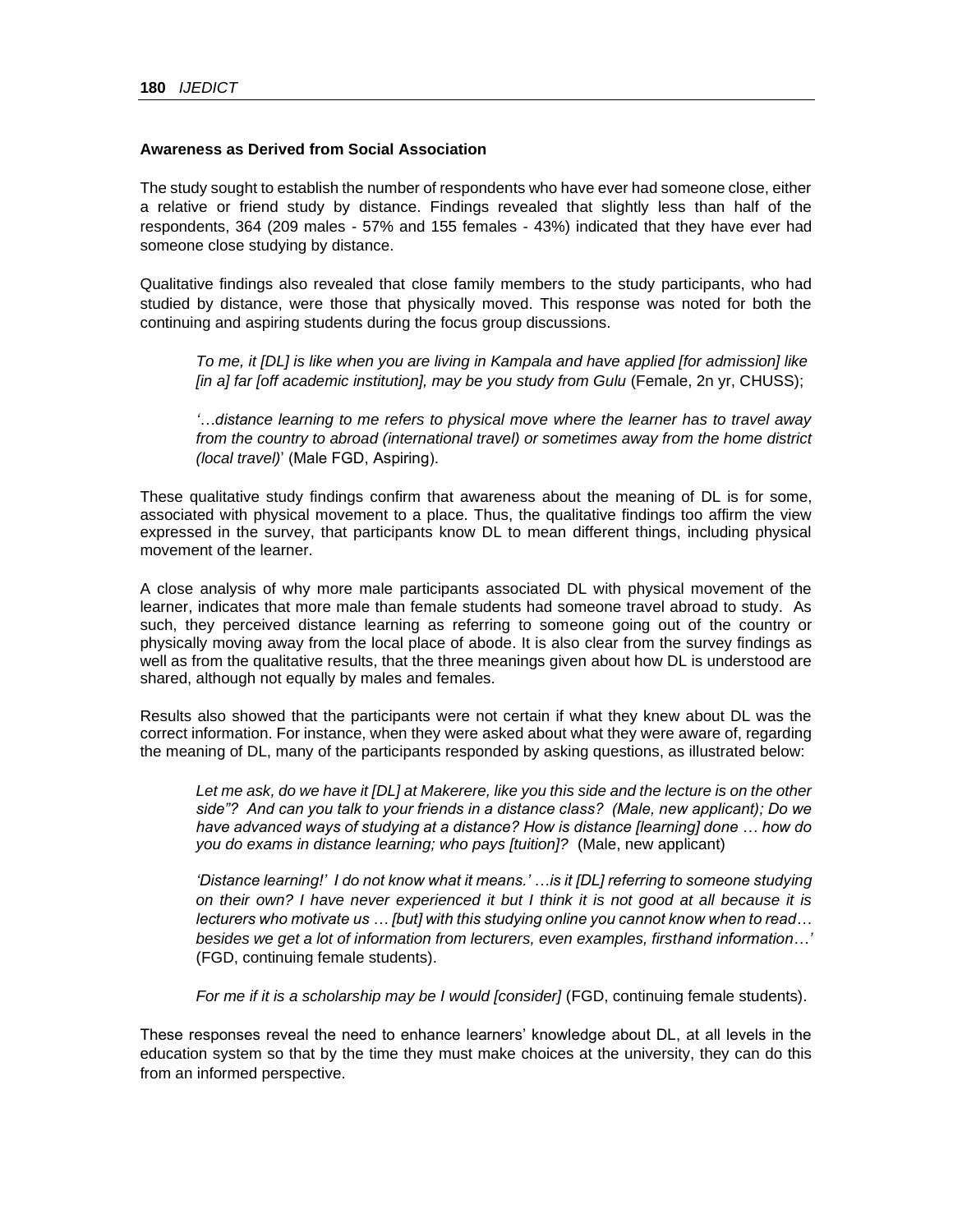# **Perceptions on Courses Offered in a Distance Learning Mode**

Perceptions are the ways through which individuals make sense of the world and are indicators of what we feel about something. It is the perceptions that cause various kinds of behaviors. Thus, this study explored students' perceptions about distance learning. A Likert Scale with sets of statements was used as the tool to measure the participants' perceptions. Results on the options of strongly agree and agree were merged as well as the options of disagree and strongly disagree. Thus, results presented are given in three levels of agree, not sure and disagree. Table 4 shows perceptions that the results reveal by gender.

|                                                                                      | <b>Strongly Agree/Agree</b> |      |      |        |      | <b>Not Sure</b> |      |        | <b>Disagree/Strongly Disagree</b> |      |      |        |
|--------------------------------------------------------------------------------------|-----------------------------|------|------|--------|------|-----------------|------|--------|-----------------------------------|------|------|--------|
|                                                                                      |                             | Male |      | Female |      | Male            |      | Female |                                   | Male |      | Female |
|                                                                                      | Freq                        | %    | Frea | %      | Freq | %               | Frea | %      | Freq                              | %    | Freq | %      |
| Is flexible (n=801)                                                                  | 381                         | 47.6 | 273  | 34.1   | 42   | 5.2             | 55   | 6.9    | 26                                | 3.2  | 23   | 2.9    |
| DL is good (n=799)                                                                   | 161                         | 20.2 | 119  | 14.9   | 106  | 13.3            | 87   | 10.9   | 181                               | 22.7 | 144  | 18     |
| An effective way to<br>$learn (n=800)$                                               | 223                         | 28   | 169  | 21.1   | 114  | 14.3            | 97   | 12.1   | 113                               | 14.1 | 83   | 10.4   |
| Mak should have<br>more DL courses<br>$(n=793)$                                      | 288                         | 36.3 | 242  | 31     | 51   | 6.4             | 28   | 3.5    | 107                               | 13.5 | 76   | 9.6    |
| If my course had a DL<br>option, I would<br>choose to study by<br>distance $(n=794)$ | 144                         | 18.1 | 126  | 15.9   | 69   | 8.7             | 50   | 6.3    | 234                               | 29.5 | 170  | 21.4   |
| Male students would<br>benefit most from DL<br>(n=789)                               | 141                         | 18   | 109  | 13.8   | 110  | 14              | 91   | 11.5   | 193                               | 24.4 | 144  | 18.3   |
| Female students<br>benefit most from DL<br>$(n=793)$                                 | 153                         | 19.3 | 126  | 16     | 127  | 16              | 83   | 10.5   | 164                               | 20.7 | 139  | 17.5   |

|  |  | Table 4: Perceptions for and against DL by Gender |  |  |  |
|--|--|---------------------------------------------------|--|--|--|
|--|--|---------------------------------------------------|--|--|--|

*Source: Field Data*

### **Positive Perceptions about DL**

Analysis of a selection of responses to the statements that generated significant scores in terms of percentage are presented as research results in Table 4. These findings show that for each of the statements explored, participants' responses were divided, with the scale tilting either towards the "agree" or "disagree". Cases under the "not sure" option were the least from all the statements that were used.

When asked about flexibility of DL courses, results show that close to a half of the male respondents (48%) and 34% of the females agree and perceive DL to be flexible. In addition, 36% of the males and 31% of the females agreed that Makerere University should have more DL courses.

When asked about perceptions of DL as good: 23% of the males and 18% of the females did not agree that DL is good, while 20% male and 15% female perceived DL to be good. Further, even when slightly more students (28% male and 21% female) agreed that DL is an effective way to learn, and more students (36% male and 31% female) agreed that Makerere should have more DL courses, 30% of the male respondents and 21% of the females disagreed that if the courses they were taking at the university had a DL option, they would choose to study by distance. This could be an indication of limited awareness or understanding of what DL entails, hence the responses. It could also be a pointer to what university learners perceive learning to entail.

Although more students perceived distance learning courses as offering flexibility, and also held the view that Makerere University should have more distance mode delivered courses, the findings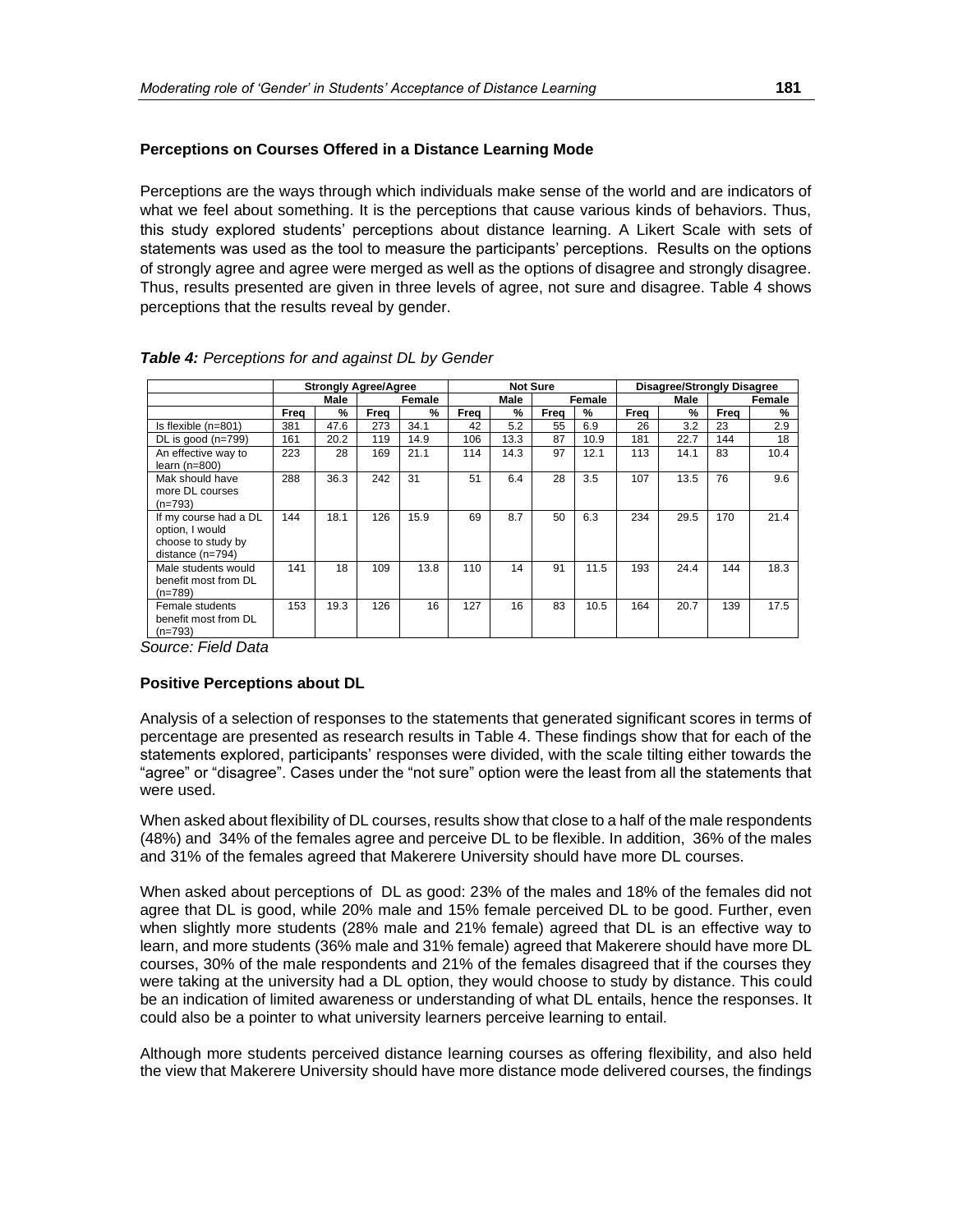are contradicted when we note that those who indicated that if the courses that they were currently offering were offered in a distance mode, they would not choose to study by distance.

#### **Some Expressed Negative Perceptions about DL**

Participants were also asked whether their courses would be done effectively with DL, and a pvalue of 0.79 was obtained. On whether they believed that their courses could not be done effectively with DL, a p-value less than 0.05 was obtained but with a high x<sup>1</sup>2 and 40 degrees of freedom. The same results are noted when the college, course, and responses on whether it could be done with DL. However, when college, gender and DL are considered, the p-value is greater than 0.05.

Qualitative findings also show that more than half of the respondents (59.2% females and 57.2% males) agreed with statements that had a negative perception and the effectiveness of a course done via a distance mode. Some continuing university students held perceptions that the courses they offer must be done on campus, not by distance.

Regarding the suitability of a distance mode of delivery for different courses, triangulated per college, findings from the three colleges with the highest number of students revealed that many of the participants held negative perception about DL with percentage distributions as follows: College of Agricultural and Environmental Sciences (CAES) 100%, College of Business and Management Science (COBAMS) 59%, and (College of Humanities and Social Sciences (CHUSS) at 51%.

Contrary to the common debates that a distance learning mode of delivery would be very useful for students with time challenges, particularly because it offers flexibility to the learners, 44% of students from CAES, 23% from COBAMS and 20% from CHUSS agreed with the statement that "DL is not fit for working students". This position reveals that these participants do not perceive the flexibility quality of DL as meaning much for students with time challenges. This finding further indicates the existence of negative perceptions about DL among participants. The same perception that disqualifies flexibility of DL was expressed about time constraints posed by marital obligations with 37% participants from CAES, 20% from COBAMS and 15% from CHUSS, agreeing with the statement that DL is not good for married students, or those with families.

Another negative perception participants held was about cost. Qualitative results showed that university students view DL as more costly, more so because of the need for Internet connectivity, as illustrated below.

*I think it's [DL] very expensive since it requires a lot of internet*" (Female, 24yrs, BA.SS, CHUSS);

*…the cost of the long distance education is usually expensive and one may not have the …"*(Male, 21yrs, 3rd yr, CHUSS).

Findings also revealed the negative perception that those who study through a distance mode do not fully enjoy university life. A lot of opportunities are missed if a learner does not enroll for oncampus study. In a true university study scenario, one should be able to interact with peers, with the lecturers and be able to physically interact with learning materials or specimens. However, with DL the rich direct contact with teachers and peers are removed. Study participants perceived DL negatively because they felt that it did not allow for the learner and the teacher to interface. They expressed the view that not being physically in touch with the lecturers was a disadvantage to the learner, as was stated: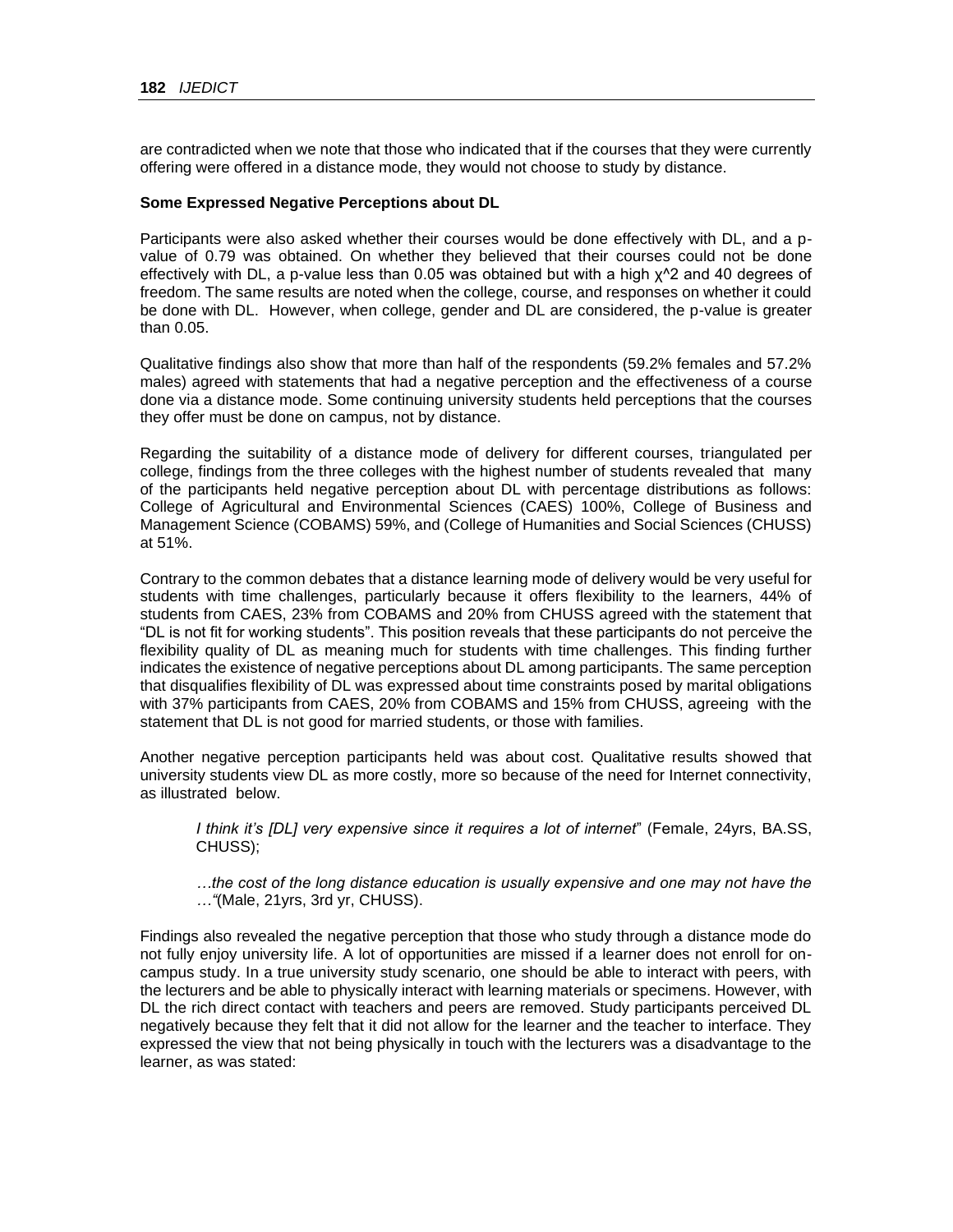*Not having physical contact with the tutor makes all idea of long distance learning seem deceptive …we see that DL denies the learner the flavor that campus study adds to the learning process* (Female, 2nd Yr, 20yrs, COVAB);

*I* do not think it *[DL]* would be good. For us we do practical and you have to look at an *animal and examine it which you cannot do on a computer* (Female, 19 yrs, 1st Yr, COVAB);

*It [DL] can promote laziness, you do not get to meet new friends you are only on computers and phones… DL denies the student support and interaction with the lecturers. (Female, FGD);*

More participants also argued that DL takes away from the student 'Connections' with peers. Results revealed that students treasure university education as an opportunity to meet new people in their lives and to make friends, some of whom will be useful future networks. Thus, being on campus is a rewarding strategy that they wish not to sacrifice. One of the female students intimated that:

*…this thing of DL you do not get friends* (FGD, New applicants, Female).

Perception that DL takes a longer duration. At the university the existing undergraduate programmes like Bachelor of Economics External are offered off campus over four years and participants in comparing the duration to the 3 years for on campus programmes with similar qualifications, concluded that DL takes more time. On that basis therefore, the negative perception about DL was sustained as illustrated below.

*…me I am on Bachelor of Commerce (BCOM) external, I am in second year, but what I know is that an external degree course is similar to distance learning, so it takes longer— 4 years, yet BCOM internal takes only 3 years* (Female, yr2, CHUSS).

### **Moderating Role of Gender**

Chi-square tests, symmetric measures, likelihood ratio, and Spearman correlation were used to assess factors associated with the moderating role of gender in students' acceptance of Distance Learning in Makerere University. The Chi-square statistic showed how much difference existed between the observed values and what we had expected for the null hypothesis. For example, for the categorical data on the College of respondents and whether the respondent would take on distance learning if their college had the option, we noted a probability of 0.124. The likelihood that this would be expected in one College compared to the likelihood that the same result would be expected in a different College was 0.05. Therefore, this implies that the probability of the same happening in another College is very low, especially if it was not already established. This also implies that the odds of having distance learning in a College where it is not established is decreased 20 times. We also observe that Pearson Chi-Squared statistic χ^2 was 50.497, with 40 degrees of freedom, corresponding to a p-value of 0.124. We can therefore reject the null hypothesis with 87.6% confidence and conclude that there is very strong evidence of an association between College and DL.

For gender of respondent and whether male students would benefit more from the distance learning mode, we found from the data that the Pearson Chi-Squared statistic χ<sup>λ</sup>2 was 15.59, with 8 degrees of freedom, corresponding to a p-value of 0.049. Note that this is a marginal value (very close to 0.05, or equal to 0.05 when rounded off, and could go either way).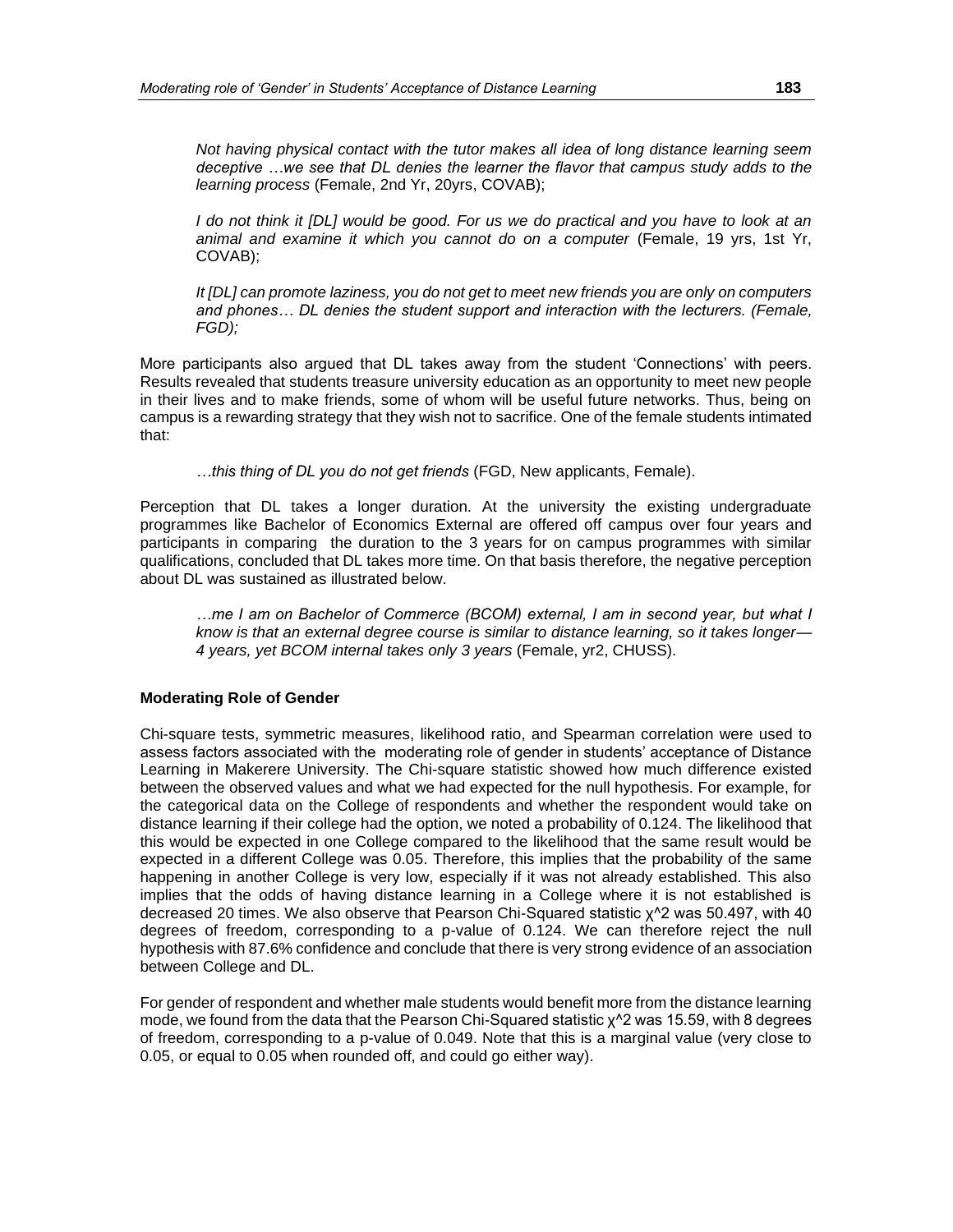Considering the College and gender of the respondent in relation to DL, results show that the Pearson Chi-Squared statistic χ^2 is 76.884, with 40 degrees of freedom, corresponding to a pvalue ≈0. We can therefore reject the null hypothesis with 99.9% confidence and conclude that there is very strong evidence of an association between the College, gender and DL. The p-value of 0.001 indicates very strong evidence that DL does indeed depend on gender or College and reject the null hypothesis.

On whether female students would benefit from DL, the Pearson Chi-Squared statistic χ^2 is 5.493, with 8 degrees of freedom, corresponding to a p-value of 0.704. We might therefore not reject the null hypothesis. This implies therefore that the evidence we have here is not strong enough to suggest that females would benefit more in DL. It is possible that the effect size is too small, the sample size used is too small, or there is too much variability to reject the hypothesis. The same results are observed on cross tables of College, female students and DL, gender, course, and DL. However, when we consider College, course, and DL, we obtain a p-value less than 0.05, implying that there is a very strong correlation between the College, course, and DL.

In the case of College and reasons why students would enroll for  $DL$ , the  $\chi^2$  is very large with 290 degrees of freedom and a p-value very close to zero. Therefore, what was observed and expected were not close, and thus we reject the hypothesis. On the other hand, depending on the gender of respondent and why they would enroll for DL, the χ^2 is large, 62 degrees of freedom, and p-value approximately equal to unity. This p-value suggests no difference other than due to chance. There is almost 0% chance that the hypothesis is true at the outset. Therefore, if the hypothesis is true, and if the same study was repeated in an identical manner many times, then on 100% of occasions we will obtain a difference between the groups of 0% or greater. When the same question was considered, but on why they would not enroll based on College gives high χ^2 value, high degrees of freedom 310, and a p-value of 0.019. Similar results for gender and reasons why they would not enroll for DL were noted, with a high χ^2, 64 degrees of freedom and p-value 0.171.

# **DISCUSSION**

The field of distance learning has grown steadily and developed to embrace a variety of models, some only partially, while others completely online. Awareness of, or adequate understanding of, as well as perceptions can greatly influence decisions to embrace distance learning. The purpose of this study was to establish awareness and perceptions of distance learning among male and female learners, and those intending to enroll for University education, at Makerere University. In this section we discuss findings on university male and female students' understanding of, as well as their perceptions of distance learning. First, we present a brief on a few selected students' characteristics. These characteristics are discussed to enhance the context and standpoint from which awareness and perceptions on DL are explained.

#### **Student Characteristics**

There were more students in the study who were on the private sponsorship scheme, and slightly more female students on the private sponsorship scheme than males. This is possibly an indication of the contribution that affirmative action, the 1.5 point, is making towards increasing access to university education for females and second, it is a confirmation of reduced government funding to higher education [\(World Bank Group & UNESCO, 2021\)](#page-35-0).

These findings allude to the need for a sustainability strategy for university students to maintain their places at the university by continuing to pay their tuition. Working could be a considered option to address the need for funds for tuition since the government is not paying for all university students.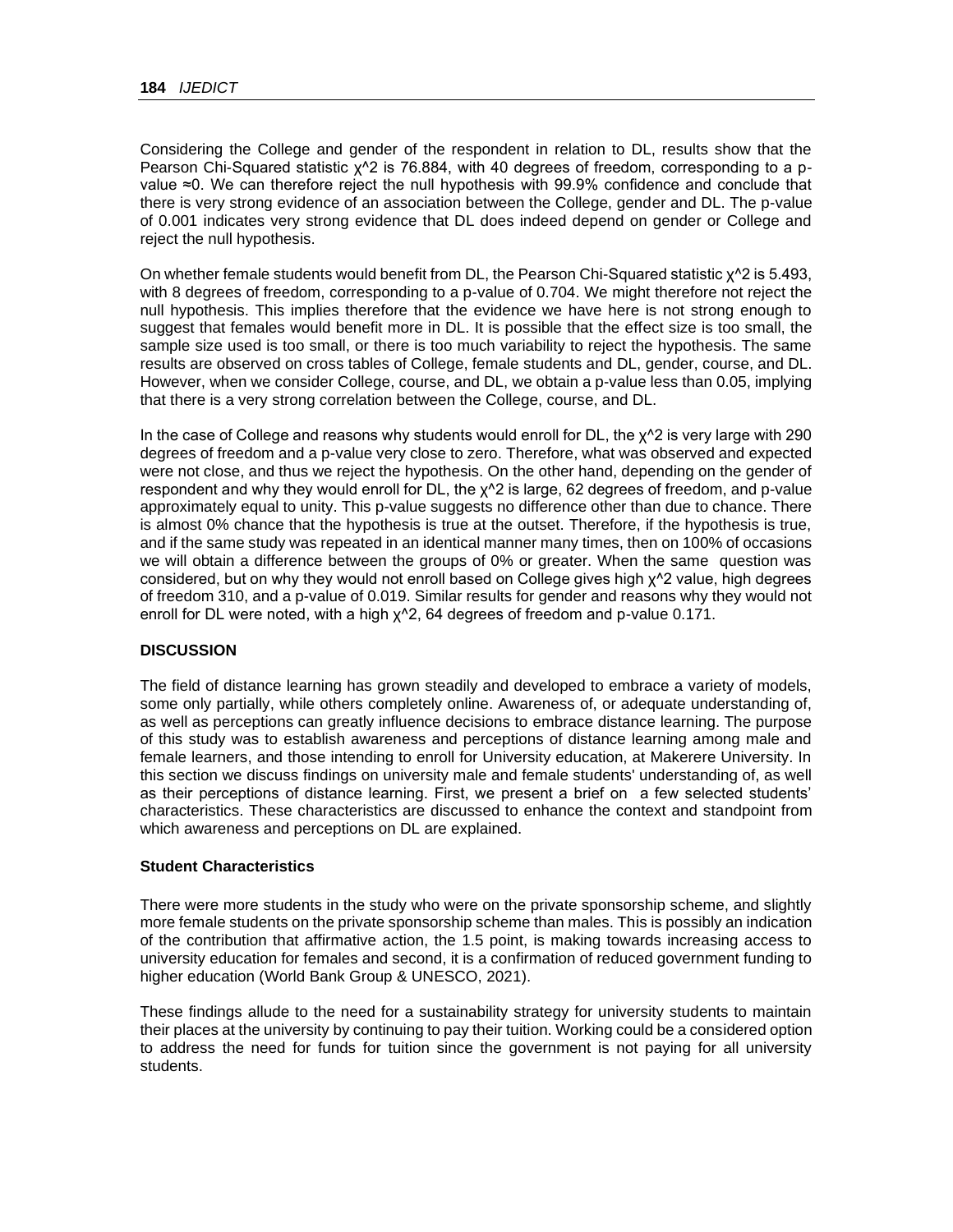Findings on the status of working students revealed that only 25.2% males and 14.8% females were working. These percentages show that university students are transitioning from a purely "in school status" to "a working student status". There is an equally high plausibility of more university students planning to join work life as seen from the percentages ( 43.1% male and 42.1% female) who said that their preferred time to study was evening. It is a likely indication that they would prefer to be free during the early hours of the day, possibly for opportunities to earn. This is a call to the university to seriously consider DL as a mode of delivery whose time has come. In the implementation plan however, the university should consider awareness rising so that the learners appreciate DL. Otherwise, on campus study will not be the best study arrangement for students that also hold jobs.

#### **Awareness of DL**

Awareness involves having knowledge about distance learning, including understanding the meaning. In this study, the meaning of DL for male and female respondents was mainly about studying away from home or out of the country among most males; studying online, among most of the female participants; and studying with the use of ICTs, preferred by a very small number of respondents. This finding confirms that of earlier studies that DL is defined in several ways by different scholars, such as web only classes, electronic classes, where the instructor is at a distance or as classes that require online participation (Moody, 2004). The study findings further corroborate the argument by Simonson et al., that in DE there is an element of time or geographical separation, and therefore the need to use interactive telecommunication (Simonson et al., 2011).

Overall, more male than female respondents understood the meaning of DL to refer to "studying away". This is possibly because of the gendered liberty of mobility that males more than females enjoy in most societies. Secondly, more females than males defined DL as "studying online", just as had been defined by Tejede-Delgado, Millan & Slate (2011). Indeed, these three varied responses about the meaning of DL suggest that prior to the COVID-19 pandemic, DL was still a new concept and the university community needed sensitization to make them more aware about DL.

As a mode of learning, creating awareness about DL will make its meaning clearer as a concept in Uganda, and it will enhance its interpretation. Distance learning has been around for a long time. Unfortunately, findings from this study point to late adopters. According to Rogers' theory of diffusion of innovation, for an individual to adopt an innovation, that individual starts with the knowledge stage. Concerning knowledge about DL, again the responses of both males and females showed a need for explanations on what DL is and how it operates. Gender differences were observed in the perceived meaning of DL, with males associating DL more with physical movement while females associated it more with online activities or use of ICTs.

Unlike the level of awareness that has been created over the years and which has enabled male and female learners in more developed countries to enroll in distance learning programmes, in Uganda, DL has had little or no publicity. It is plausible that due to limited awareness raising efforts, most continuing and potential learners at Makerere University find the meaning of DL unclear. No wonder, many new applicants that were interviewed about the meaning of DL answered the question with yet more questions. They asked about how DL is conducted, how exams are done and even about whether learners on DL pay tuition. Knowledge of the continuing students about the meaning of DL was not any better. They too did not know the definite implications of DL. Some even argued that their courses cannot be offered in a distance mode of delivery. More female continuing students stated that DL is not flexible. The position held by female university students on the flexibility of DL is possibly a testimony of the connection between their "flexibility" in a real world to the virtual world. It is a confirmation of what scholars have earlier argued that innovations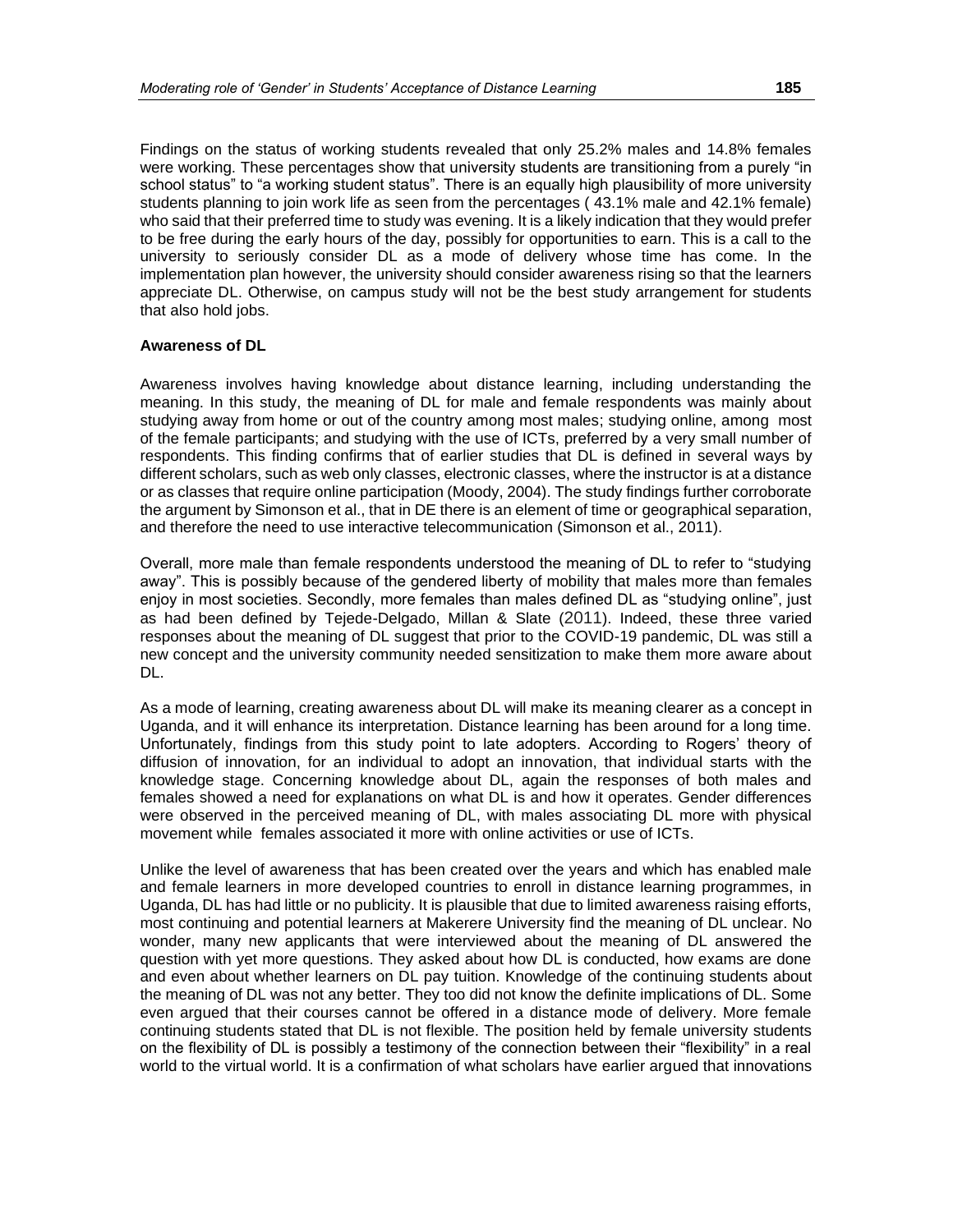do not take place in a vacuum, rather, they are complex products of their time, and based directly on the everyday uses (Poutanen & Kovalainen, 2017).

Social experiences and realities are the basis for situated knowledge. In Uganda, the everyday way of teaching and learning is predominantly the traditional face to face interaction. Further, in Uganda, at the time of the study, DL was not yet an everyday thing and this explains why many continuing and new male and female University students had limited awareness of and did not have adequate appreciation of the meaning of DL, let alone appreciation of its flexibility. Similarly, a higher rate of flexibility that males more than the females enjoy in terms of access to the Internet, and as they enjoy and spend more time online endears DL to males more. This study confirms that there is a difference in how male and female participants understand DL and lends support to Patterson [\(2012\)](#page-32-1) who argued that gender must take a center stage in DL to allow favorable inclusion of females.

The field of DL is growing rapidly as argued by Moody [\(2004\)](#page-31-2), but most research has concentrated on its benefits to the learners (Moody, 2004) and the extent to which faculty are able to initiate and integrate use of educational technologies in teaching. Buabeng-Andoh [\(2012\)](#page-26-2) argued that successful implementation of DL strongly depends on the teachers' support and attitude. In this article we wish to agree with earlier DL scholars who stated that awareness is required, and where students do not know, then the process of promoting DL fails (Deveci, 2015). We thus put emphasis on the need for awareness raising to highlight the affordances of DL to the learners and teacher. It might not make much impact for uptake if only the teachers and not the learners buy in to DL.

Research on gender issues in DL is still limited. Some areas so far considered include an analysis of whether open and distance learning can help contribute to gender equality and women's empowerment (Msoffe, 2016) and gender based barriers that affect men (Kirk & O'lynn, 2013). The current study thus set out to add to the existing literature by interrogating an understanding of "the Gender" in students' awareness of, and perceptions of distance learning courses. The authors would have loved to support the view that DL is an answer for women, who many times have limited access to higher education on the basis that DL enhances access to quality higher education (Chawinga & Zozie, 2016). However, earlier debates such as those on gender and technology; the digital divide where women are less able to access and use ICT (Nsibirano, 2008), either due to differences in skills, motivation, time or perceptions that propagate fear of technology (Gurung, 2018) allude to the view that it might not after all be feasible for females to access and uptake learning in a distance mode of delivery.

Further, feminists argue that technology is socially constructed and so tends to be biased in favour of males than females. This is simply because in society men were found to be more associated with technology (Wajcman, 1991, [1994\)](#page-34-5). It has also been argued that men and women communicate differently arguing that women excel in verbal tasks while men in visual and action tasks (Gray, 1992). Further, women are taught as girls to be quiet even during their play time while for the boys it is okay to even use rough language as they talk (Mohindra & Azhar, 2012). It is also argued that learning style preferences for males and females are different. So, if there are differences in how males and females communicate or prefer to learn; in how they access, feel about and use ICTs, plus how they are conditioned to behave, then possibly males and females in the area of distance learning merit an interrogation. Such perspectives and particularly those on access to and use of ICT should be useful pointers to the growing discussions on gender in DL. It also confirms the need for awareness to highlight the affordances of DL, and, to support male and females revisiting the gendering notions that could possibly distance them from DL. Then, and only then will DL be for males and females in ways that will mitigate challenges they each face as they access and use ICT supported learning pedagogical arrangements, such as DL.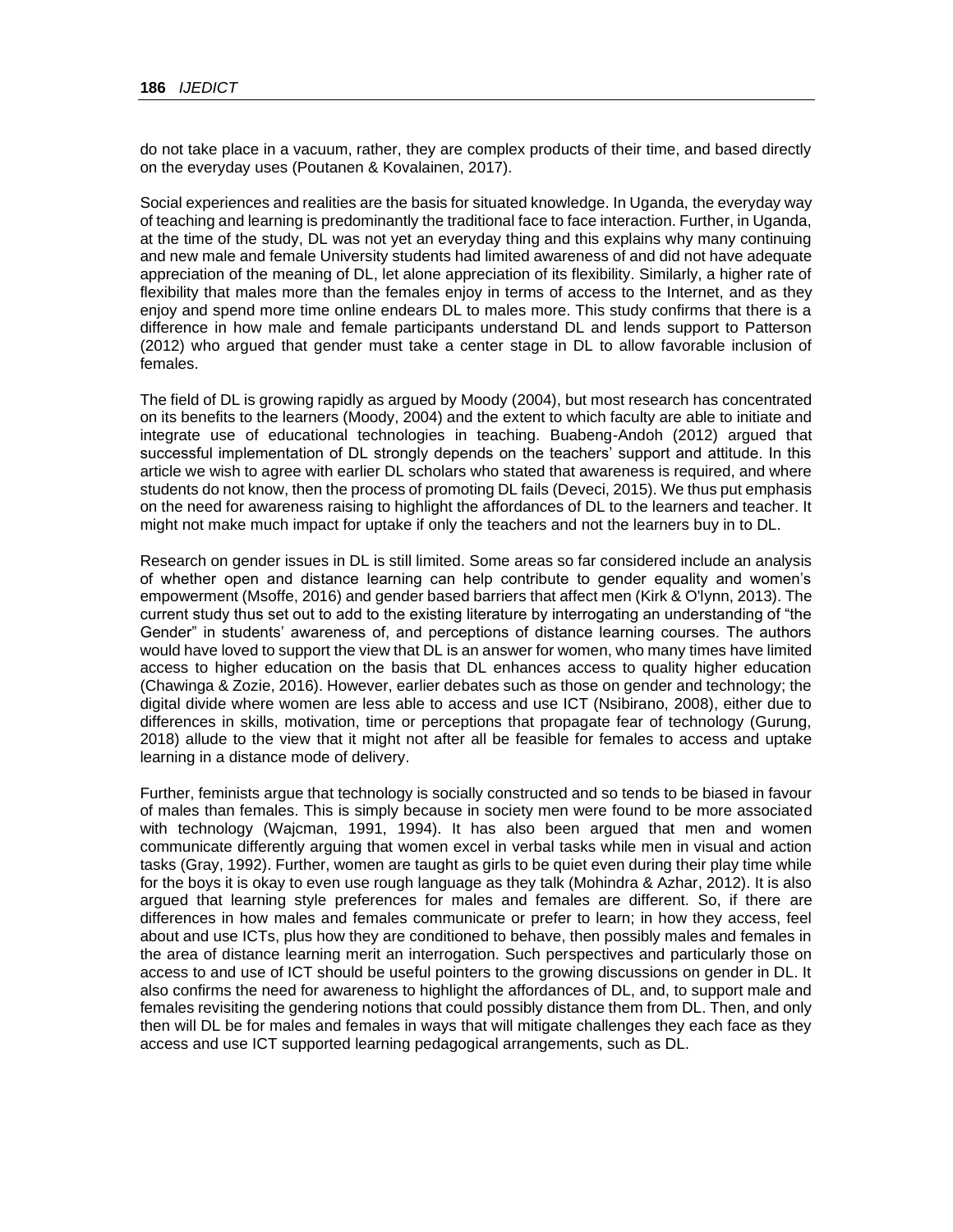Also, feminist pedagogical practices strongly support cooperative learning, sharing of personal experiences and call for a version of DL that is both woman and learner centered (Gomez., 2015). From the feminist perspective therefore, women and men should be treated to a pedagogy that considers their unique and different positions, as well as social interests, such as the need to interact with peers, that came out clearly from the female students. We argue that to improve understanding of DL which includes the meaning of DL in Makerere University, the roll out and the mainstreaming of distance learning in all colleges should be supported with context specific awareness raising that addresses fears and issues per course or discipline. Further, the justification for raising awareness among the male and female students should also be planned for, so that later, enrollment will be much easier. Where there is wider knowledge of what DL is, and what it offers, such as in the USA, enrollment increases.

#### **Perceptions**

Many universities seek to promote distance learning owing to the varied reasons they cherish. To some, DL is an effective strategy to address space challenges, meet students' need for flexible study (Ilter, Aksu, & Yilmaz, 2005), increase access to university education (Nwankwo, 2015) and for faculty to conserve time (Moody, 2004). In this study, the students were asked questions about their perceptions regarding: if they would choose courses offered in DL at Makerere University. However, not all study respondents had the same sentiments. Out of seven items only one item – *DL is flexible* had a near 50% response by the males (47%). Rogers defined the qualities of an innovation as relative advantage, compatibility, complexity, friability, and observability – we operationalized them as flexible, good, and effective.

The other statements used to question perceptions were:- *whether Makerere should have more DL courses; If my course had a DL option-I would choose to study by distance; Male students would benefit most from DL; Female students benefit most from DL.* We argued that if a student perceives DL as flexible, good, effective, and agreed that Makerere should have more DL courses, they would be holding a positive perception about DL and they would therefore be willing to try the innovation and would agree to register in a DL course.

Unfortunately, we found that less than 20% were potential adopters. Due to the lower number of potential adopters, we would argue that innovation acceptance would be low for DL.

Perceived gender differences on how males and females would benefit from DL did not generate uniform positive response. The responses in favor of DL benefiting the learners were slightly higher for males than females. This finding was an indication that Makerere University was not yet at the second stage of adoption - persuasion where individuals form attitudes/perceptions towards the innovation. This calls for more training and awareness raising to woo acceptability for male and female learners to make them appreciate how DL can be a suitable alternative mode of study.

Studies have been conducted on innovative ways of teaching including distance learning, such examples should be brought to life in Makerere University. Some of the study participants already attest to rich perception in favor of and invite promotion of DL in the university. This is an indication that knowledge of DL can be enhanced to match the most prevalent perception that DL is flexible (Patterson, 2009, [2012\)](#page-32-1). Once the understanding of DL is boosted in Makerere University, then it will be embraced for what it is- -an empowering and liberating mode of delivery for all, but most especially for those women [and men] who must fulfill their domestic responsibilities or productive work commitments yet have limited freedom of movement and hence limited access to education (Moody, 2004). Even those that must multitask at any given time and who have limited time can benefit studying by distance (Patterson, 2009).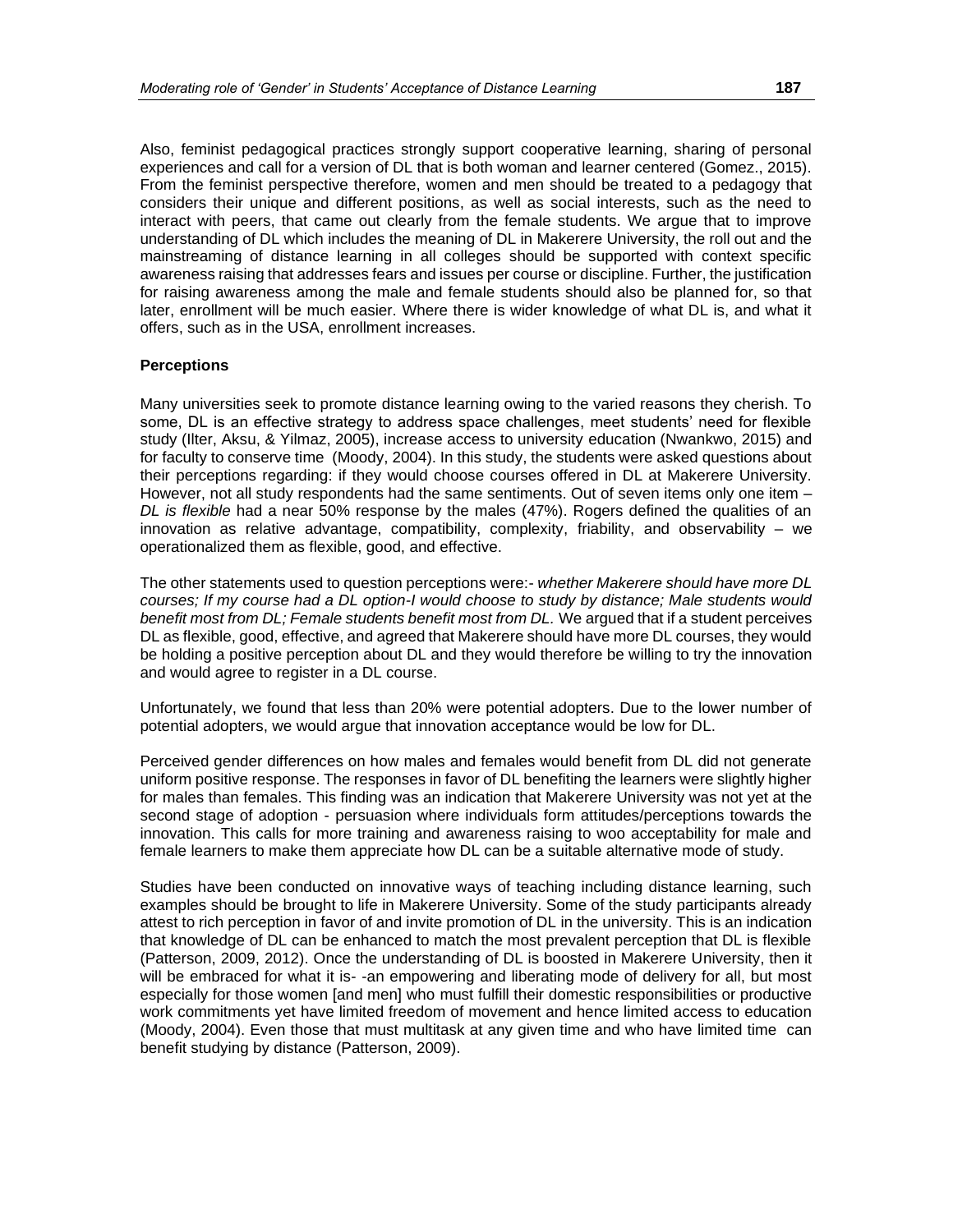Because of the level of awareness about distance learning, it is quite unsurprising that both male and female students formed more negative perceptions about distance learning. This finding is consistent with earlier studies on mobile learning as another alternative way of teaching and indicated that students' perceptions are varied. While some had found mobile learning to be efficient, others felt that it was disruptive (Kinash, Brand, & Mathew, 2012). Further analysis of these perceptions confirms a need for sensitization to build understanding and buy-in, otherwise, due to the limited knowledge and resulting mixed reaction, there will continue to be an aura of uncertainty that will affect implementation of DL (not only in Makerere University). For example, O'Malley and McCraw also found that students do not believe in a distance mode of delivery as an enabler of learning. Thus, they did not want more distance learning courses to be offered (House et al., 2007, [p. 276\)](#page-28-2). The results of this study also confirm that not all students perceive DL as good. Their attitude in dispute of the value of DL was particularly due to the absence of a lecturer's physical presence. Yet, to male and female students, the lecturer is that "missing link" that to them, provides the sense of motivation to study, and, who moderates pacing, enables them to focus on the study and always provide physical support. This finding is consistent with the argument that although providing university students with a distance learning mode of study is great and comes with numerous benefits, still the learners need motivation, encouragement, academic guidance, and support from the educators (Ilter et al., 2005)

However, in DL interaction between the facilitator, the lecturer, and learners has greatly improved. Online facilitators can ably guide, support and direct learners as if in a physical learning environment. This points to the urgent need for awareness rising at Makerere University on all the possibilities, benefits, and realities of DL. This call has already been alluded to by Burge and Lenksyj (1990) that learners must know the principles and techniques. It is possible that both male and female students in the different colleges offering different courses did not know enough, and that could explain why most of them commented that if their courses had a DL option, they would not choose to study by distance.

It is also a possible indication that the students that participated in this study did not yet have what it takes to survive as distance learners, independent of the teacher. Moody [\(2004\)](#page-31-2) argued that DL requires students to be extremely self-disciplined, to keep deadlines and to be able to direct their own study steps from start to completion. This is what the respondents seemed to lack and so had negative perceptions of DL for what seemed to them like a lack of lecturer support, to give them the push to remain focused. It also possibly reflects on the earlier years of learning before students join the university and the level of teacher dependence received in secondary schools. Building awareness should facilitate and inculcate the "do it yourself" attitude (Salkind, 2004). Students must be supported to grow into being active in their own learning.

In this study, the distinction between male and female students' perceptions was subtle and provided confirmation of the arguments that gender differences are increasingly becoming less distinct or less obvious (Czerniewicz & Brown, 2006). There was only a slight difference in the percentage of males against females for the perceptions recorded. For example, even though more male than female students strongly disagreed that female students would benefit most from DL, the difference range is small (only 3%). This finding is not consistent with earlier research that confirms that DL benefits females. Although the positive evaluation for DL and females was made based on characteristics of time and space flexibility, particularly to allow a work-life balance for females who are expected to carry on with gender roles, student respondents from Makerere University were obviously not aware of this. The idea that through DL females gained empowerment, benefited from increased access to higher education, owing to the flexibility of when and how to learn; and that this allows women to balance study and family (Abimbola et al., 2015) was not possibly a considered issue. DL therefore opens a still rare route in Uganda, for students to study. It is worth noting that there is a close association of responses from the male and female respondents. This is a confirmation that sometimes, it is not only about gender differences. Rather,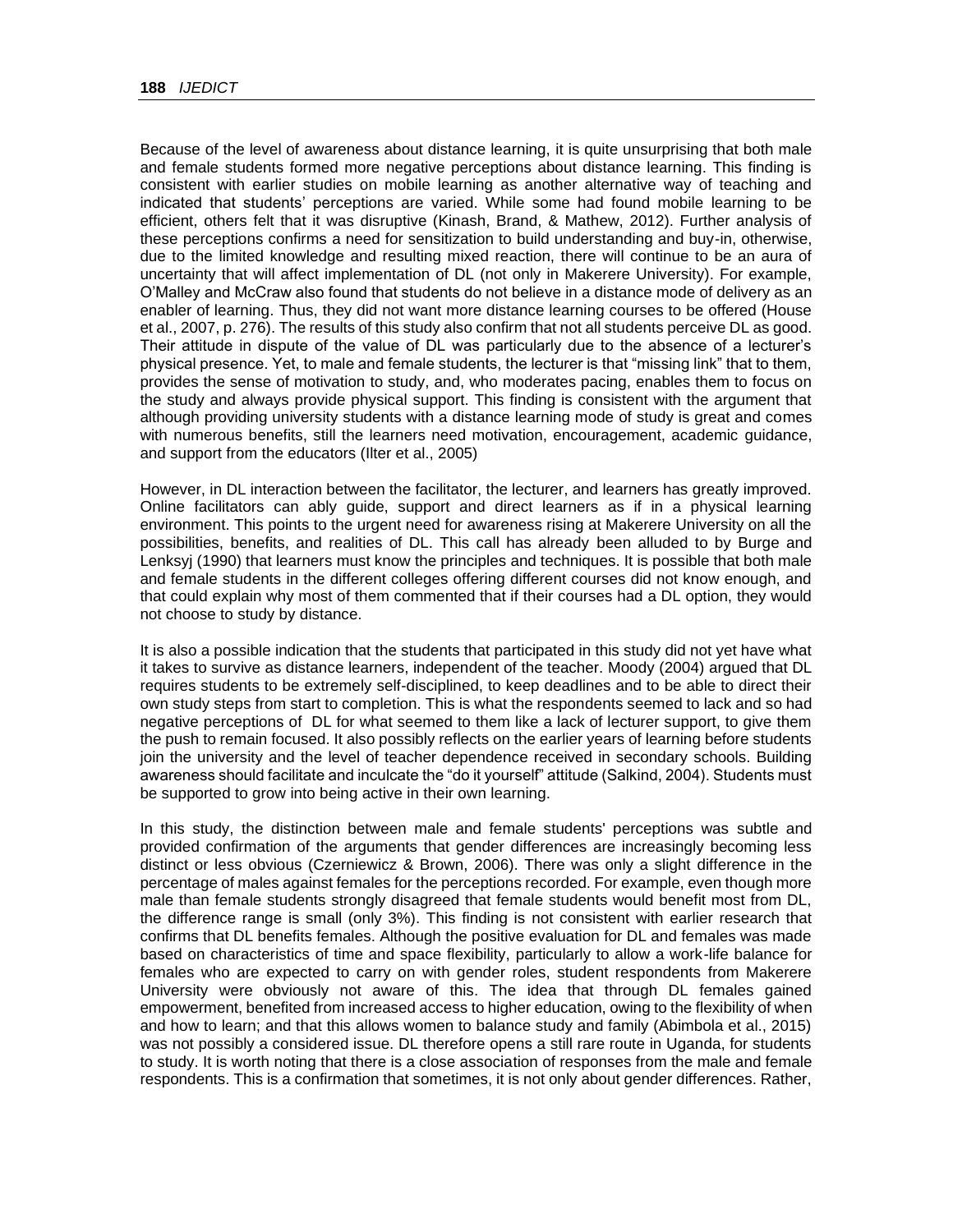the individual or group realities, exposure and experiences could in turn inform the level of awareness and equally influence perceptions that males and females hold.

#### **Study Limitations**

The main limitation of this research was that qualitative data was generated from a sample comprising of two FGDs with continuing, and two FGDs with new university applicants as well as 20 in-depth interviews. Such a sample might be relatively small. Nonetheless, the qualitative findings, from both the FGDs and the in-depth interviews, with the continuing and new applicants revealed useful information about what male and female participants know and their perceptions of distance learning.

#### **CONCLUSIONS AND RECOMMENDATIONS**

From the findings of this study the following conclusions are stated: awareness or the knowledge about including the meaning of DL among students is seen in terms of three issues: physical movement, mainly among the males, so that the learner must go to a place where the learning will happen; Online study, surprisingly more so among females than males who are more socially alienated from technology, are assumed to have less ICT skills and therefore more recent comers to a virtual space where learning will happen with the use of ICTs. Considering that females were never considered as being more ICT compliant is interesting to follow up on, to understand why more females associated the meaning of DL with online or using ICTs. We can confidently conclude therefore, that what DL means varies between males and female university students.

From the interpretation of the finding that not many would choose a DL study option we conclude that acceptance of the DL as an innovation is low in this study area. Although ICT skills among students have continued to improve, and the opportunities to use ICTs increased, negative perceptions and (mis)conceptions abound. This is a call for more awareness raising and sensitization.

We recommend that there should be deliberate efforts to increase awareness about what DL is, its context specific affordances, that is, how different disciplines can use it, how even practical sessions can be supported through assimilation labs, as well as how DL can be a solution to the challenges male and female students face that would otherwise compromise their learning experiences. This will in turn counter the negative perception and contradictions students hold, such as DL is not flexible or that DL is not a good mode of delivery for certain courses. It is such negative perceptions that will work against the uptake of DL, and this is clearly seen from more students agreeing that Makerere University should not have more DL courses. Once awareness about DL is boosted these negative perceptions will likely be sorted and more students will be aware of the DL version of their courses and will possibly choose to study by distance. The University and the Institute of ODeL should therefore provide answers to the general audience of stakeholders on the meaning of DL as well as its affordances to prepare for its mainstreaming in all Colleges.

#### **REFERENCES**

Abimbola, A. E., Williams-Oladapo, Omolara, O., & Fatimah, Y. T. (2015). Assessing the impact of open and distance learning (ODL) in enhancing the status of women in Lagos state. *PROCEDIA- Social and Behavioral Sciences,* vol. *174*, pp. 1512-1520. doi:10.1016/j.sbspro.2015.01.782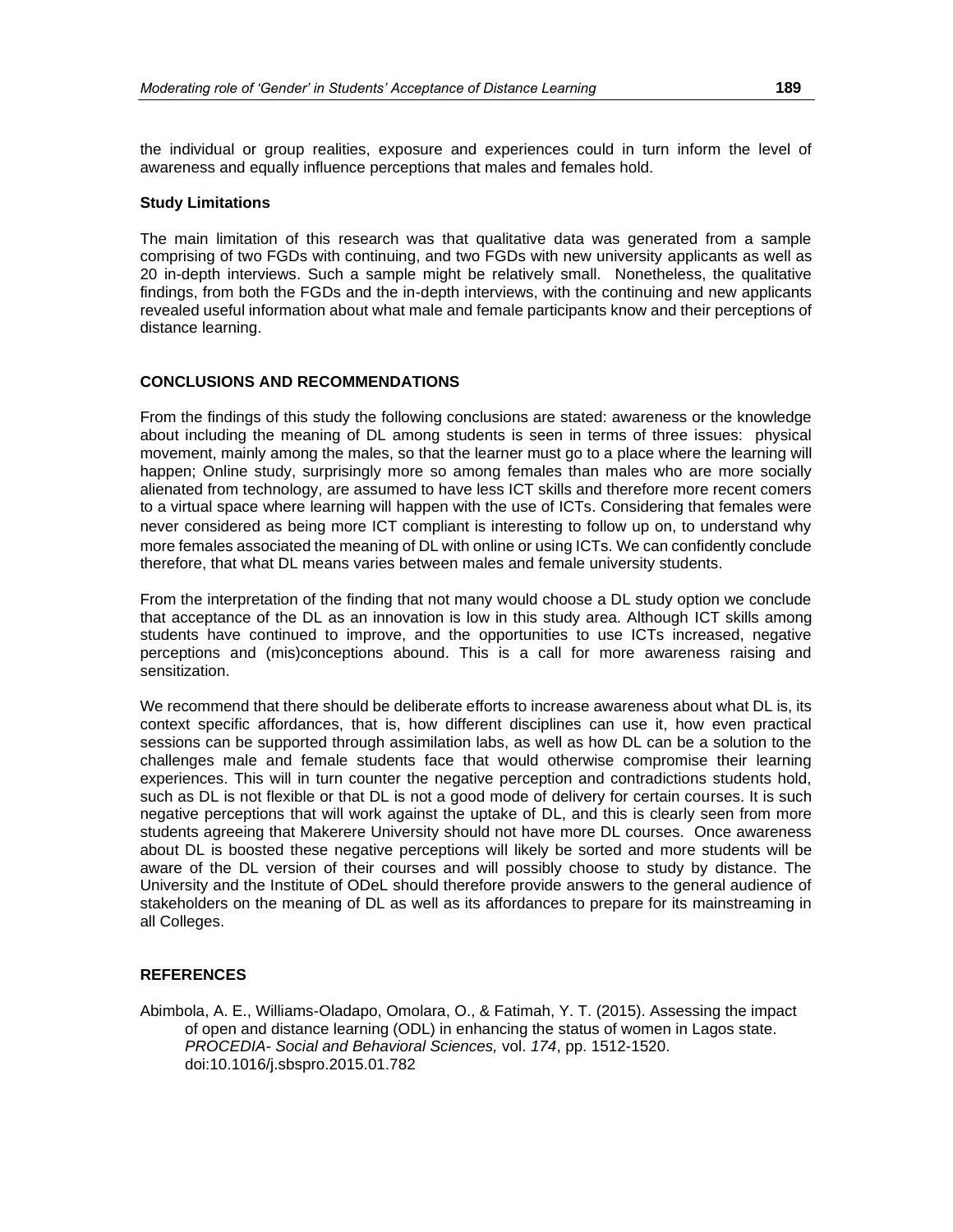- ACCJC. (2013). Guide to evaluating distance education and correspondence education. 54.
- Adams, J. (2008). Understanding the factors limiting the acceptability of online courses and degrees. *International Journal on E-Learning*, vol. 7, no. 4, pp. 573-587.
- Adarkwah, M. A. (2020). "I'm not against online teaching, but what about us": ICT in Ghana post-Covid-19. *Education and Information Technologies*, 21. doi[:https://doi.org/10.1007/s10639-](https://doi.org/10.1007/s10639-020-10331-z) [020-10331-z](https://doi.org/10.1007/s10639-020-10331-z)
- Aguti, J. N., & Fraser, W. J. (2006). Integration of information communication technologies (ICTS) in the distance education bachelor of education programme, Makerere University Uganda. 14.
- <span id="page-26-1"></span>Akam, P. E. (2009). *The effect of the gender division of labour on the education of rural school children: the case of two primary schools in Medig, Cameroon.* (MPhil). University of Oslo, Oslo. Retrieved from [https://www.duo.uio.no/bitstream/handle/10852/16138/Akam.pdf?sequence=3&isAllowed=](https://www.duo.uio.no/bitstream/handle/10852/16138/Akam.pdf?sequence=3&isAllowed=y) [y](https://www.duo.uio.no/bitstream/handle/10852/16138/Akam.pdf?sequence=3&isAllowed=y)
- APA. (2005). Men and women: no big difference. Retrieved from <https://www.apa.org/research/action/difference>
- Basaza, G. N., Milman, N. B., & Wright, C. R. (2010). The challenges of implementing distance education in Uganda: A case study. *The International Review of Research in Open and Distributed Learning*, vol. 11, no. 2, pp.85-91.<https://doi.org/10.19173/irrodl.v11i2.833>
- Bichelmeyer, B., Keucher, S., Eddy, M., Sadouski, M., Bott, J., & Hannon, B. (2011). *Costs and pricing of distance/ online education programs. A joint report from Indiana University, Purdue University and Ball State University to the Indiana Commission for Higher Education*. Retrieved from [http://iuonline.iu.edu](http://iuonline.iu.edu/)
- <span id="page-26-0"></span>Bisaso, R. (2017). Makerere University as a flagship institution: sustaining the quest for relevance. *Flagship Universities in Africa*, vol. 42. doi:10.1007/978-3-319-49403-6-11
- Bjorke, S. A. (2011). E-Learning for sustainable development- rationale, strategies, choices and actions. *International journal of media, technology and lifelong learning,* vol. 7, no. 2*.*
- Bjorke, S. A. (2014). Collaborative ICT- supported learning for Sustainable Development *African Journal of Sustainable Development,* vol. 4, no. 3.
- Brown, C., & Czerniewicz, L. (2009). Making sense of Gender and ICTs in Education: Exploring theoretical explanations for complex findings. Proceedings of the International Conference on e-Learning, ICEL. 2009.
- <span id="page-26-2"></span>Buabeng-Andoh, C. (2012). Factors influencing teachers adoption and integration of information and communication technology into teaching: a review of the literature. *IJEDICT,* vol. 8, no. 1, pp.136 -155. Retrieved from<https://files.eric.ed.gov/fulltext/EJ1084227.pdf>
- Burge, E., & Lenksyj, H. (1990). Women studying in distance education: Issues and principles. *IJEDE,* vol. 5, no. 1, pp. 20-37.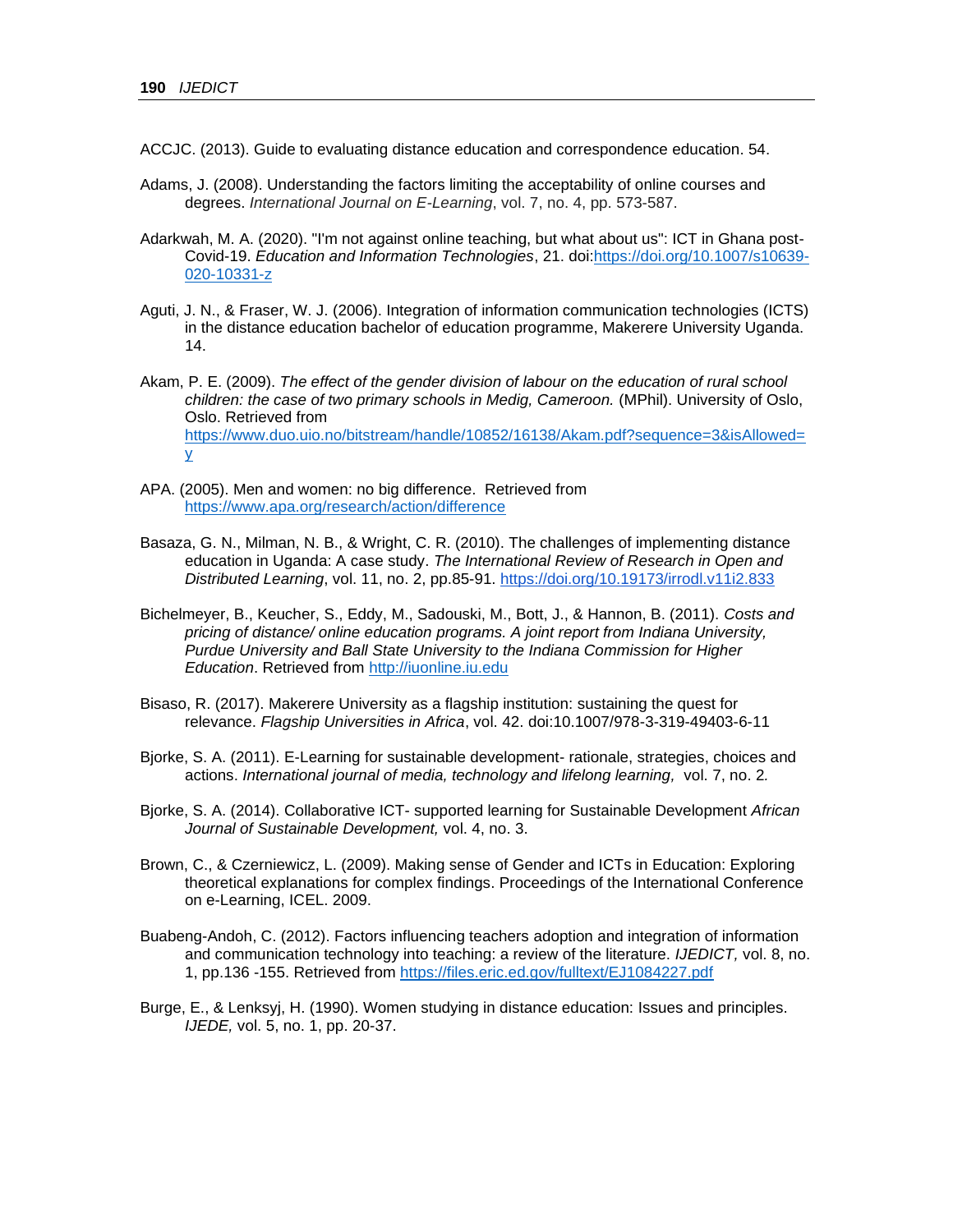- Burns, M., & Santally, M. I. (2019). *Information and communication technologies in secondary education in Sub-Saharan Africa: Policies, practices, trends and recommendations*. Retrieved from [https://mastercardfdn.org/wp-content/uploads/2019/11/ICT-in-Secondary-](https://mastercardfdn.org/wp-content/uploads/2019/11/ICT-in-Secondary-Education.pdf)[Education.pdf](https://mastercardfdn.org/wp-content/uploads/2019/11/ICT-in-Secondary-Education.pdf)
- Chant, S & Pedwell, C. (2008). Women, gender and the informal economy: an assessment of ILO research and suggested ways forward. Retrieved from: [https://ecommons.cornell.edu/bitstream/handle/1813/100337/ILO\\_Women\\_Gender\\_Inform](https://ecommons.cornell.edu/bitstream/handle/1813/100337/ILO_Women_Gender_InformalEconomy.pdf?sequence=1) [alEconomy.pdf?sequence=1](https://ecommons.cornell.edu/bitstream/handle/1813/100337/ILO_Women_Gender_InformalEconomy.pdf?sequence=1)
- Chawinga, W. D., & Zozie, P. A. (2016). Increasing access to higher education through open and distance learning: empirical findings from Mzuzu University, Malawi. *International Review of Research in Open and Distributed Learning,* vol. 17, no. 4. Retrieved from <http://www.irrodl.org/index.php/irrodl/article/view/2409/3795>

<span id="page-27-0"></span>Cloves Community College. (2018). *Distance education handbook 2015-2018*.

- Cockburn, C., & Ormrod, S. (1993). *Gender and Technology in the making*. London: SAGE publications.
- Croft, N., Datton, A., & Grant, M. (2010). Overcoming isolation in distance learning: building a learning community through time and space. *Journal for Education in the Built Environment,* vol. 5, no. 1, pp. 27-64. Retrieved from <https://doi.org/10.11120/jebe.2010.050/0020>
- Czerniewicz, L., & Brown, C. (2006). *Gendered Access to and uses of Information and Communication Technology (ICTs) in South Africa: Higher Education Experiences in the Western Cape.* Paper presented at the EDmedia: World Conference on Educational Multimedia, Hypermedia and Telecommunications.
- Czerniewicz, L., & Brown, C. (2009). Virtual Wheel of Fortune? Enablers and Constraints of ICT in Higher Education in South Africa. In *Bridging the Knowledge Divide: Educational technology for Development.* (pp. 57-76).
- <span id="page-27-1"></span>Davis, F. D. (1989). Perceived Usefulness, Perceived Ease of Use, and User Acceptance of Information Technology. *MIS Quarterly,* vol. 13, no. 3, pp. 319-340. Retrieved from <http://www.jstor.org/stable/249008>
- Davis, F., & Bagozzi, R. (1992). Technology Acceptance Model. Retrieved from [http://en.wikipedia.org](http://en.wikipedia.org/)
- Davis, F., Bagozzi, R. P., & Warshaw, P. R. (1989). User Acceptance of Computer Technology: A Comparison of Two Theoretical Models. *Management Science,* vol. 35, no. 8, pp. 982- 1003. Retrieved from<http://www.jstor.org/stable/2632151>
- Deveci, C. (2015). Teachers' and students' awareness level of their roles in distance education. *International Journal on Trends in Education and their Implications,* vol. 6, no. 3 p. 8. Retrieved from<http://www.ijonte.org/FileUpload/ks63207/File/02.deveci.pdf>
- Dickey, M. D. (2004). The impact of web-blogs (blogs) on student perceptins of isolation and alienation in a web based distance learning environment. *Open Learning: The Journal of Open, distance and e-Learning,* vol. 19, no. 3, pp. 279-291.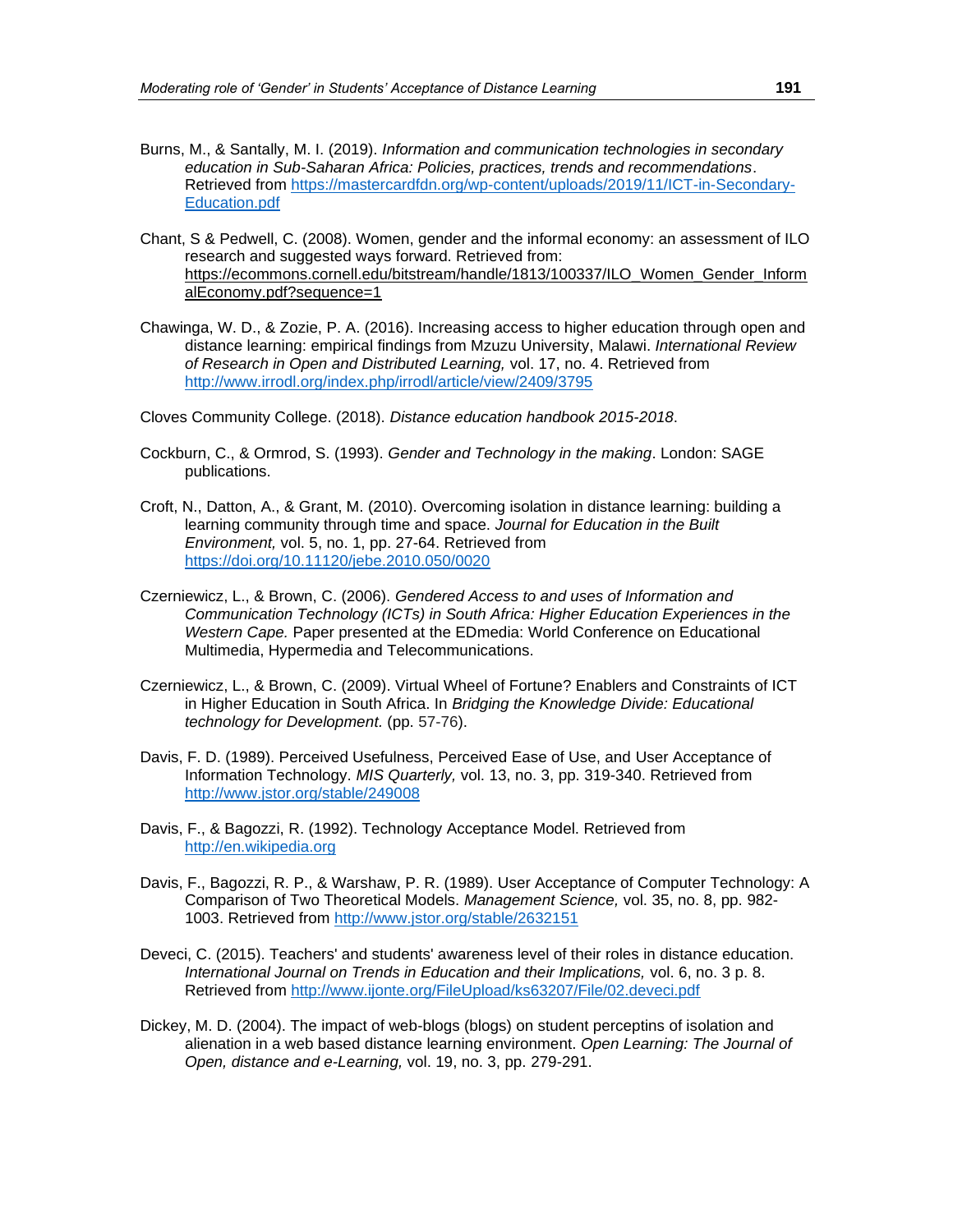- <span id="page-28-0"></span>DICTS. (2004). Makerere University master plan phase two (2005- 2009). Retrieved from [http://www.makerere.ac.ug.](http://www.makerere.ac.ug/)
- Dietrich, L., Skakun, Z., Khaleel, R., & Peute, T. (2021). *Social Norms structuring masculities, gender roles, and stereotypes: Iraqi men and boys' common misconceptions about women and girls' participation and empowerment*. Retrieved from Oxford: [https://reliefweb.int/sites/reliefweb.int/files/resources/rr-masculinities-misconceptions](https://reliefweb.int/sites/reliefweb.int/files/resources/rr-masculinities-misconceptions-women-girls-empowerment-310821-en.pdf)[women-girls-empowerment-310821-en.pdf](https://reliefweb.int/sites/reliefweb.int/files/resources/rr-masculinities-misconceptions-women-girls-empowerment-310821-en.pdf)
- Dube, C., & Gumbo, V. (2017). Diffusion of innovation and the technology adoption curve: where are we? The Zimbabwean experience. *Business and Management Studies,* vol. 3, no. 3, p. 19. doi:10.1111/bms.v3i3.2500
- <span id="page-28-1"></span>Durak, G., & Ataizi, M. (2006). Learner views about a distance education course. *Contemporary Educational Technology, 7*(1), 85-105.
- Gafoor, K. A. (2012). *Considerations in the measurement of awareness*. Retrieved from: <https://files.eric.ed.gov/fulltext/ED545374.pdf>
- Geyer, C. (2007). Distance learning-advantages and disadvantages of take-home hardware. Retrieved from:<https://ti.tuwien.ac.at/ecs/teaching/courses/dinf-ws07/papers/geyer.pdf>
- Gnambs, T. (2021). The development of gender differences in information and communication technology (ICT) literacy in middle adolescence. *Computers in Human Behavior,* vol. *114*. doi[:https://doi.org/10.1016/j.chb.2020.106533](https://doi.org/10.1016/j.chb.2020.106533)
- Gomez., J. B. (2015). *College students' perceptions of learner-centeredness in their undergraduate courses.* (PhD). The University of New Mexico, Retrieved from [http://digitalrepository.unm.edu/cgi/viewcontent.cgi?article=1023&context=educ\\_ifce\\_etds](http://digitalrepository.unm.edu/cgi/viewcontent.cgi?article=1023&context=educ_ifce_etds)
- Gray, J. (1992). Men are from Mars, women are from Venus: the classic guide to understanding the opposite sex. Retrieved from [http://www.madel.jezuici.pl/rodzina/Gray-Men-From-](http://www.madel.jezuici.pl/rodzina/Gray-Men-From-Mars-Women-From-Venus.pdf)[Mars-Women-From-Venus.pdf](http://www.madel.jezuici.pl/rodzina/Gray-Men-From-Mars-Women-From-Venus.pdf)
- Guri-Rosenblit, S. (2005). Distance education and e-learning: not the same thing. *Higher Education,* vol. 49, pp. 467-493. doi:10.1007/s10734-004-0040-0
- Gurung, L. (2018). The digital divide: an inquiry from feminist perspectives. *Dhaulagiri Journal of Sociology and Anthropology,* vol. 12, pp. 50-57.
- Gurung, L. (2021). Feminist standpoint theory: conceptualization and utility. *Dhaulagiri Journal of Sociology and Anthropology,* vol. 14, no. 11. doi:10.3126/dsaj.v14i0.27357
- Holmberg, B. (2005). *The evolution, principles and practices of distance education* (pp. 173). Retrieved from: <https://citeseerx.ist.psu.edu/viewdoc/download?doi=10.1.1.466.9000&rep=rep1&type=pdf>
- Holmberg, K., & Huvila, I. (2008). Learning together apart: distance education in a virtual world. *First World,* vol. 13, no. 10. Retrieved from<http://www.firstmonday.org/article>
- <span id="page-28-2"></span>House, L., Weldon, R., & Wysocki, A. (2007). Student perceptions of online distance education in undergraduate agricultural economic programs. *Journal of Agricultural and Applied Economics,* vol. 39, no. 2, pp. 275-284.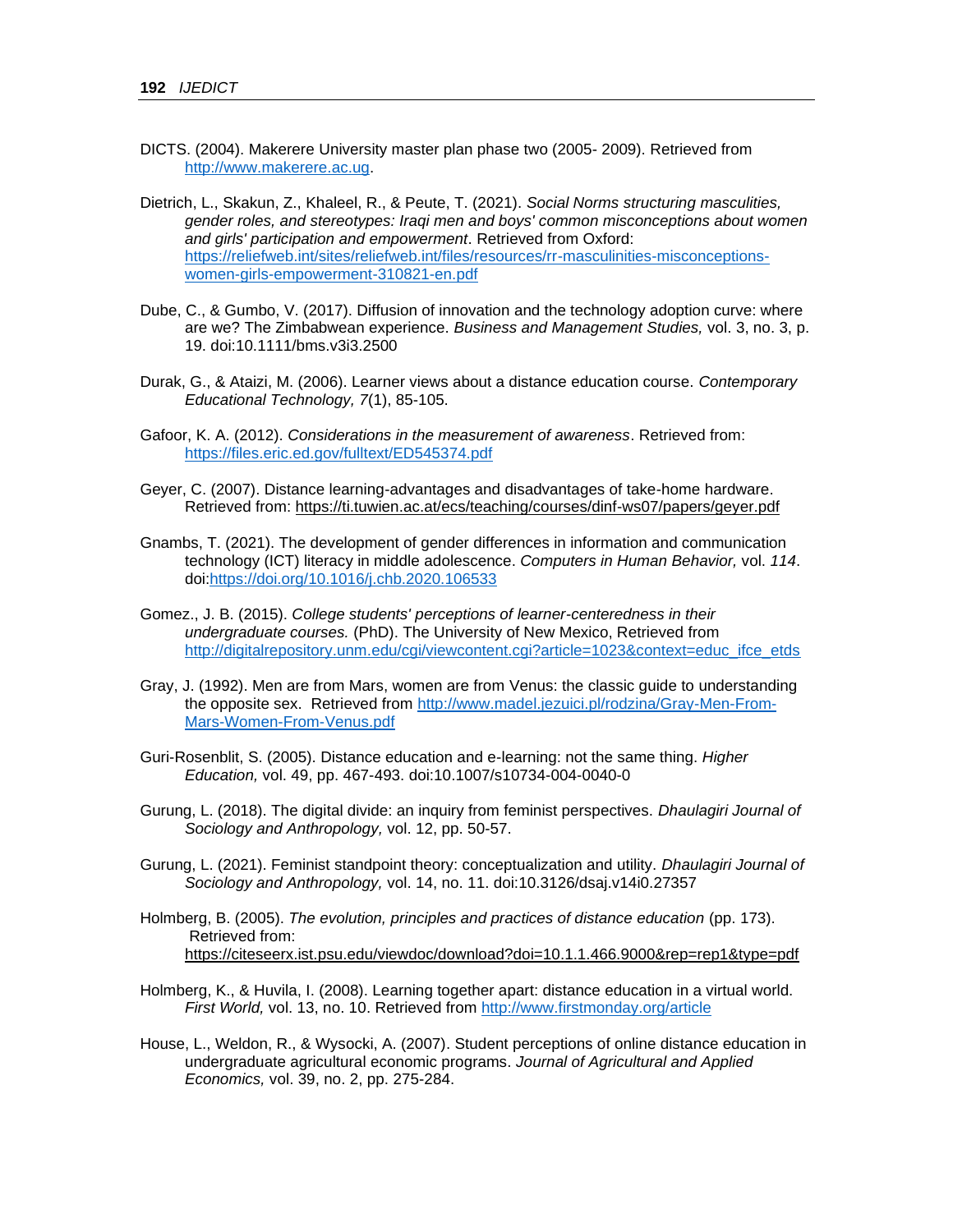- Huylebroeck, L., & Kristof, T. (2015). Universal secondary education in Uganda: blessing or curse? the impact of USE on educational attainment and performance. In F. Reyntjens, S. Vandeginste, & M. Verpoorten (Eds.), *L'Afrique des Grands Lacs: Annuaire 2014-2015* (pp. 349-372): Antwerp: University Press.
- Ilter, B. G., Aksu, M. B., & Yilmaz, N. (2005). Students' views of distance education provision at one university. *Turkish Online Journal of Distance Education- TOLDE,* vol. 6, no. 4, p. 10. Retrieved from file:///C:/Users/DELL/Downloads/Students\_Views\_of\_Distance\_Education\_Provision\_at.pdf
- Isman, A., Dabaj, F., Altinay, Z., & Altinay, F. (2002). The evaluation of students' perceptions of distance education. *the Turkish online Journal of Education Technology (TOJET),* vol. 3, no. 3.
- <span id="page-29-0"></span>Itaaga, N., Musoke, K. M., & Mugagga, A. M. (2013). Internationalization and regionalization of higher education in Uganda: a descriptive analysis. *Global Journal of Human Social Science Linguistics and Education,* vol. 13, no. 5, p. 9.
- <span id="page-29-2"></span>Joshi, A., Kale, S., Chandel, S., & Pal, D. K. (2015). Likert scale: explored and explained. *British Journal of Applied Science & Technology,* vol. 7, no. 4, p. 9. doi:10.9734/BJAST/2015/14975
- Kahveci, M. (2010). Students' perceptions to use technology for learning: measurement integrity of the modified fennema- Sherman. *Turkish Online Journal of Educational Technology,* vol. 9, no. 1.
- Kasozi, A. B. K. (2009). *Financing Uganda's public universities: an obstacle to servicing the public good*. Kampala, Uganda: Fountain Publishers.
- Keegan, D. (1996). Foundations of Distance Education (3rd ed.). Routledge. [https://doi.org/10.4324/9781315004822.](https://doi.org/10.4324/9781315004822) Retrieved from: [https://www.taylorfrancis.com/books/mono/10.4324/9781315004822/foundations-distance](https://www.taylorfrancis.com/books/mono/10.4324/9781315004822/foundations-distance-education-desmond-keegan)[education-desmond-keegan](https://www.taylorfrancis.com/books/mono/10.4324/9781315004822/foundations-distance-education-desmond-keegan)

Kigozi, K. E. (2008). *Explorative study of e-Learning in developing countries: a case of the Uganda education system*. Paper presented at the IADIS International Conference e-Learning.

- Kinash, S., Brand, J., & Mathew, T. (2012). Challenging mobile learning discourse through research: student perceptions of Blackboard mobile learn and iPad. *Australasian Journal of Educational Technology (AJET),* vol. 28, no. 4, pp. 639-655.
- King, F. B., Young, M. F., Drivere-Richmond, K., & Schrader, P. G. (2001). Defining distance learning and distance education. *Educational Technology Review*, 15. Retrieved from: https://www.researchgate.net/publication/228716418 Defining distance learning and dist [ance\\_education/link/02e7e5253264cf3657000000/download](https://www.researchgate.net/publication/228716418_Defining_distance_learning_and_distance_education/link/02e7e5253264cf3657000000/download)
- <span id="page-29-1"></span>Kintu, D., & Wanami, S. (2019). Students' perceptions about a distance learning programme: a case of the open, distance and E-learning programme at Kyambogo University, Uganda. *International Journal of Advanced Research, Ideas and Innovations in Technology,* vol. 5, no. 1, p. 8. Retrieved from [https://www.researchgate.net/publication/332445686\\_Students%27\\_perceptions\\_about\\_a\\_](https://www.researchgate.net/publication/332445686_Students%27_perceptions_about_a_distance_learning_programme_A_case_of_the_open_distance_and_E-learning_programme_at_Kyambogo_University_Uganda) [distance\\_learning\\_programme\\_A\\_case\\_of\\_the\\_open\\_distance\\_and\\_E](https://www.researchgate.net/publication/332445686_Students%27_perceptions_about_a_distance_learning_programme_A_case_of_the_open_distance_and_E-learning_programme_at_Kyambogo_University_Uganda)learning programme at Kyambogo University Uganda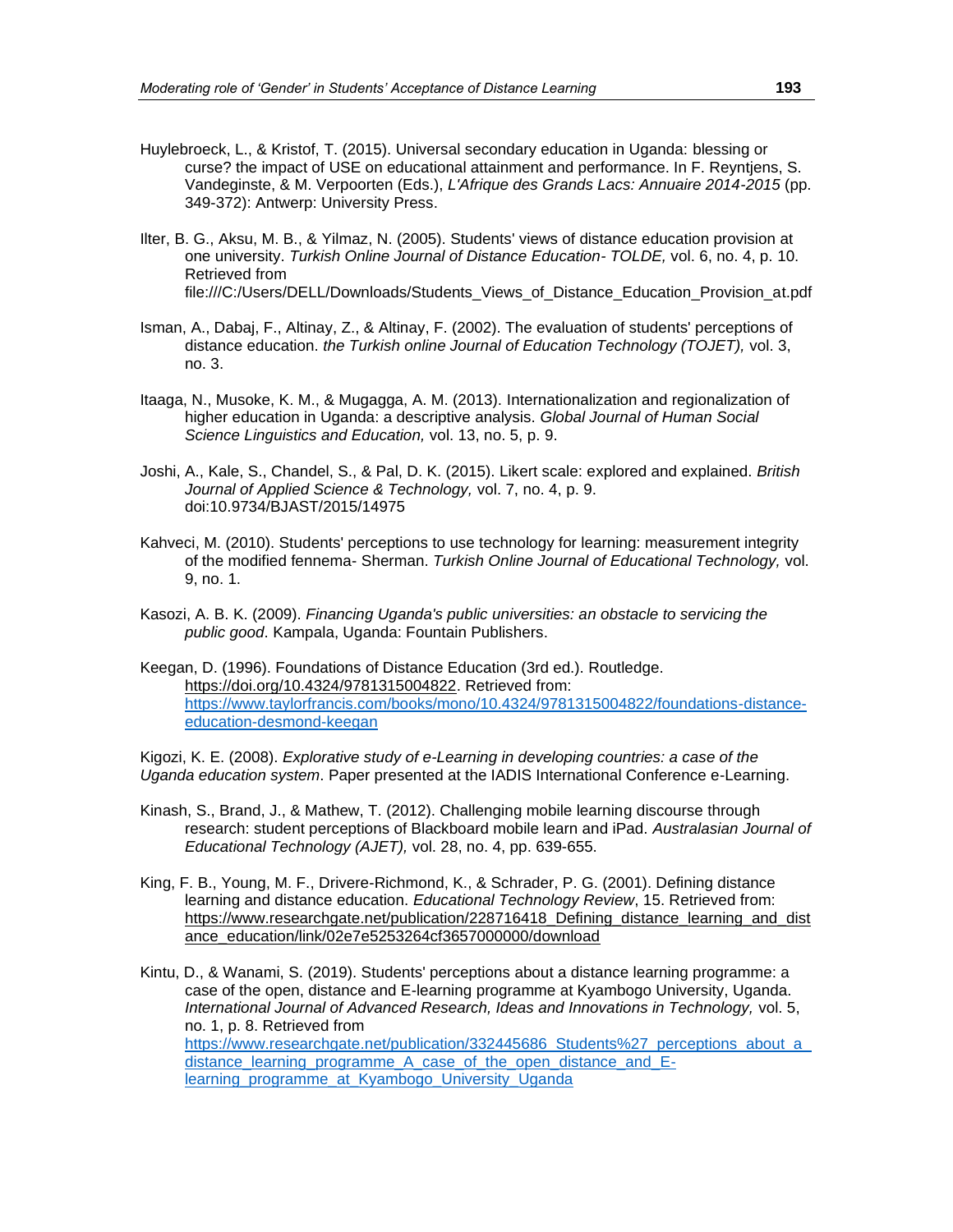- Kirk, J. R., & O'lynn, C. E. (2013). Perceptions of gender based barriers for men in an online nursing completion program compared to traditional on-camus nursing programs. *Merlot Journal of Online Learning and Teaching,* vol. 9, no. 4.
- Komba, W. L. M. (2009). Increasing education access through open and distance learning in Tanzania: a critical review of approaches and practices. *IJEDICT,* vol. 5, no. 5, pp. 8-21.
- Kosoko-Oyedeko, G. A., & Tella, A. (2010). Teachers' perceptions of the contribution of ICT to pupils performance in christian religious education. *Journal of Social Science,* vol. 22, no. 1, pp. 7 - 14.
- Leaper, C., & Friedman, C. K. (2007). The socialization of gender. In J. E. Grusec & P. D. Hastings (Eds.), *Handbook of socialization: theory and research* (pp. 561-587): Guilford Publications.
- <span id="page-30-2"></span>Luan, W. S., & Teo, T. (2008). Predicting technology acceptance among student teachers in Malaysia: a structural equation modelling approach. pp. 871-875. Retrieved from [https://www.researchgate.net/publication/242582170\\_Predicting\\_Technology\\_Acceptance](https://www.researchgate.net/publication/242582170_Predicting_Technology_Acceptance_among_Student_Teachers_in_Malaysia_A_Structural_Equation_Modeling_Approach) [\\_among\\_Student\\_Teachers\\_in\\_Malaysia\\_A\\_Structural\\_Equation\\_Modeling\\_Approach](https://www.researchgate.net/publication/242582170_Predicting_Technology_Acceptance_among_Student_Teachers_in_Malaysia_A_Structural_Equation_Modeling_Approach)
- Madanda, A., Kabonesa, C., & Bantebya-Kyomuhendo, G. (2007). Challenges to women's empowerment through ICTs: the case of Makerere University. *Agenda: empowering women for gender equity,* no. 71, pp. 81 - 88.
- Mafuraga, M., & Moremi, M. (2017). Integrating information and communication technology in english language teaching: a case study of selected junior secondary schools in Botswana. *IJEDICT,* vol. 13, no. 1, pp. 142-152. Retrieved from <https://files.eric.ed.gov/fulltext/EJ1142274.pdf>
- Makerere University. (2007). *Repositioning Makerere to meet emerging development challenges: strategic framework: 2007/08 - 2017/18*. Retrieved from Kampala: [http://pdd.mak.ac.ug/wp](http://pdd.mak.ac.ug/wp-content/uploads/2018/11/5-Makerere-University-Strategic-Framework-Revised-after-FPDC.pdf)[content/uploads/2018/11/5-Makerere-University-Strategic-Framework-Revised-after-](http://pdd.mak.ac.ug/wp-content/uploads/2018/11/5-Makerere-University-Strategic-Framework-Revised-after-FPDC.pdf)[FPDC.pdf](http://pdd.mak.ac.ug/wp-content/uploads/2018/11/5-Makerere-University-Strategic-Framework-Revised-after-FPDC.pdf)
- Makerere University (2010). Makerere University ICT policy/ Master plan (2010-2014). P. 22. Retrieved from: [https://policies.mak.ac.ug/sites/default/files/policies/ICT\\_Policy\\_Master\\_Plan\\_2010\\_2014.p](https://policies.mak.ac.ug/sites/default/files/policies/ICT_Policy_Master_Plan_2010_2014.pdf) [df](https://policies.mak.ac.ug/sites/default/files/policies/ICT_Policy_Master_Plan_2010_2014.pdf)
- Makerere University. (2015a). *Annual report*. Retrieved from: <https://dokumen.tips/download/link/makerere-university-annual-report-2015indd.html>
- <span id="page-30-1"></span>Makerere University. (2015b). *Open, distance and eLearning (ODeL) policy*. Retrieved from: <https://policies.mak.ac.ug/sites/default/files/policies/Open-Distance-eLearning-Policy.pdf>

<span id="page-30-0"></span>Makerere University. (2018a). *Makerere University - directorate for ICT support (DICTS): strategic plan 2020-2030*. Retrieved from: [https://policies.mak.ac.ug/sites/default/files/policies/Makerere-University-ICT-Strategic-](https://policies.mak.ac.ug/sites/default/files/policies/Makerere-University-ICT-Strategic-Plan-2020-2030.pdf)[Plan-2020-2030.pdf](https://policies.mak.ac.ug/sites/default/files/policies/Makerere-University-ICT-Strategic-Plan-2020-2030.pdf)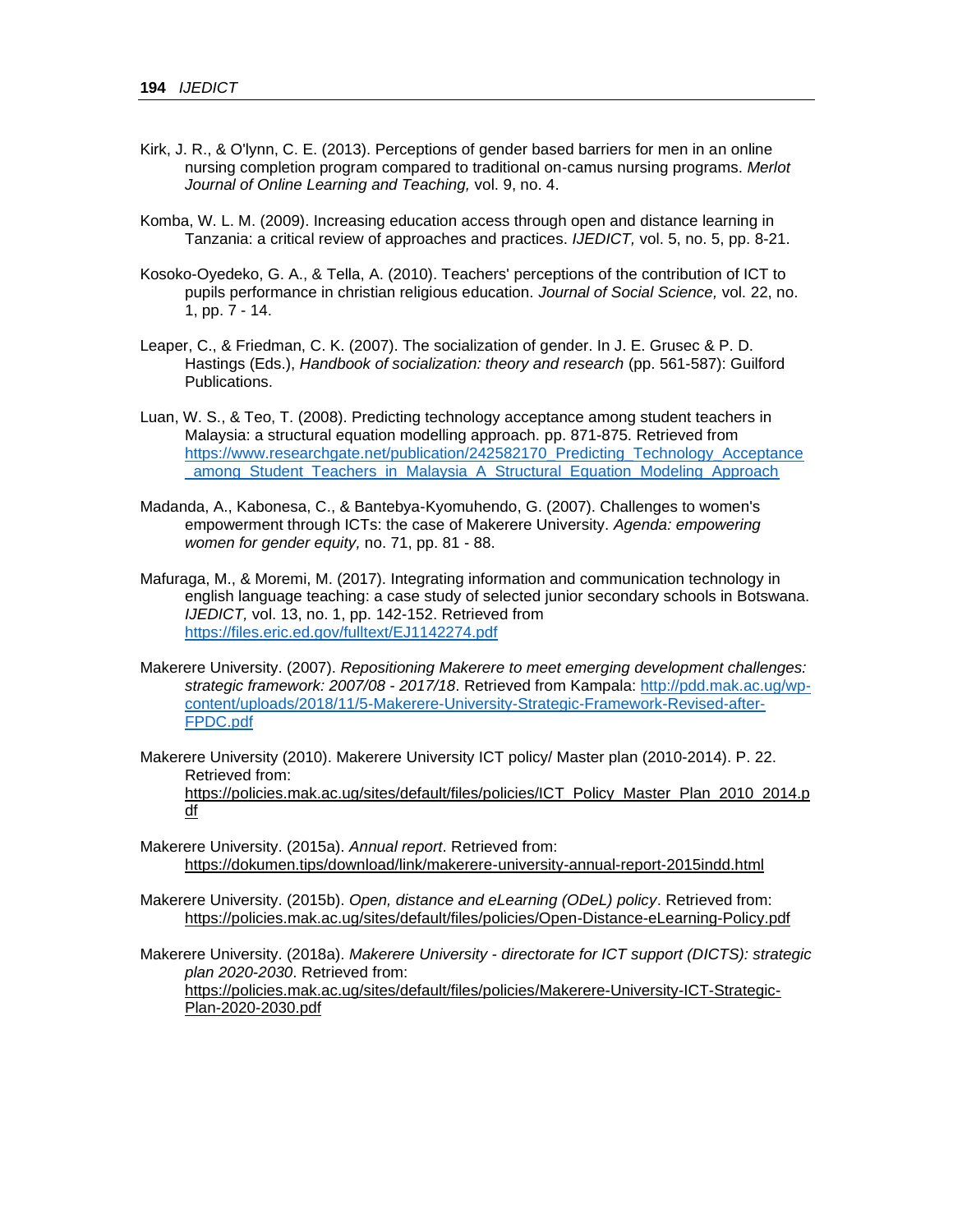Makerere University. (2018b). Makerere University – Directorate for ICT Support (DICTS) strategic plan 2020-2030. P.34. Retrieved from: [https://policies.mak.ac.ug/sites/default/files/policies/Makerere-University-ICT-Strategic-](https://policies.mak.ac.ug/sites/default/files/policies/Makerere-University-ICT-Strategic-Plan-2020-2030.pdf)[Plan-2020-2030.pdf](https://policies.mak.ac.ug/sites/default/files/policies/Makerere-University-ICT-Strategic-Plan-2020-2030.pdf)

<span id="page-31-0"></span>Makerere University. (2019). *Fact book 2018-2019* (pp. 52). Retrieved from [http://pdd.mak.ac.ug](http://pdd.mak.ac.ug/)

- Massey, A. P., & Wells, T. M. (2008). *ICT perceptions and meanings: implications for knowledge transfer.* Paper presented at the 41st Hawaii International Conference on Systems Sciences.
- Mbekenga, G. T. (2013). *The impact of gender roles on girls participation in primary education in Bunda district.* (Maste of Education). Open University of Tanzania, Tanzania. Retrieved from [http://repository.out.ac.tz/878/1/DISSERTATION\\_-\\_MBEKENGA\\_FINAL.pdf](http://repository.out.ac.tz/878/1/DISSERTATION_-_MBEKENGA_FINAL.pdf)
- McLachlan, C., Craig, A., & Coldwell, J. (2010). *Student perception of ICT: a gendered analysis.* Paper presented at the 12th Australasian Computing Education Conference (ACE 2010), Brisbane, Australia.
- Mikre, F. (2011). The role of information communication technologies in education: review article with emphasis to the computer and internet. *Ethiop J. Educ & Sc,* vol. 6, no. 2, p. 16.
- Mitchell, R. (2016). Women in ICT: overcoming tradition to establish ICT careers in Bangladesh. Retrieved from [https://blog.apnic.net/2016/05/10/women-battle-tradition-establish-career](https://blog.apnic.net/2016/05/10/women-battle-tradition-establish-career-ict-bangladesh/)[ict-bangladesh/](https://blog.apnic.net/2016/05/10/women-battle-tradition-establish-career-ict-bangladesh/)
- Mlitwa, N. B. W. (2007). Technology for teaching and learning in higher education contexts: activity theory and actor network theory analytical perspective. *IJEDICT,* vol. 3, no. 4. Retrieved from [http://ijedict.dec.uwi.edu/viewarticle.php?id=420.](http://ijedict.dec.uwi.edu/viewarticle.php?id=420)
- Mnyanyi, C. B. F., & Mbwette, T. S. A. (2009). Open and distance learning in developing countries: the past, the present and the future. Retrieved from [https://www.researchgate.net/publication/242113800\\_OPEN\\_AND\\_DISTANCE\\_LEARNIN](https://www.researchgate.net/publication/242113800_OPEN_AND_DISTANCE_LEARNING_IN_DEVELOPING_COUNTRIES_THE_PAST_THE_PRESENT_AND_THE_FUTURE) [G\\_IN\\_DEVELOPING\\_COUNTRIES\\_THE\\_PAST\\_THE\\_PRESENT\\_AND\\_THE\\_FUTURE](https://www.researchgate.net/publication/242113800_OPEN_AND_DISTANCE_LEARNING_IN_DEVELOPING_COUNTRIES_THE_PAST_THE_PRESENT_AND_THE_FUTURE)
- Mohindra, V., & Azhar, S. (2012). Gender communication: a comparative analysis of communication approaches of men and women at work places. *JHSS,* vol. 2, no. 1, pp. 18 27. Retrieved from [www.iosrjournals.org](about:blank)
- <span id="page-31-2"></span>Moody, J. E. (2004). *Women's experiences with distance education.* (MA). University of Central Florida, Orlando Florida.
- <span id="page-31-1"></span>Msoffe, R. M. (2016). The role of open and distance learning in gender equality and women empowerment- acase of diploma in primary teacher education-the open University of Tanzania. *Developing Country Studies,* vol. 6, no. 9, p. 7. Retrieved from <https://pdfs.semanticscholar.org/b23e/817ff618195cb79f77b79b5eeffbf793e848.pdf>
- Muyinda, P. B. (2012). Open and distance learning in dual mode universities: a treasure unexploited. In J. L. Moore (Ed.), *International Perspectives of Distance Learning in Higher Education* (pp. 33 - 50).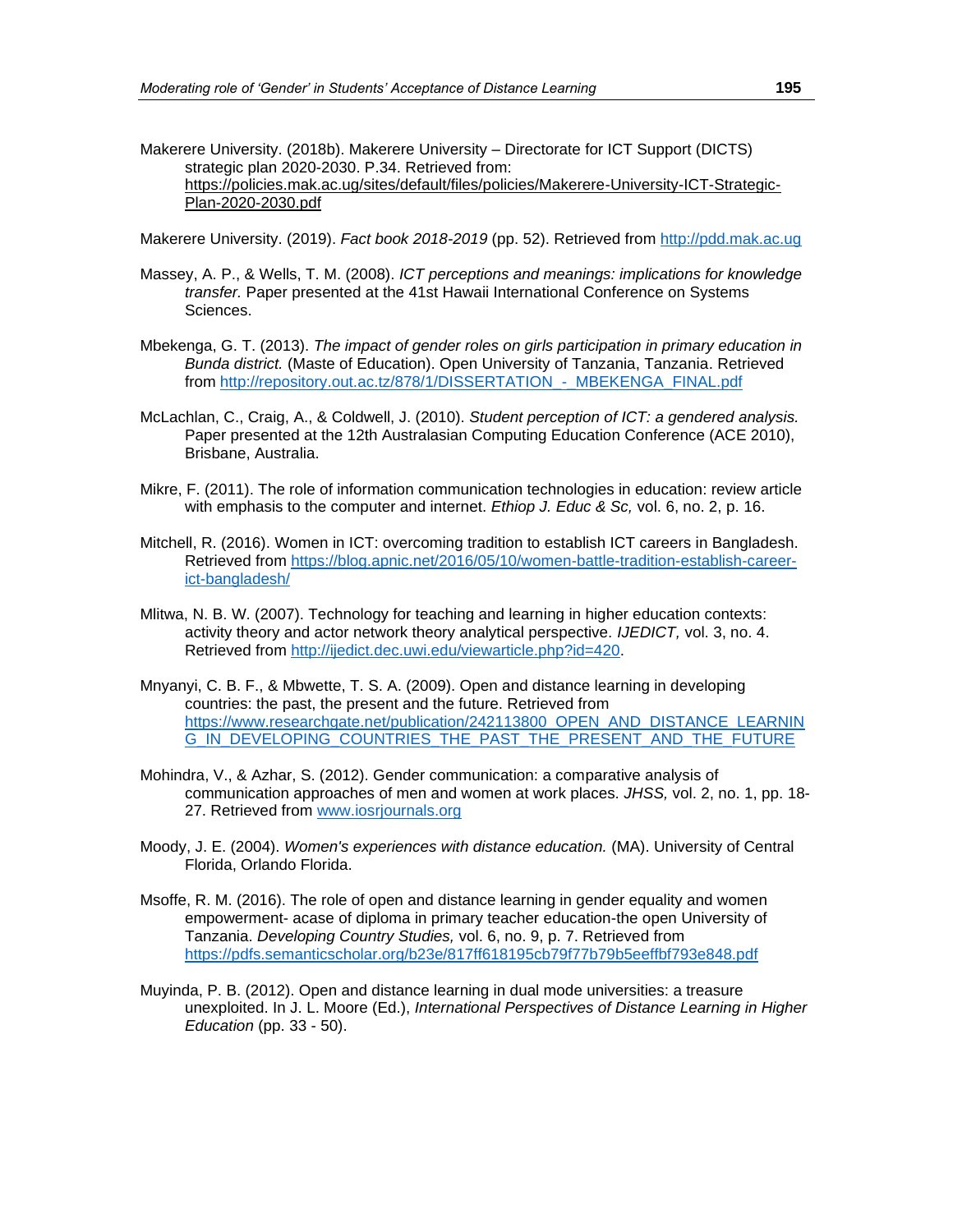- <span id="page-32-3"></span>Muyinda, P. B., Lubega, J. T., & Lynch, K. (2009). A model for scaffolding traditional distance learners in Africa for constructivistic online learning. *Makerere University Journal for Higher Education (MAJOHE),* vol. 2, no. 22.
- Nafrees, A., Roshan, A., Baanu, E. A. N., Nihma, M. N. F., & Shibly, F. (2020). Awareness of online learning of undergraduates during COVID 19 with special reference to South Eastern University of Sri Lanka. *Journal of Physics: Conference Series*, vol. 11. Retrieved from<https://iopscience.iop.org/article/10.1088/1742-6596/1712/1/012010/pdf>
- Nasser, A. (2016). The difference between girls and boys in learning. 25. Retrieved from [https://www.researchgate.net/publication/311855897\\_The\\_Difference\\_Between\\_Girls\\_and](https://www.researchgate.net/publication/311855897_The_Difference_Between_Girls_and_Boys_in_Learning) Boys in Learning
- <span id="page-32-0"></span>NCHE. (2007). The state of Higher education: a report of a survey of Ugandas institutions of Higher education. Retrieved from<http://www.ucu.ac.ug/index>
- Ngo, H., & Eichelberger, A. (2019). College students attitudes towards ICT use for English learning. *IJEDICT,* vol. 15, no. 1, pp. 231-244. Retrieved from [https://www.researchgate.net/publication/335777081\\_College\\_Students%27\\_Attitudes\\_tow](https://www.researchgate.net/publication/335777081_College_Students%27_Attitudes_toward_ICT_Use_for_English_Learning) ard ICT Use for English Learning
- Nsibirano, R. (2008). *Him and Her: Gender differentials in ICT uptake: A critical Literature Review and Research Agenda.* Paper presented at the emerge2008, University of Cape Town.
- Nsibirano, R. (2009). "Him and Her" Gender differentials in ICT uptake: a critical literature review and research agenda. *IJEDICT,* vol. 5, no. 5, pp. 33-42.
- Nsibirano, R. (2013). *The Influence of gender symbolism on computer uptake in Makerere University and Uganda Christian University: A students' standpoint.* (PhD). Makerere University, Kampala.
- Nwankwo, A. A. (2015). *Students' learning experiences and perceptions of online course content and interactions.* (Doctor of Education). Walden University, Walden. Retrieved from <https://scholarworks.waldenu.edu/cgi/viewcontent.cgi?article=1187&context=dissertations>
- Orser, B. J., & Riding, A. (2018). The influence of gender on the adoption of technology among SMEs. *International Journal of Entrepreneurship and Small Business,* doi:10.1504/IJESB.2018.10011218, Retrieved from: https://www.researchgate.net/publication/323323716 The influence of gender on the a [doption\\_of\\_technology\\_among\\_SMEs/link/5c264d76a6fdccfc706e4458/download](https://www.researchgate.net/publication/323323716_The_influence_of_gender_on_the_adoption_of_technology_among_SMEs/link/5c264d76a6fdccfc706e4458/download)
- Patterson, N. (2009). Distance education: a perspective from women's studies. *A Journal of Feminist Theory and Culture,* vol. 9, no. 1, p. 17. Retrieved from <http://journals.sfu.ca/thirdspace/index.php/journal/article/view/144/272>
- <span id="page-32-1"></span>Patterson, N. (2012). Distance education: a perspective from women's studies. *International Women Online Journal of Distance Education,* vol. 1, no. 2, p. 14.
- <span id="page-32-2"></span>Paulson, K. (2008). Tuition/pricing for online learning. *Journal of Asynchronous Learning Networks,* vol. 12, no. 2, pp. 61-65.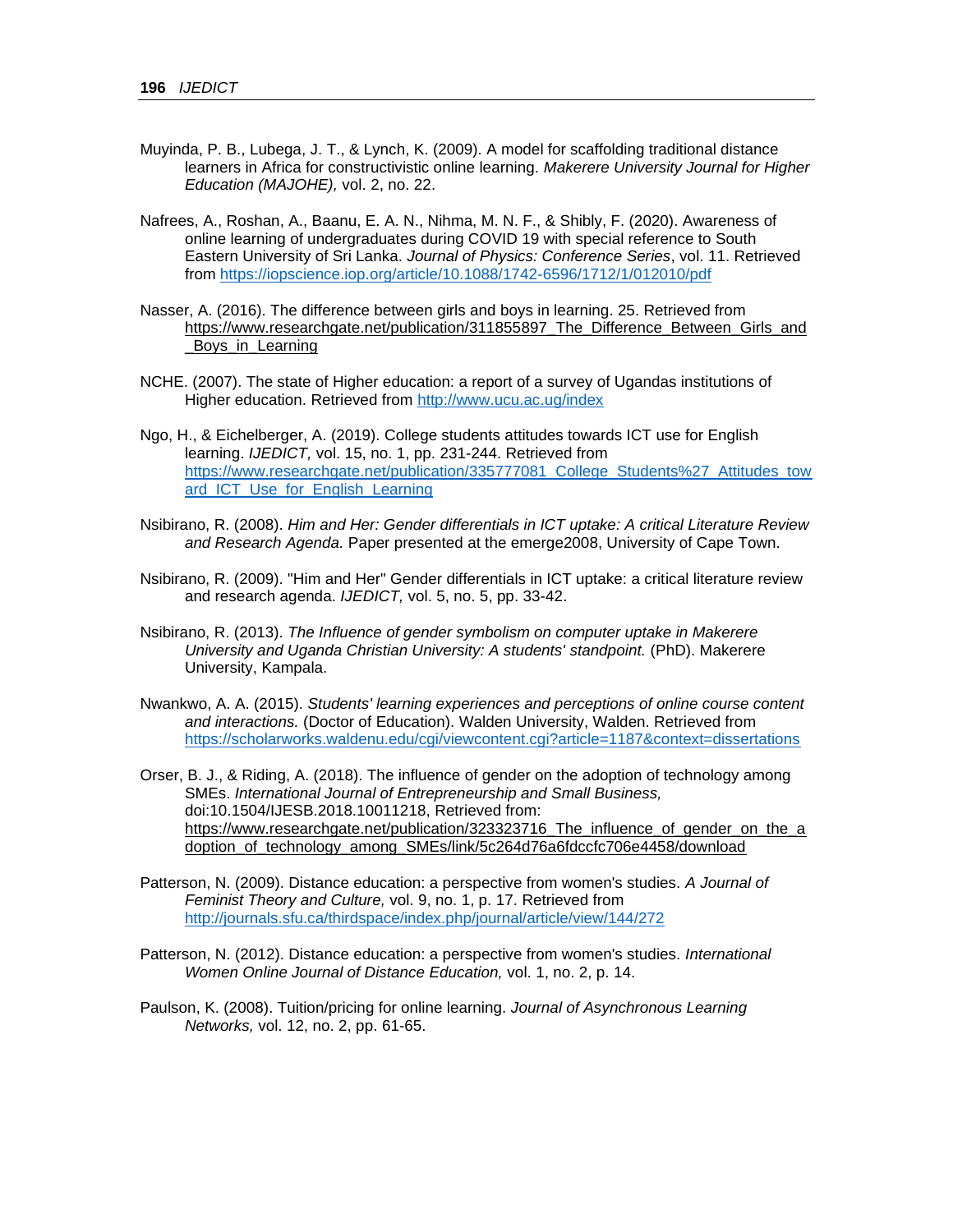- Penjor, C. T., Dupka, D., & Zander, P.-O. (2016). The state of intergration of the virtual learning environment and ICT into the pedagogy of the royal university of Bhutan: a descriptive study. *IJEDICT,* vol. 12, no. 1, pp. 71-88.
- Perkowski, J. (2013). The role of gender in distance learning: a meta-analytic review of gender differences in academic performance and self-efficacy in distance learning. *J. Educational Technology Systems,* vol. 41, no. 3, pp. 267-278. doi[:http://dx.doi.org/10.2190/ET.41.3e](http://dx.doi.org/10.2190/ET.41.3e)
- Pina, A. A. (Ed.) (2017). *Instructional design standards for distance learning*: Association for educational Communications & Technology.
- Poutanen, S., & Kovalainen, A. (2017). New economy, platform economy and gender. IN: Gender and innovation in the new economy. Palgrave Macmillan, New York. p. 38). Doi: https://doi.org/10.1057/978-1-137-52702-8 3. Retrieved from: [https://www.researchgate.net/publication/323323716\\_The\\_influence\\_of\\_gender\\_on\\_the\\_a](https://www.researchgate.net/publication/323323716_The_influence_of_gender_on_the_adoption_of_technology_among_SMEs/link/5c264d76a6fdccfc706e4458/download) [doption\\_of\\_technology\\_among\\_SMEs/link/5c264d76a6fdccfc706e4458/download](https://www.researchgate.net/publication/323323716_The_influence_of_gender_on_the_adoption_of_technology_among_SMEs/link/5c264d76a6fdccfc706e4458/download)
- Risman, B. J. (2004). Gender as a social structure: theory wrestling with activism. *Gender and Society,* vol. 18, no. 4, pp. 429-450. doi:10.1177/0891243204265349
- <span id="page-33-0"></span>Rogers, E. M. (1962). Diffusion of innovations. 4<sup>th</sup> ed. The Free Press, New York. Retrieved from: [http://www.lamolina.edu.pe/postgrado/pmdas/cursos/innovacion/lecturas/Obligatoria/17%2](http://www.lamolina.edu.pe/postgrado/pmdas/cursos/innovacion/lecturas/Obligatoria/17%20-%20Rogers%201995%20cap%206.pdf) [0-%20Rogers%201995%20cap%206.pdf](http://www.lamolina.edu.pe/postgrado/pmdas/cursos/innovacion/lecturas/Obligatoria/17%20-%20Rogers%201995%20cap%206.pdf)
- Rumble, G. (1986). Characteristics of distance education. In *The Planning and management of distance education* (pp. 11). London: Croom Helm.
- <span id="page-33-2"></span>Saba, F. (2016). Theories of distance education: why they matter. *New Directions for Higher Education* vol. 173, pp. 21-30.
- <span id="page-33-3"></span>Sahin, I., & Shelley, M. (2008). Considering students' perceptions: the distance education student satisfaction model. *Educational Technology and Society,* vol. 11, no. 3, p. 8.
- Salkind, N. J. (2004). *Lev Vygotsky's social cultural theory of development: An introduction to theories of human development*. Retrieved from [https://books.google.co.ug/books?id=GVpuBwAAQBAJ&pg=PA287&lpg=PA287&dq=do+u](https://books.google.co.ug/books?id=GVpuBwAAQBAJ&pg=PA287&lpg=PA287&dq=do+university+students+need+to+be+weaned+off+teacher+dependance&source=bl&ots=1CUpGUcevv&sig=ACfU3U1MkExvLL2Skemg_QGi_edq4DSuWw&hl=en&sa=X&ved=2ahUKEwjSv9zT0JTnAhWEURUIHWXeCjgQ6AEwCXoECAcQAQ#v=onepage&q=do%20university%20students%20need%20to%20be%20weaned%20off%20teacher%20dependance&f=false) [niversity+students+need+to+be+weaned+off+teacher+dependance&source=bl&ots=1CUp](https://books.google.co.ug/books?id=GVpuBwAAQBAJ&pg=PA287&lpg=PA287&dq=do+university+students+need+to+be+weaned+off+teacher+dependance&source=bl&ots=1CUpGUcevv&sig=ACfU3U1MkExvLL2Skemg_QGi_edq4DSuWw&hl=en&sa=X&ved=2ahUKEwjSv9zT0JTnAhWEURUIHWXeCjgQ6AEwCXoECAcQAQ#v=onepage&q=do%20university%20students%20need%20to%20be%20weaned%20off%20teacher%20dependance&f=false) [GUcevv&sig=ACfU3U1MkExvLL2Skemg\\_QGi\\_edq4DSuWw&hl=en&sa=X&ved=2ahUKEw](https://books.google.co.ug/books?id=GVpuBwAAQBAJ&pg=PA287&lpg=PA287&dq=do+university+students+need+to+be+weaned+off+teacher+dependance&source=bl&ots=1CUpGUcevv&sig=ACfU3U1MkExvLL2Skemg_QGi_edq4DSuWw&hl=en&sa=X&ved=2ahUKEwjSv9zT0JTnAhWEURUIHWXeCjgQ6AEwCXoECAcQAQ#v=onepage&q=do%20university%20students%20need%20to%20be%20weaned%20off%20teacher%20dependance&f=false) [jSv9zT0JTnAhWEURUIHWXeCjgQ6AEwCXoECAcQAQ#v=onepage&q=do%20university](https://books.google.co.ug/books?id=GVpuBwAAQBAJ&pg=PA287&lpg=PA287&dq=do+university+students+need+to+be+weaned+off+teacher+dependance&source=bl&ots=1CUpGUcevv&sig=ACfU3U1MkExvLL2Skemg_QGi_edq4DSuWw&hl=en&sa=X&ved=2ahUKEwjSv9zT0JTnAhWEURUIHWXeCjgQ6AEwCXoECAcQAQ#v=onepage&q=do%20university%20students%20need%20to%20be%20weaned%20off%20teacher%20dependance&f=false) [%20students%20need%20to%20be%20weaned%20off%20teacher%20dependance&f=fal](https://books.google.co.ug/books?id=GVpuBwAAQBAJ&pg=PA287&lpg=PA287&dq=do+university+students+need+to+be+weaned+off+teacher+dependance&source=bl&ots=1CUpGUcevv&sig=ACfU3U1MkExvLL2Skemg_QGi_edq4DSuWw&hl=en&sa=X&ved=2ahUKEwjSv9zT0JTnAhWEURUIHWXeCjgQ6AEwCXoECAcQAQ#v=onepage&q=do%20university%20students%20need%20to%20be%20weaned%20off%20teacher%20dependance&f=false) [se](https://books.google.co.ug/books?id=GVpuBwAAQBAJ&pg=PA287&lpg=PA287&dq=do+university+students+need+to+be+weaned+off+teacher+dependance&source=bl&ots=1CUpGUcevv&sig=ACfU3U1MkExvLL2Skemg_QGi_edq4DSuWw&hl=en&sa=X&ved=2ahUKEwjSv9zT0JTnAhWEURUIHWXeCjgQ6AEwCXoECAcQAQ#v=onepage&q=do%20university%20students%20need%20to%20be%20weaned%20off%20teacher%20dependance&f=false)
- Saunders, B., Sim, J., Kingstone, T., Baker, S., Waterfield, J., Bartlam, B., . . . Jinks, C. (2018). Saturation in qualitative research: exploring its conceptualization and operationalization. *Quality and Quantity,* vol. 54, no. 2, p. 16. doi[:https://doi.org/10.1007/s11135-017-0574-8](https://doi.org/10.1007/s11135-017-0574-8)
- <span id="page-33-1"></span>Savery, J. R. (2002). Faculty and Student Perceptions of Technology Integration in Teaching. *The Journal of Interactive Online Learning,* vol. 1, no. 2, p. 11.
- Simonson, M., Schlosser, C., & Orellana, A. (2011). Distance education research: a review of the literature. *Journal of Computing in Higher Education*, vol. 20.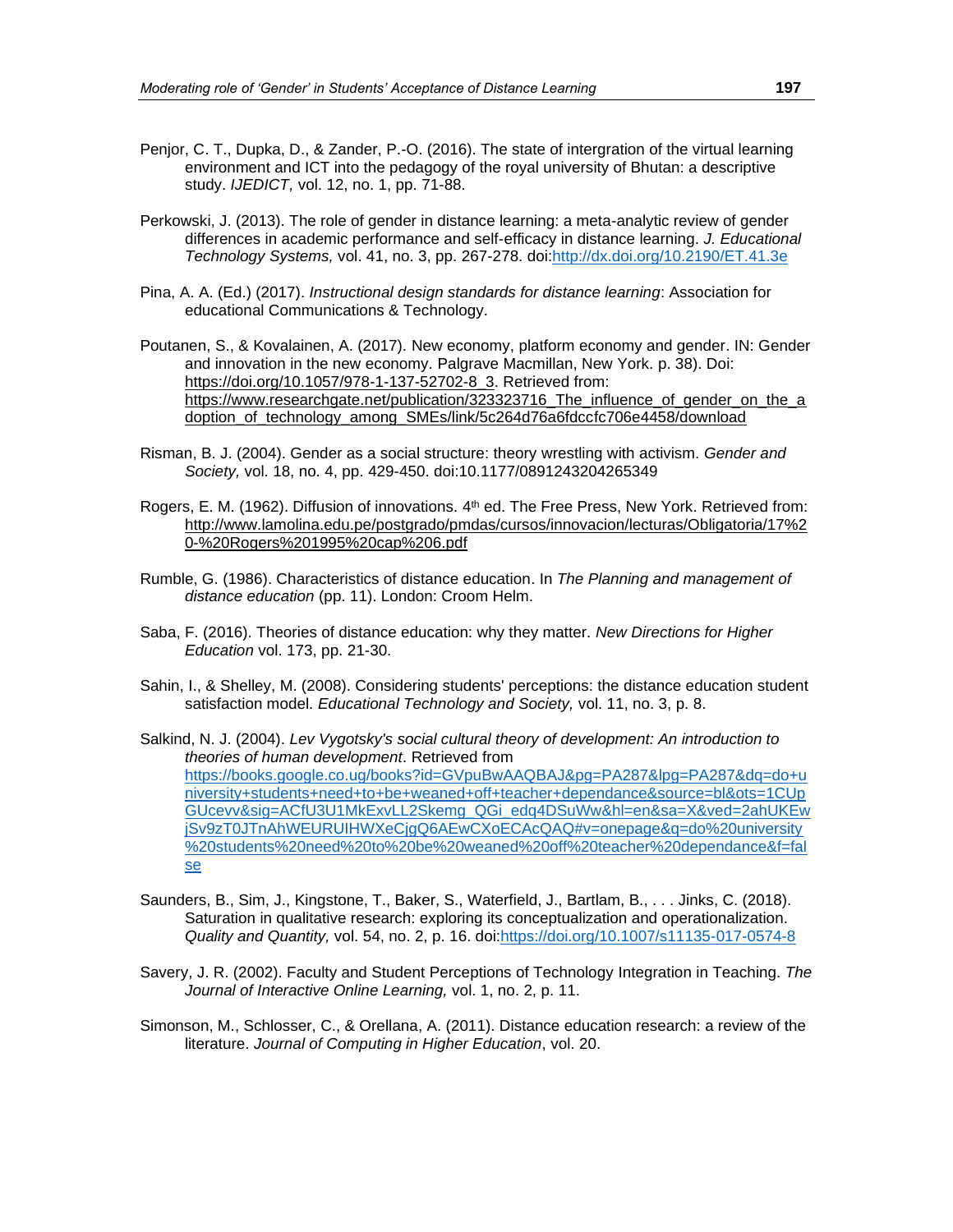- <span id="page-34-3"></span>Sinha, E., & Bagarukayo, K. (2019). Online education in emerging knowledge economies: exploring factors of motivation, de-motivation and potential facilitators; and studying the effects of demographic variables. *International Journal of Education and Development Using Information and Communication Technology (IJEDICT),* vol. 15, no. 2, p. 27. Retrieved from<http://ijedict.dec.uwi.edu/viewarticle.php?id=2558>
- <span id="page-34-1"></span>Smith, D. E. (2010). Women's standpoint: embodied knowledge versus the ruling relations. In J. Lober (Ed.), *Gender inequality: feminist theories and politics* (4th ed., pp. 175 - 182). New York: Oxford University Press.
- Stannard, K. (2016). Taking gender into account in the classroom. Retrieved from <https://www.futurelearn.com/courses/girls-education/0/steps/21045>
- <span id="page-34-2"></span>Tejeda-Delgado, C., Millan, B. J., & Slate, J. R. (2011). Distance and face to face learning culture and values: a conceptual analysis. *Administrative Issues Journal: Education, Practice, Research,* vol. 1, no. 2, p. 14. Retrieved from<https://files.eric.ed.gov/fulltext/EJ1055022.pdf>
- Traxler, J. (2018). Distance learning predictions and possibilities. *Educational Sciences,* vol. 8, no. 35, p. 13.
- Umrani, F., & Ghadially, R. (2008). Gender and Decision-Making in Technology Adoption among Youth: A Study of Computer Learners in India. *Psychology Developing Societies,* vol. 20, no. 2, pp. 209-227. doi:10.1177/097133360802000204
- <span id="page-34-0"></span>UNCTAD. (2014). *Measuring ICT and gender: an assessment*. Retrieved from: [https://unctad.org/system/files/official-document/webdtlstict2014d1\\_en.pdf](https://unctad.org/system/files/official-document/webdtlstict2014d1_en.pdf)
- United Nations. (2017). *The sustainable development goals report*. Retrieved from: [https://unstats.un.org/sdgs/files/report/2017/thesustainabledevelopmentgoalsreport2017.pd](https://unstats.un.org/sdgs/files/report/2017/thesustainabledevelopmentgoalsreport2017.pdf) [f](https://unstats.un.org/sdgs/files/report/2017/thesustainabledevelopmentgoalsreport2017.pdf)
- <span id="page-34-4"></span>Vasileiou, K., Barnett, J., Thorpe, S., & Young, T. (2018). Characterising and justifying sample size sufficiency in interview-based studies: systematic analysis of qualitative health research over a 15 year period. *BMC Medical Research Methodology,* vol. 18, no. 148, p. 18. doi[:https://doi.org/10.1186/s12874-018-0594-7](https://doi.org/10.1186/s12874-018-0594-7)
- Venkatesh, V., Morris, M. G., Gordon, B. D., & Davis, F. D. (2003). User Acceptance of Information Technology: Toward a Unified View. *MIS Quarterly,* vol. 27, no. 3, pp. 425-478. Retrieved from<http://www.jstor.org/stable/30036540>

Wajcman, J. (1991). *Feminism confronts technology*. Cambridge: Polity Press.

- <span id="page-34-5"></span>Wajcman, J. (1994). Technology as masculine culture. In *The polity reader in Gender studies* (pp. 216 -225): Polity Press.
- Weisberg, Y. J., DeYoung, C. G., & Hirsh, J. B. (2011). Gender differences in personality across the ten aspects of the big five. *Personality and Social Psychology,* vol. 2, no. 278, p.11. doi[:https://doi.org/10.3389/fpsyg.2011.00178](https://doi.org/10.3389/fpsyg.2011.00178)
- WHO. (2007). *Addressing sex and gender in epidemic-prone infectious diseases* (pp. 46). Retrieved from<https://www.who.int/csr/resources/publications/SexGenderInfectDis.pdf>